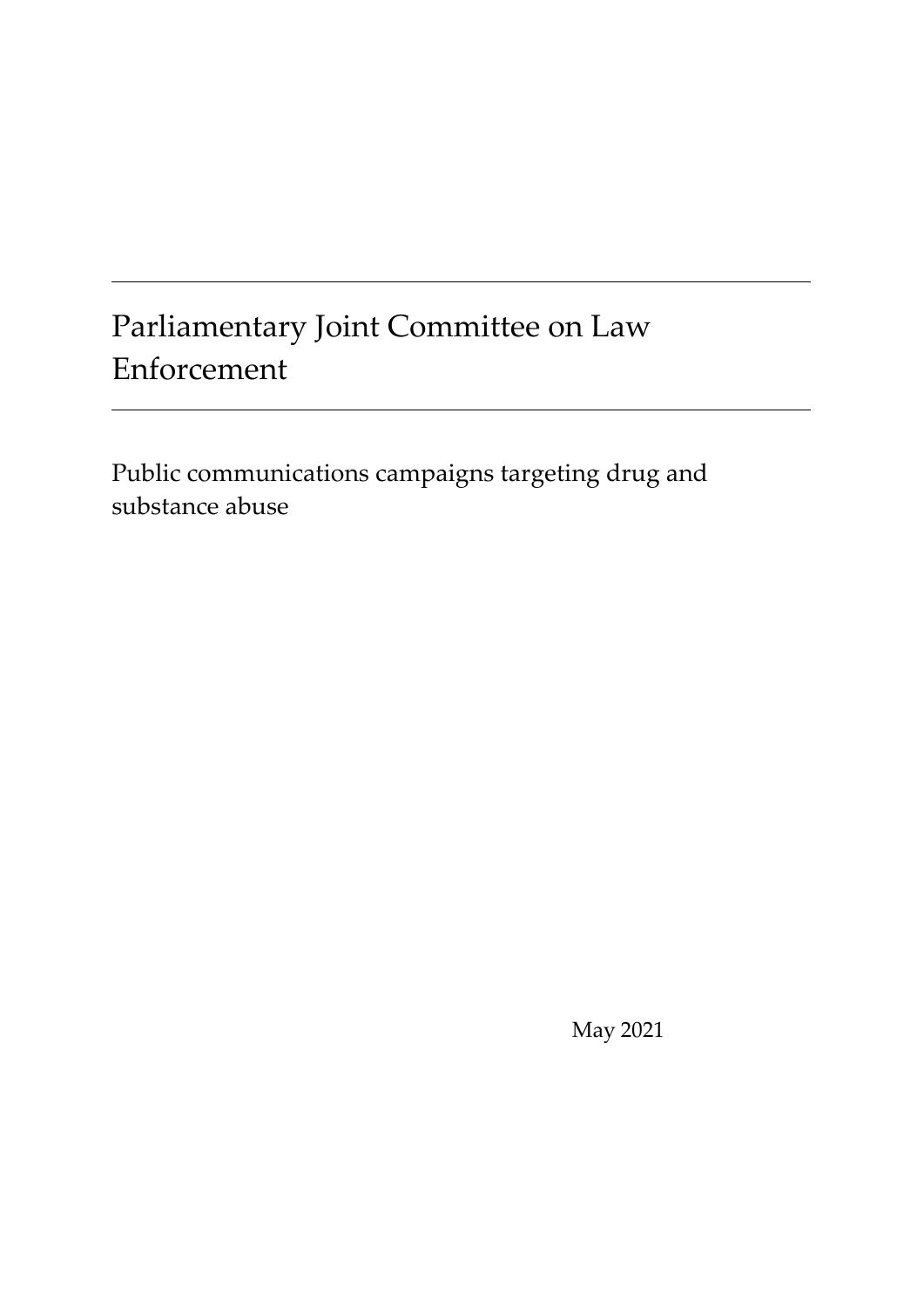© Commonwealth of Australia 2021

ISBN 978-1-76093-225-1

This work is licensed under the Creative Commons Attribution-NonCommercial-NoDerivs 4.0 International License.



The details of this licence are available on the Creative Commons website: [https://creativecommons.org/licenses/by-nc-nd/4.0/.](https://creativecommons.org/licenses/by-nc-nd/4.0/)

Printed by the Senate Printing Unit, Parliament House, Canberra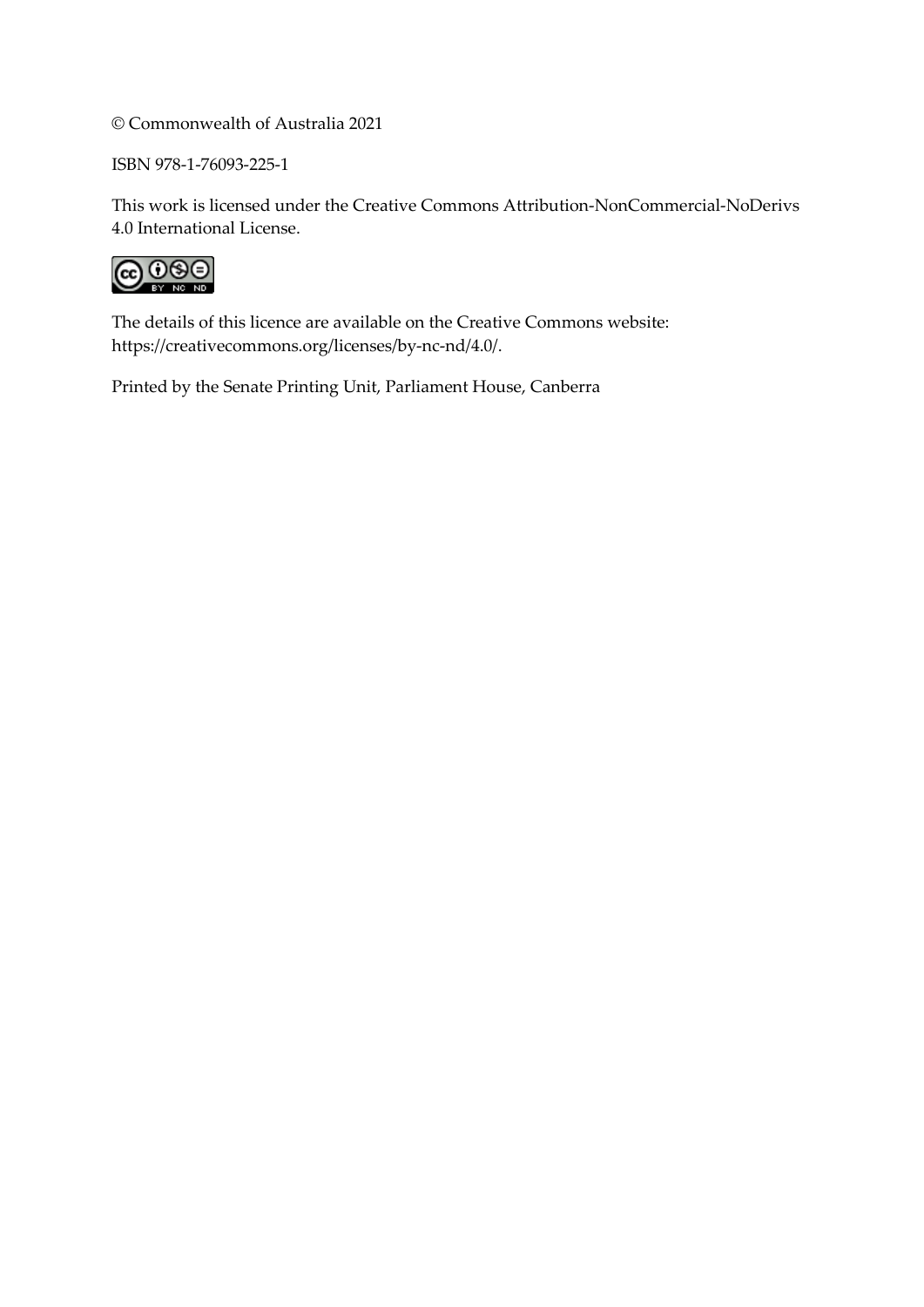# **Contents**

| Effectiveness of public communications campaigns on illicit drug use 10 |  |
|-------------------------------------------------------------------------|--|
|                                                                         |  |
|                                                                         |  |
|                                                                         |  |
|                                                                         |  |
|                                                                         |  |
|                                                                         |  |
|                                                                         |  |
|                                                                         |  |
|                                                                         |  |
|                                                                         |  |
|                                                                         |  |
|                                                                         |  |
|                                                                         |  |
|                                                                         |  |
|                                                                         |  |
|                                                                         |  |
|                                                                         |  |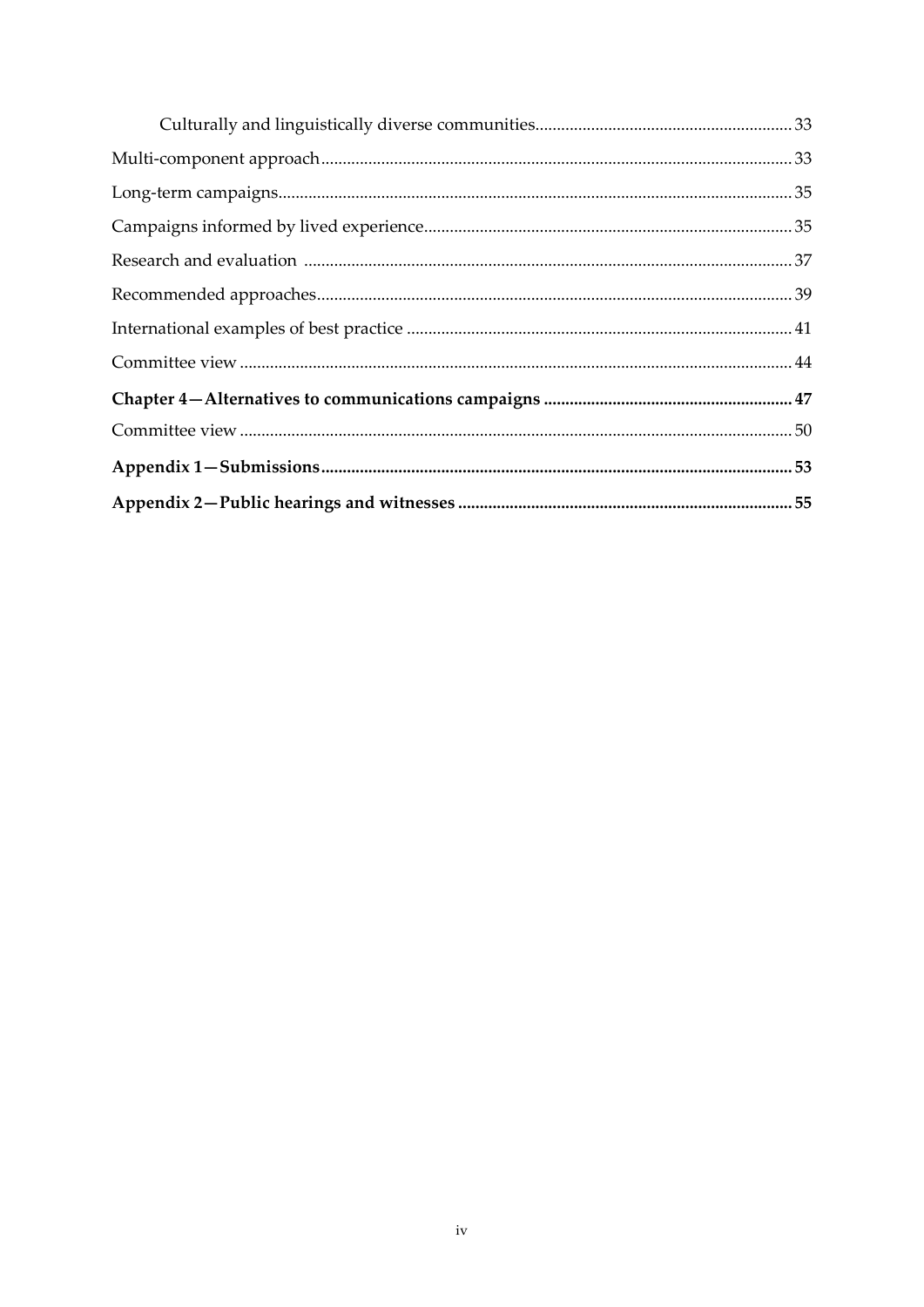# **Members**

<span id="page-4-0"></span>

| Chair                                  |           |
|----------------------------------------|-----------|
| Mr Julian Simmonds MP (from 17.3.2021) | LNP, QLD  |
| <b>Deputy Chair</b>                    |           |
| Dr Anne Aly MP                         | ALP, WA   |
| <b>Members</b>                         |           |
| Senator Alex Antic                     | LP, SA    |
| Senator Lidia Thorpe (from 02.02.2021) | AG, VIC   |
| Mr Garth Hamilton MP (from 23.02.2021) | LNP, QLD  |
| <b>Senator Paul Scarr</b>              | LP, QLD   |
| <b>Senator Sue Lines</b>               | ALP, WA   |
| Senator Helen Polley                   | ALP, TAS  |
| Mr Pat Conaghan MP                     | NATS, NSW |
| Hon Justine Elliot MP                  | ALP, NSW  |
|                                        |           |
| <b>Former Members</b>                  |           |
| Mr Craig Kelly $MP$ (to 23.2.2021)     | LP, NSW   |

#### **Secretariat**

Ms Pothida Youhorn, Acting Secretary (from 16.11.2020) Mr Sean Turner, Secretary (to 15.11.2020) Ms Kate Gauthier, Principal Research Officer Ms Kimberley Balaga, Senior Research Officer Ms Stephanie Gill, Administrative Officer (to 2.8.2020) Ms Alice Clapham, Administrative Officer (from 3.8.2020)

PO Box 6100 Telephone: (02) 6277 3419 Parliament House CANBERRA ACT 2600 Email: le.committee@aph.gov.au [Committee webpage](https://www.aph.gov.au/Parliamentary_Business/Committees/Joint/Law_Enforcement)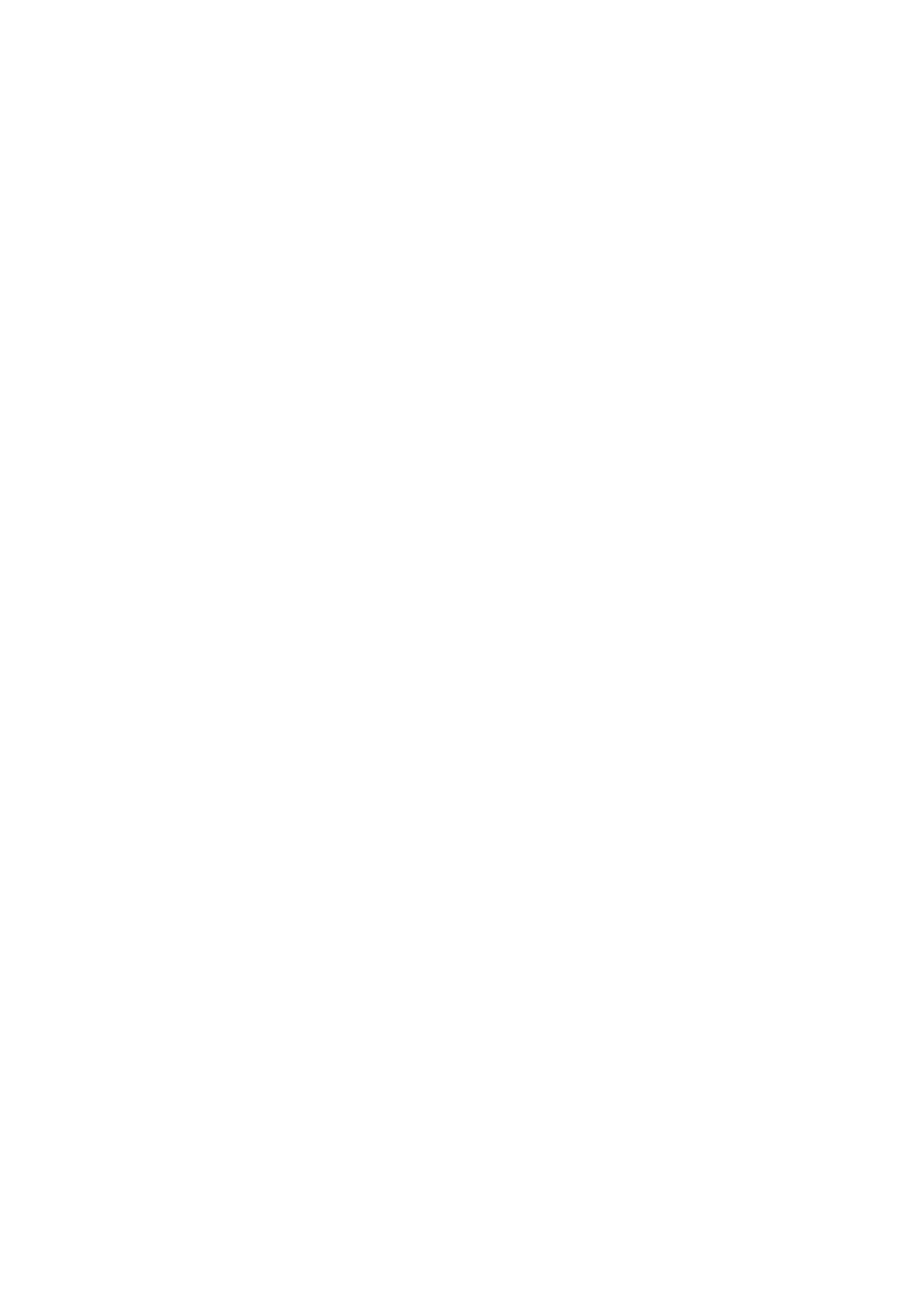# **Abbreviations**

<span id="page-6-0"></span>AOD alcohol and other drugs AOD framework National Quality Framework for Drug and Alcohol Treatment Services CALD culturally and linguistically diverse COAG Council of Australian Governments committee Parliamentary Joint Committee on Law Enforcement ITS interrupted time series MDAF Ministerial Drug and Alcohol Forum meth methamphetamine National Drug Strategy STEP Project National Drug Strategy 2017–2026 Support Treatment Education Prevention Project USA United States of America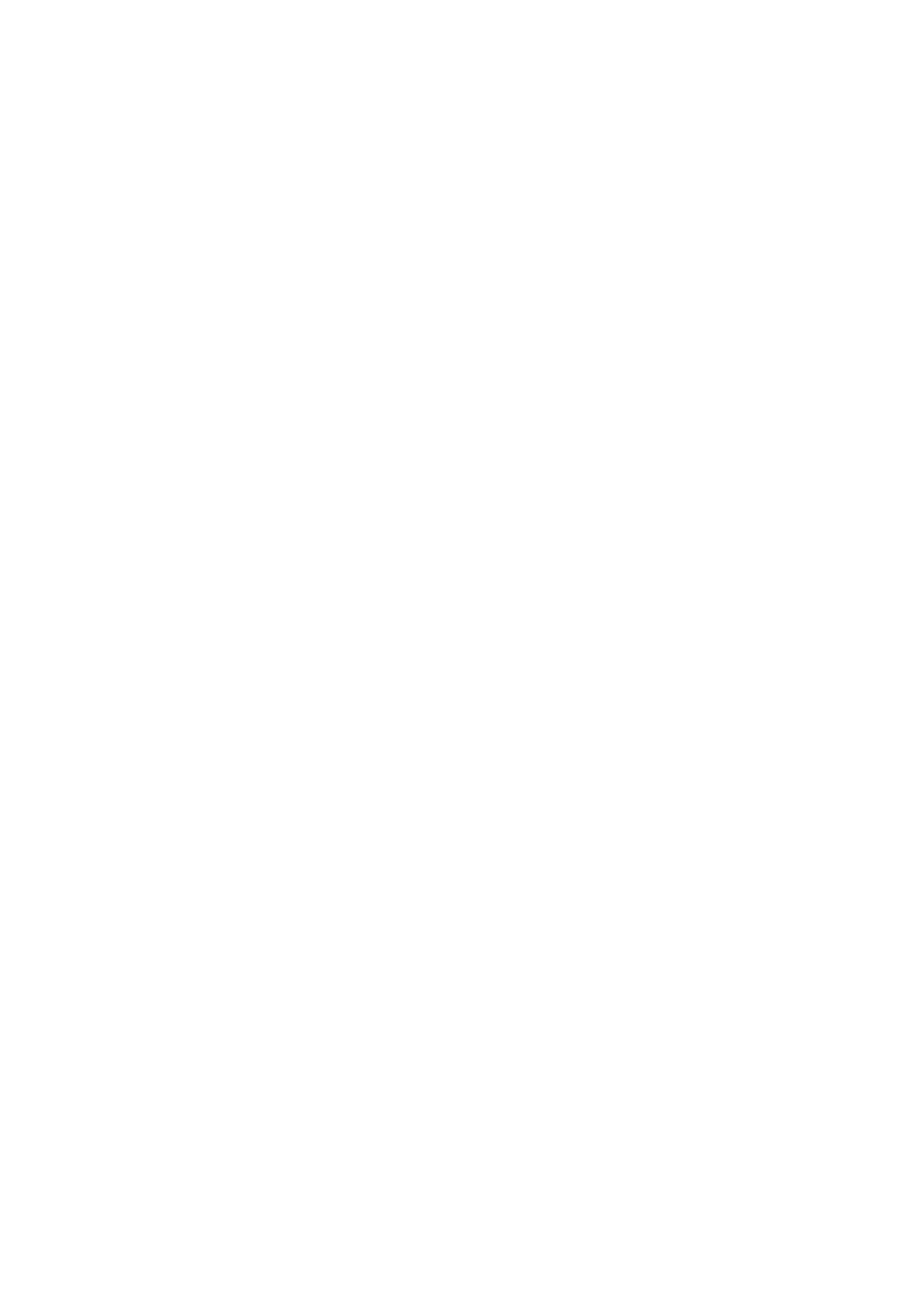# **List of Recommendations**

### <span id="page-8-0"></span>**[Recommendation 1](#page-35-1)**

**2.90 The committee recommends the Australian Government implement a new public communications campaign via the National Drugs Campaign that will support law enforcement agencies' efforts to reduce current and future illicit drug demand. The campaign should include the targeted use of social media.**

#### **[Recommendation 2](#page-54-0)**

- **3.75 The committee recommends future Australian Government communications campaigns include the following characteristics:**
	- **contain targeted messages on the dangers of illicit drug use to key cohorts;**
	- **reflect the lived experiences of illicit drug users and also the experiences of trusted people, such as teachers and healthcare workers, to establish behavioural change;**
	- **provide information on addiction treatment off-ramps;**
	- **include a national schools element that will take a multi-component approach to developing protective factors and involve the national education community in its design and implementation;**
	- **be based on appropriately detailed and considered research and, prior to commencement, have in place both quantitative and qualitative measures for efficacy; and,**
	- **take a long-term approach of at least 3–5 years and include a sustained approach to key cohorts over that entire period.**

### **[Recommendation 3](#page-60-0)**

**4.18 The committee recommends the Australian Government establish a formal mechanism to ensure that Commonwealth, State and Territory law enforcement bodies have a strong, equal voice in developing policies and strategies to reduce illicit drug demand, including drug treatment services.**

#### **[Recommendation 4](#page-60-1)**

**4.19 The committee recommends the Australian Government support research, potentially by the Australian Institute of Criminology, into the efficacy of addiction treatment programs in reducing drug-related crime recidivism.**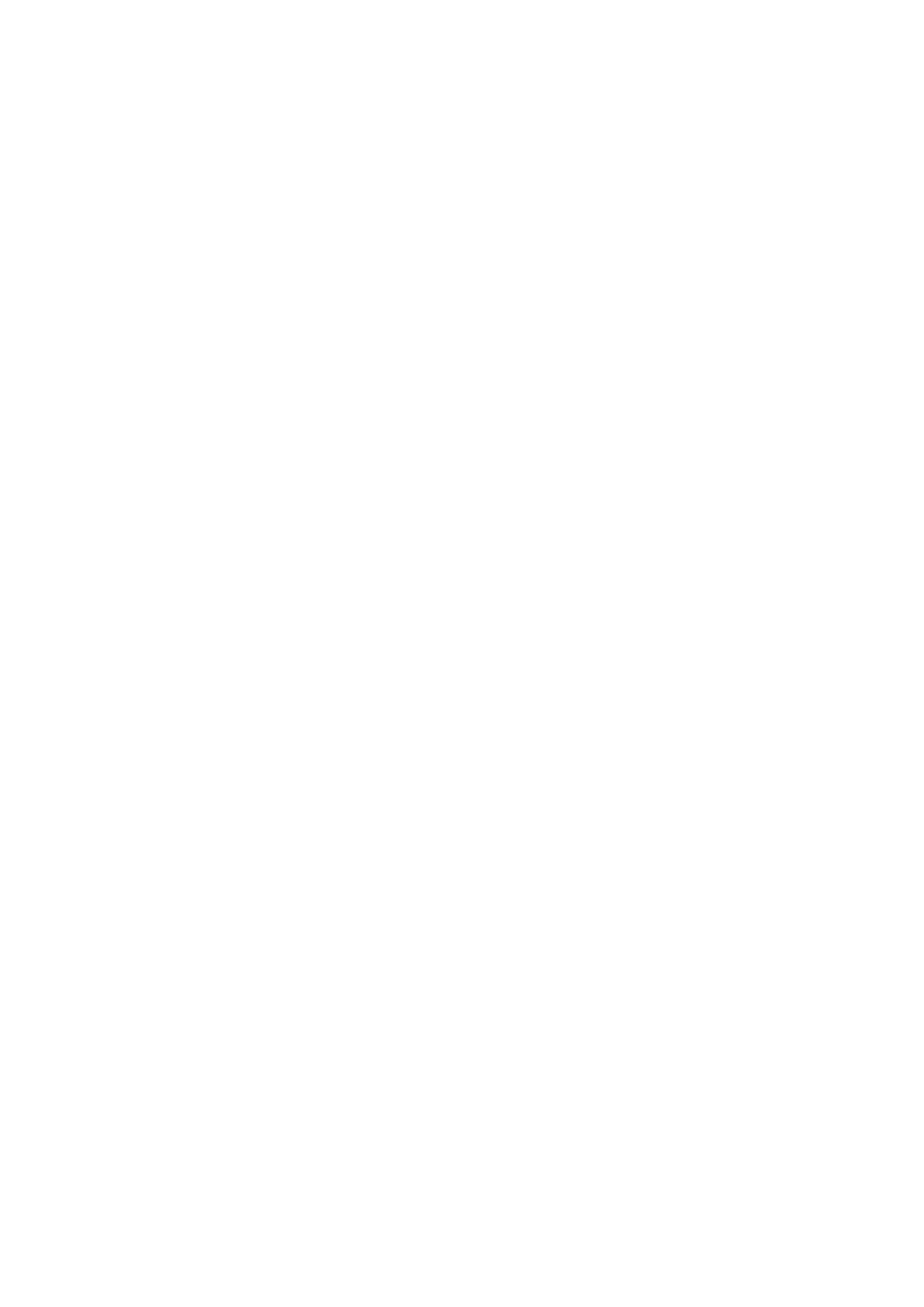# **Chapter 1 Introduction**

- <span id="page-10-0"></span>[1](#page-10-2).1 Illicit drugs<sup>1</sup> have been a major cause of concern for Australian policy makers, police and health authorities for many decades, because of the harms caused to individuals who consume illicit drugs, and also because transnational, serious and organised crime syndicates are involved in the production and trafficking of illicit drugs.
- 1.2 In order to better understand how public communications campaigns can assist in reducing demand for illicit drugs, the Parliamentary Joint Committee on Law Enforcement (committee) resolved on 16 October 2019 to inquire into and report on public communications campaigns targeting demand for drugs and substance abuse.<sup>[2](#page-10-3)</sup> The formal terms of reference for this inquiry are included later in this chapter.

# <span id="page-10-1"></span>**Drug***-***related harms**

- 1.3 Worryingly, the amount of illicit drugs being consumed in Australia is increasing. The Australian Criminal Intelligence Commission reported that over the past decade, while the Australian population increased by around 13 per cent, the number of national illicit drug seizures increased 77 per cent and the weight of illicit drugs seized nationally increased 241 per cent, highlighting 'why illicit drugs continue to be a concern for law enforcement and the wider community, and the ongoing need to reduce demand'.[3](#page-10-4)
- 1.4 The cohorts of people using illicit drugs are also changing. The latest National Drug Strategy Household Survey has found that 'the use of illegal drugs in Australia is not uncommon: one in eight people had used at least one illegal substance in the last year and one in 20 had misused a pharmaceutical drug'. Furthermore, illicit drug use has 'increased among people aged 40 to 49 and 50 to 59'.[4](#page-10-5)

<span id="page-10-2"></span><sup>&</sup>lt;sup>1</sup> This inquiry has focused on the issue of illicit drugs, or substances that are not legal to consume in any context, as these are a law enforcement issue. The abuse of pharmaceuticals drugs is generally approached as a health regulation issue.

<span id="page-10-3"></span><sup>2</sup> Pursuant to paragraph 7(1)(g) of the *Parliamentary Joint Committee on Law Enforcement Act 2010.* The alcohol and other drugs (AOD) sector refers to 'demand reduction' as minimising existing drug use, whereas 'prevention' refers to potential future drug use. In the context of this inquiry, the term 'demand reduction' refers to both existing and future demand.

<span id="page-10-4"></span><sup>3</sup> Australian Criminal Intelligence Commission, *[Illicit Drug Data Report 2018–2019](https://www.acic.gov.au/sites/default/files/2020-09/illicit_drug_data_report_2018-19_internals_v10_full.pdf)*, September 2020, pp. 1*–*2. See also Mr Michael Chew, Acting Deputy Commissioner, Acting Chief Police Officer, A Policing, *Committee Hansard*, 15 October 2020, p. 5.

<span id="page-10-5"></span><sup>4</sup> Penington Institute, *Submission 16*, p. 9.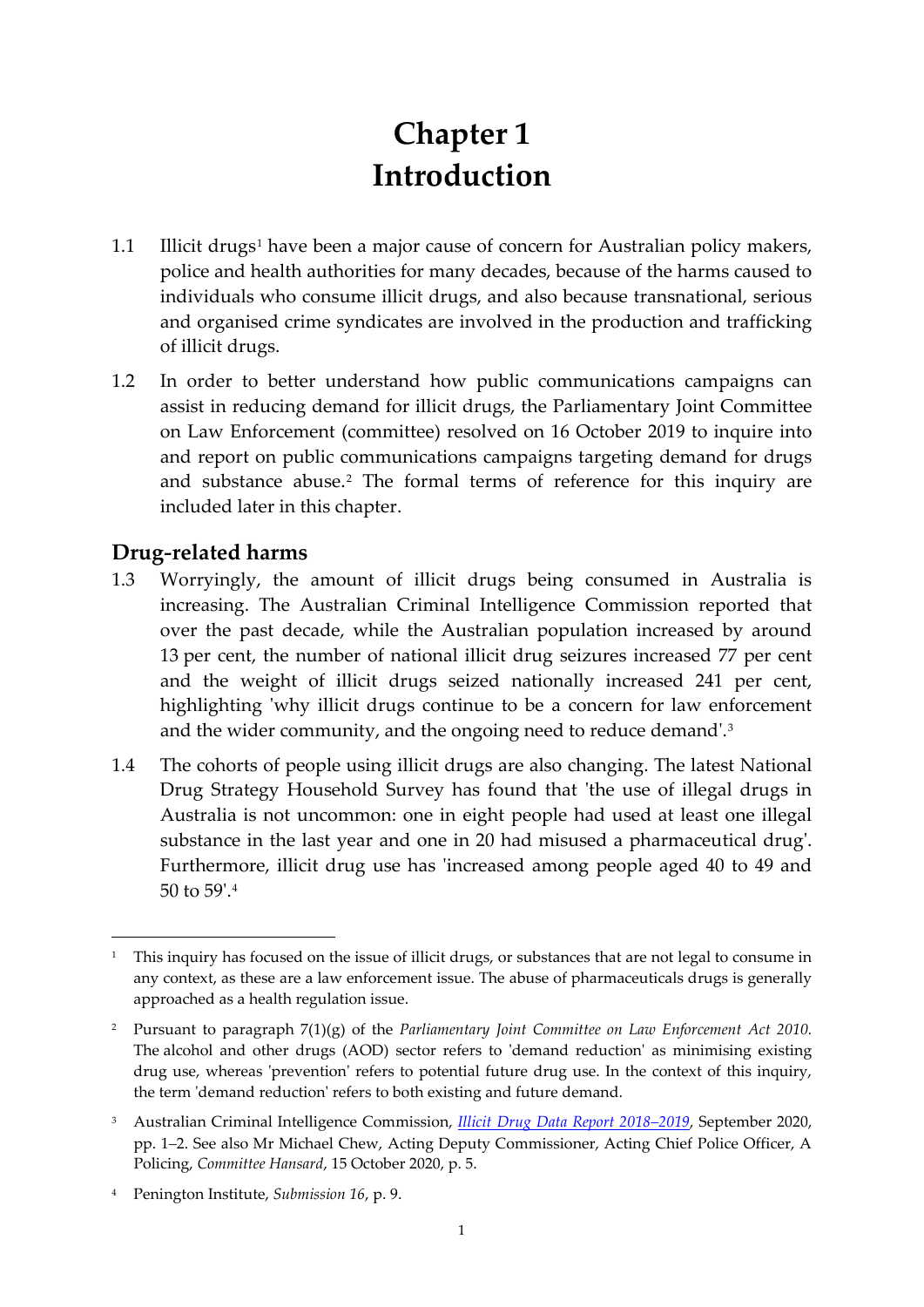- 1.5 Submitters to this inquiry from the alcohol and other drugs (AOD) treatment sector almost universally described drug-related harms to this inquiry in terms of the harms that impact drug users. Their focus is, quite naturally, on minimising harms felt by their client groups.
- 1.6 However, the Department of Health takes a broader view of drug-related harm and states that '[h]arm minimisation considers the health, social and economic consequences of AOD use in relation to the individual and the community'.[5](#page-11-0) The National Drug Strategy identifies drug-related harm as including 'health, social, cultural and economic harms among individuals, families and communities'.[6](#page-11-1)
- 1.7 The Australian Institute of Health and Welfare estimates the harm-related economic impacts of the use of alcohol and other drugs as:
	- \$17.76 billion Opioid use (illegal and off-prescription)
	- \$14.35 billion Alcohol
	- \$4.5 billion Cannabis
	- \$5 billion Methamphetamine (2013*–*14)[7](#page-11-2)
- 1.8 The above \$5 billion cost estimate of methamphetamine use is for costs such as harm reduction and treatment, health care, crime, premature mortality, road accidents, workplace accidents and productivity. This \$5 billion does not include the estimated cost of up to \$12.2 billion in harms to partners and children of people who use methamphetamine.<sup>8</sup>
- 1.9 Drug Free Australia submitted that the increased incidence of child abuse and neglect was of particular concern, and cited National Institute on Drug Abuse estimates that '[a]pproximately 50% to 80% of all child abuse and neglect cases substantiated by child protective services involve some degree of substance abuse by the child's parents'.[9](#page-11-4)

<span id="page-11-0"></span><sup>5</sup> Department of Health, *Training frontline workers – young people, alcohol and other drugs: Module 9, 2.1 Harm minimisation,* [www1.health.gov.au/internet/publications/publishing.nsf/ Content/drugtreat](https://www1.health.gov.au/internet/publications/publishing.nsf/Content/drugtreat-pubs-front9-wk-toc%7Edrugtreat-pubs-front9-wk-secb%7Edrugtreat-pubs-front9-wk-secb-2%7Edrugtreat-pubs-front9-wk-secb-2-1)[pubs-front9-wk-toc~drugtreat-pubs-front9-wk-secb~drugtreat-pubs-front9-wk-secb-2~drugtreat](https://www1.health.gov.au/internet/publications/publishing.nsf/Content/drugtreat-pubs-front9-wk-toc%7Edrugtreat-pubs-front9-wk-secb%7Edrugtreat-pubs-front9-wk-secb-2%7Edrugtreat-pubs-front9-wk-secb-2-1)[pubs-front9-wk-secb-2-1](https://www1.health.gov.au/internet/publications/publishing.nsf/Content/drugtreat-pubs-front9-wk-toc%7Edrugtreat-pubs-front9-wk-secb%7Edrugtreat-pubs-front9-wk-secb-2%7Edrugtreat-pubs-front9-wk-secb-2-1) (accessed 18 January 2021).

<span id="page-11-1"></span><sup>6</sup> Department of Health, 2017, *[National Drug Strategy 2017–2026](https://www.health.gov.au/sites/default/files/national-drug-strategy-2017-2026_1.pdf)*, p. 1.

<span id="page-11-2"></span><sup>7</sup> Australian Institute of Health and Welfare, *Alcohol, tobacco & other drugs in Australia: Economic impacts,* [www.aihw.gov.au/reports/alcohol/alcohol-tobacco-other-drugs-australia/contents/impacts](http://www.aihw.gov.au/reports/alcohol/alcohol-tobacco-other-drugs-australia/contents/impacts%20/economic-impacts)  [/economic-impacts](http://www.aihw.gov.au/reports/alcohol/alcohol-tobacco-other-drugs-australia/contents/impacts%20/economic-impacts) (accessed 18 January 2021). Economic costs estimated include household expenditure, decreased productivity and healthcare and law enforcement costs.

<span id="page-11-3"></span><sup>8</sup> S Whetton., M Shanahan, K Cartwright, K., V Duraisingam, A Ferrante, D Gray, S Kaye, V Kostadinov, R McKetin, K Pidd, A Roche, R.J. Tait, and S Allsop, *The Social Costs of Methamphetamine in Australia 2013/14*, p. 6, National Drug Research Institute, Curtin University, Perth, Western Australia, 2017.

<span id="page-11-4"></span><sup>9</sup> Drug Free Australia (Queensland), *Submission 15, Attachment 3*, p. 7.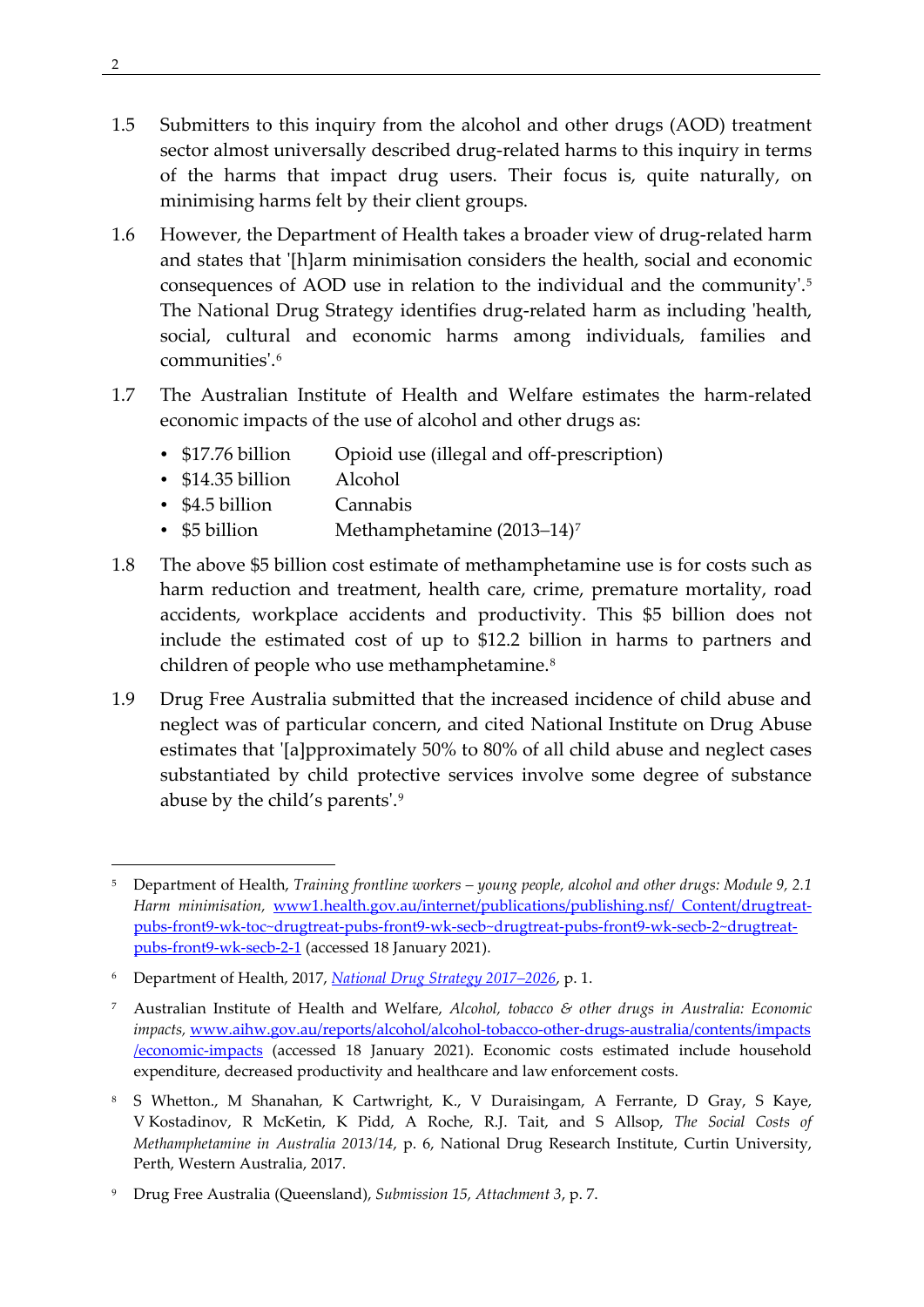1.10 In addition to these harms to the Australian community are the harms caused in countries with drug manufacturing and trafficking. Dr John Coyne told the committee:

> I've seen firsthand in the last 12 to 18 months the net effect of 28 clandestine labs producing dual lines of tonnes at a time of methamphetamines in the far-flung jungles of Myanmar and the impacts that that has had on the rule of law and local communities all the way from there through places like Thailand to Australia.<sup>[10](#page-12-1)</sup>

## <span id="page-12-0"></span>**Policy setting**

- 1.11 The *National Drug Strategy 2017–2026* (National Drug Strategy) is the overarching government drug policy and is discussed at relevant points throughout this report. The National Drug Strategy is aimed at 'preventing and minimising alcohol, tobacco and other drug related health, social and economic harms among individuals, families and communities'.<sup>[11](#page-12-2)</sup>
- 1.12 The aim of the National Drug Strategy is:

To build safe, healthy and resilient Australian communities through preventing and minimising alcohol, tobacco and other drug-related health, social, cultural and economic harms among individuals, families and communities.<sup>[12](#page-12-3)</sup>

- 1.13 The Police Federation of Australia submitted that it supports the current National Drugs Strategy and its underlying National Drugs Campaign, and advocates for a multi-pronged approach of strong law enforcement strategies alongside a 'comprehensive communications arm, with specific focus on younger people'.[13](#page-12-4)
- 1.14 Until recently, the Ministerial Drug and Alcohol Forum (MDAF), a Council of Australian Governments (COAG) body, oversaw the work on Australia's national drug policy framework, including the National Drug Strategy. The MDAF was chaired by the Commonwealth's Minister for Health and Minister for Justice, with members comprised of two Ministers from each state and territory, one from the health or community services portfolio with responsibility for AOD policy and one from the justice or law enforcement portfolio.[14](#page-12-5)

<span id="page-12-1"></span><sup>10</sup> Dr John Coyne, Private capacity, *Committee Hansard*, 14 October 2020, p. 13.

<span id="page-12-2"></span><sup>11</sup> Department of Health, *[National Drug Strategy 2017–2026](https://www.health.gov.au/resources/publications/national-drug-strategy-2017-2026)*, November 2017, p. 1.

<span id="page-12-3"></span><sup>12</sup> Department of Health, *[National Drug Strategy 2017–2026](https://www.health.gov.au/sites/default/files/national-drug-strategy-2017-2026_1.pdf)*, November 2017, p. 1.

<span id="page-12-4"></span><sup>13</sup> Police Federation of Australia, *Submission 9*, p. 1.

<span id="page-12-5"></span><sup>14</sup> Department of Health, *Ministerial Drug and Alcohol Forum,* 8 December 2020, [www.health.gov.au/committees-and-groups/ministerial-drug-and-alcohol-forum-mdaf](http://www.health.gov.au/committees-and-groups/ministerial-drug-and-alcohol-forum-mdaf) (accessed 10 January 2021).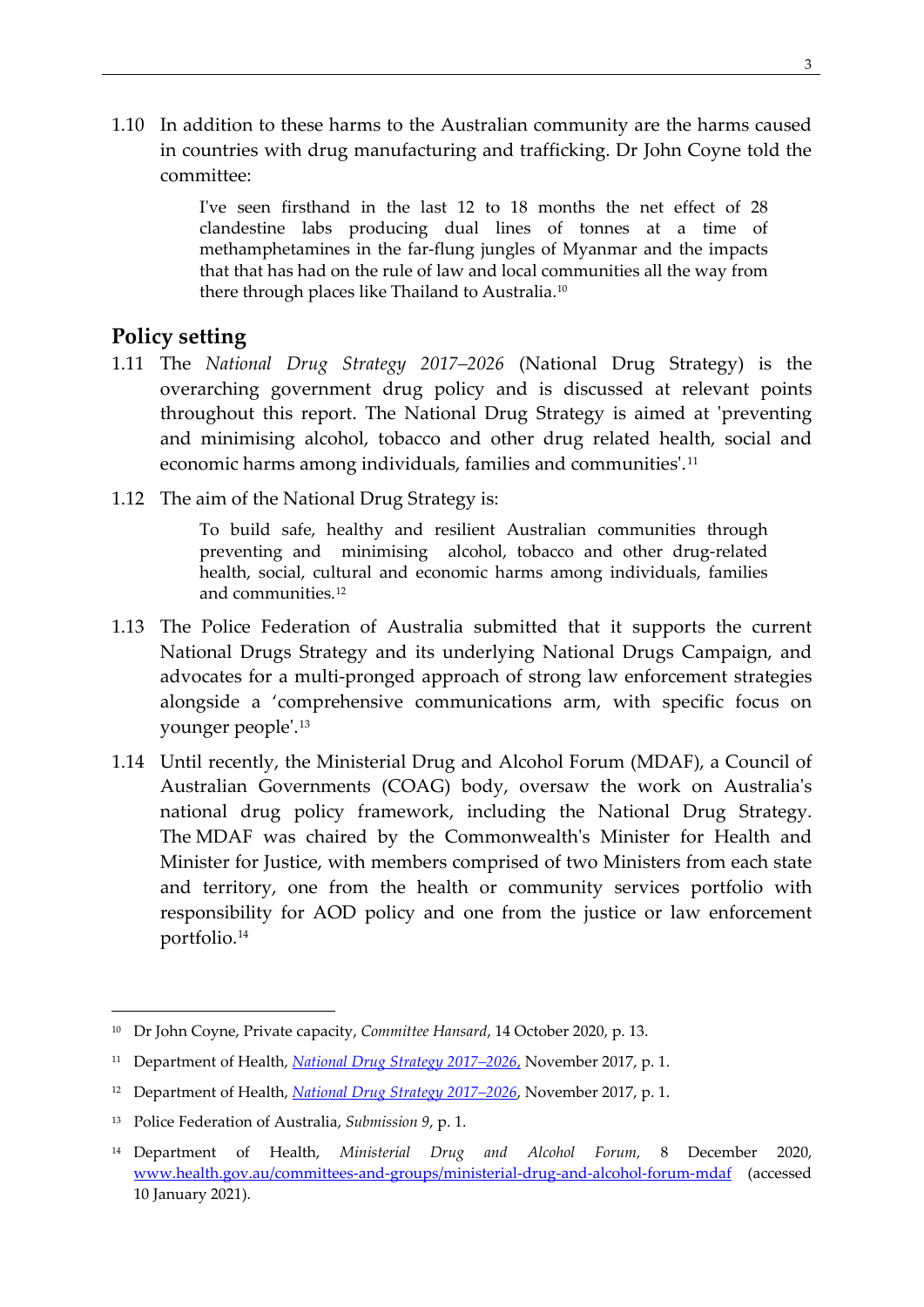1.15 With the disbanding of COAG and its subsidiary fora, the new National Cabinet and its various committees do not include a specific forum that brings together health and policing bodies to discuss illicit drug issues.[15](#page-13-1)

## <span id="page-13-0"></span>*Responsibility for communications campaigns*

- 1.16 Responsibility for developing public communications campaigns in relation to illicit drug use is a joint responsibility of the federal and state or territory governments under their health and law enforcement functions.
- 1.17 The overall responsibilities of the Federal Government in relation to illicit drugs include:
	- national policy management and coordination, which would include communications campaigns;
	- drug use treatment via medical and hospital treatment and pharmacotherapy maintenance programs using Medicare and the Pharmaceutical Benefits Scheme;
	- coordination of any national schools based drug education strategy (none current);
	- monitoring adherence to international treaties, and policy development and implementation in the areas of crime prevention, money laundering, extradition, mutual assistance and illicit drug supply reduction and law enforcement;
	- investigating offences related to, and disrupting, the international supply of illicit drugs; and
	- collecting and analysing crime-related intelligence and investigating organised criminal activities such as illicit drug dealing.[16](#page-13-2)
- 1.18 The responsibilities of state and territory governments in relation to illicit drugs include:
	- drug policy development, implementation and evaluation within their jurisdiction, which would include communications campaigns;
	- controlling the supply of illicit drugs and enforcing laws through the relevant Police service;
	- public information and education prevention programs;
	- drug treatment services via public sector health services or funding for community-based organisations;
	- managing the criminal justice system including police and court drug diversion programs;

<span id="page-13-1"></span><sup>15</sup> Department of the Prime Minister and Cabinet, *National Federation Reform Council*, <https://pmc.gov.au/domestic-policy/national-federation-reform-council> (accessed 16 February 2020).

<span id="page-13-2"></span><sup>16</sup> Timothy Moore, *What is [Australia's "drug budget"? The policy mix of illicit drug-related government](https://ndarc.med.unsw.edu.au/sites/default/files/ndarc/resources/01%20What%20is%20Australia%27s%20Drug%20Budget.pdf)  [spending in Australia](https://ndarc.med.unsw.edu.au/sites/default/files/ndarc/resources/01%20What%20is%20Australia%27s%20Drug%20Budget.pdf)*, December 2005, p. 7.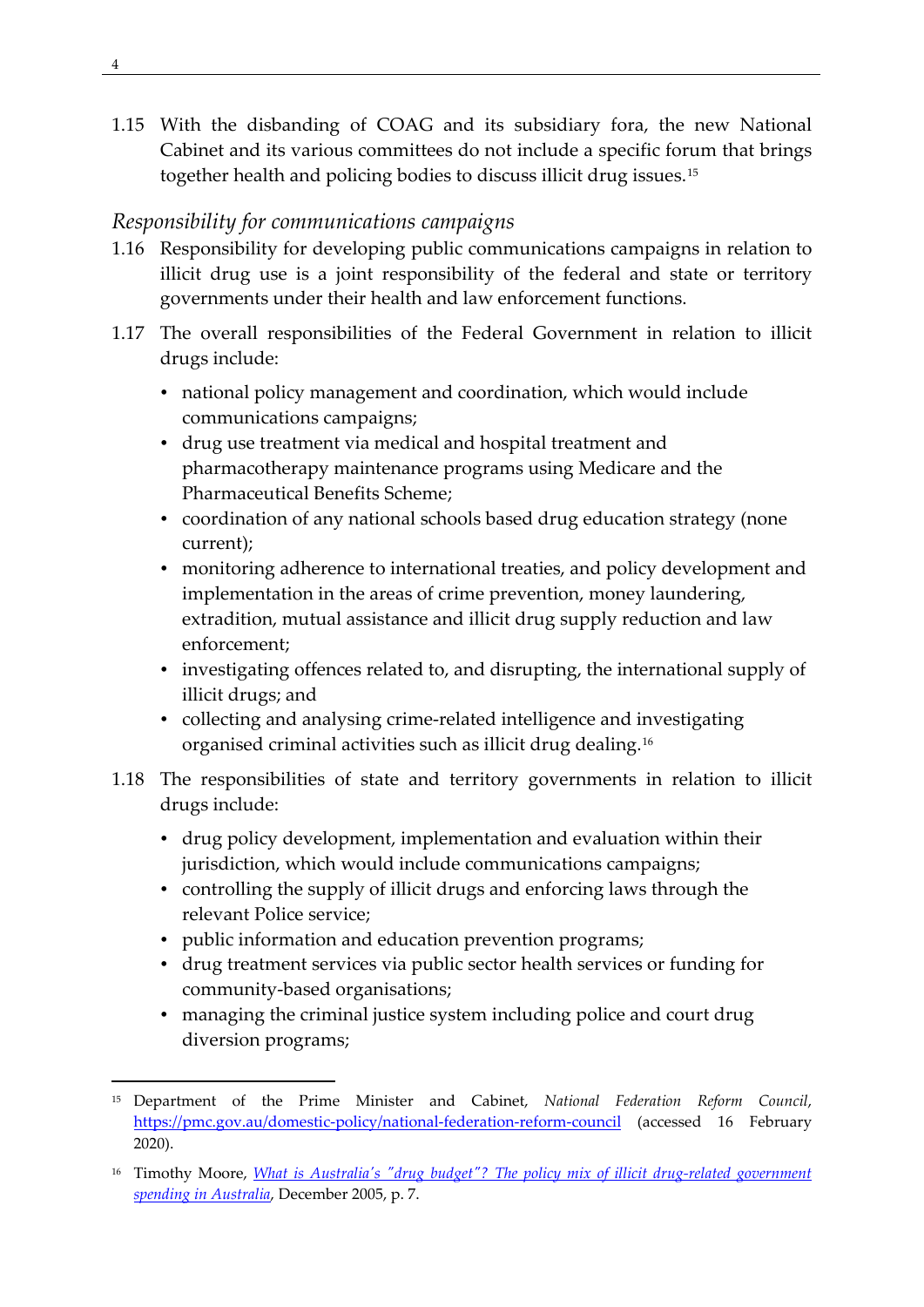- establishing an appropriate public policy framework to deal with drug use and drug-related harm; and
- analysing and monitoring patterns of drug use and drug-related harm.<sup>[17](#page-14-1)</sup>

# <span id="page-14-0"></span>**Key issues raised**

- 1.19 In evaluating whether or not public communications campaigns are effective to reduce demand for illicit drugs, a number of key issues were raised throughout this inquiry, which highlighted the very different perspectives of stakeholders concerned with this issue. These different perspectives are, at their essence, a continuation of the perennial debate over whether illicit drugs are a health or law enforcement issue, which then determines the preferred approach of either harm minimisation (health issue) or supply-side reduction (law enforcement approach).
- 1.20 Inquiry participants from the AOD treatment sector argued that the primary focus should be on reducing drug-related harms by supporting drug users to voluntarily halt or reduce their drug intake.[18](#page-14-2) The argument put forward was that as 'shock advertising' campaigns would likely result in stigmatising drug-users, this would reduce the numbers of people who will seek AOD addiction treatment due to the shame associated with their drug-use, and would therefore be counterproductive if the goal is to reduce overall drug demand.
- 1.21 The position of policing organisations and anti-drug campaigners, however, is to view drug-related harms in a much broader sense by including harms felt by the entire community. These harms, outlined earlier in this chapter, include road accidents, child maltreatment, victims of crime, impaired work performance and increased staff turnover, the cost of tax-payer funded health and harm reduction services, border protection and the judicial system.
- 1.22 Other serious harms are those caused by organised criminal elements which traffic illicit drugs, both within Australia and in drug–source countries. The argument put forward by policing and anti-drug stakeholders is that a primary focus on minimising the harms felt by individual drug-users would likely increase these other harms felt by the broader community, therefore a public communications campaign would be one effective mechanism to reduce overall drug harms.
- 1.23 Another key issue raised is the efficacy of a purely law enforcement approach to reducing the impact of illicit drugs in the Australian community.

<span id="page-14-1"></span><sup>17</sup> Timothy Moore, *[What is Australia's "drug budget"? The policy mix of illicit drug-related government](https://ndarc.med.unsw.edu.au/sites/default/files/ndarc/resources/01%20What%20is%20Australia%27s%20Drug%20Budget.pdf)  [spending in Australia](https://ndarc.med.unsw.edu.au/sites/default/files/ndarc/resources/01%20What%20is%20Australia%27s%20Drug%20Budget.pdf)*, December 2005, pp. 7–8.

<span id="page-14-2"></span><sup>18</sup> See, for example, Drug Education Network, *Submission 4*, p. 13; State and Territory Alcohol and Other Drug Peaks Network, *Submission 10*, p. 1; Penington Institute, *Submission 16*, pp. 7–8; Victorian Alcohol and Drug Association, *Submission 17*, p. 1.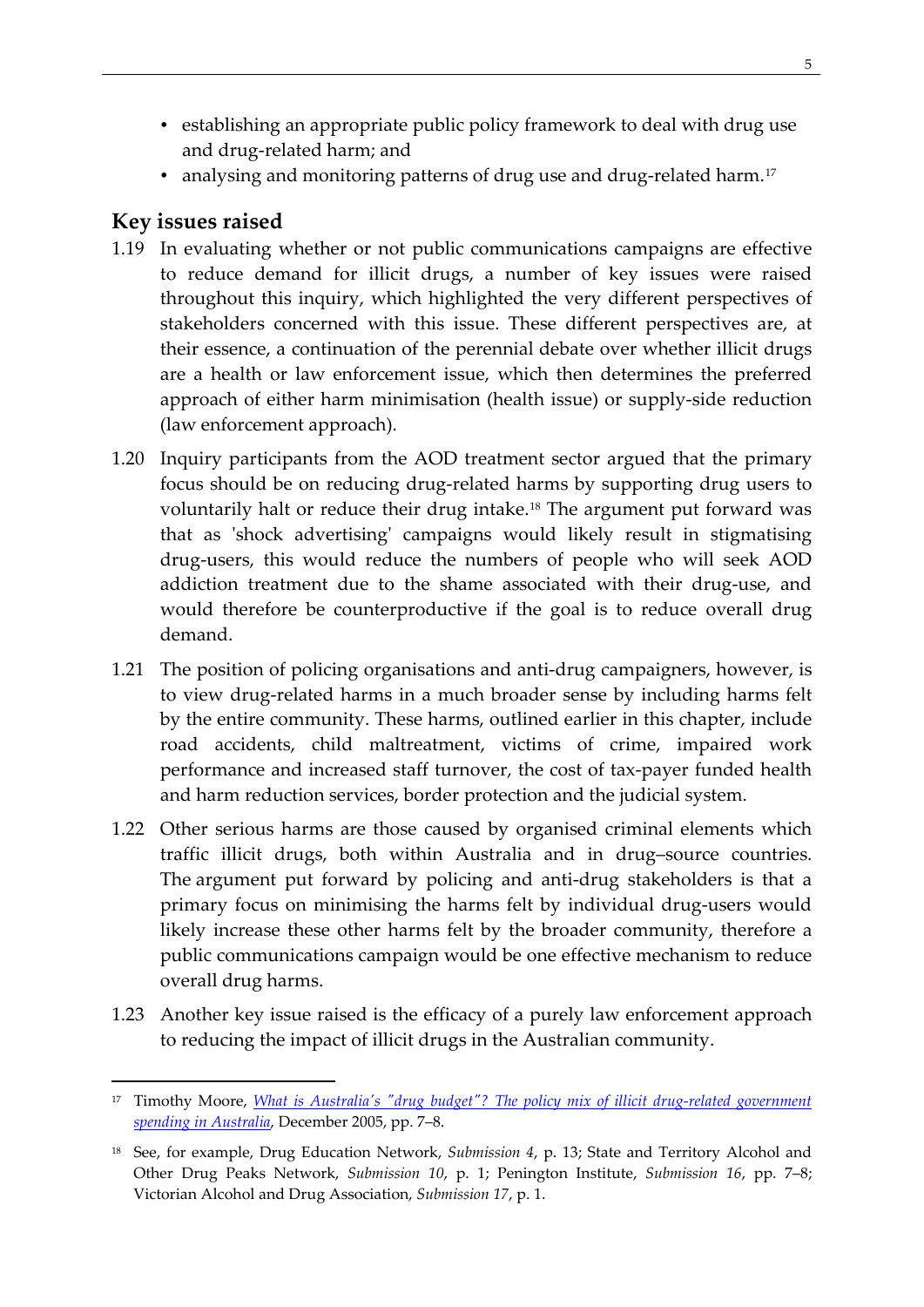1.24 The Australian Criminal Intelligence Commission's *Illicit Drug Data Report 2018–2019* stated:

> The risk and harm posed by illicit drugs to the Australian community is ever-growing, which underscores the need for law enforcement and health agencies to work collaboratively to combat both the supply and demand for illicit drugs in Australia.[19](#page-15-2)

## <span id="page-15-0"></span>**Report structure**

- 1.25 This report examines the many different facets of the illicit drug problem in Australia, including the different approaches that can be taken towards minimising the considerable harm that illicit drugs cause for everyone– individuals, families and the broader community–and presents the committee's findings and recommendations:
	- Chapter one: introduces the issues and outlines the structure.
	- Chapter two: investigates the efficacy of public communications campaigns to reduce drug demand, different types of campaigns, and the potential negative outcomes.
	- Chapter three: looks at the needs of different audiences and examines best practice approaches.
	- Chapter four: briefly discusses the alternatives to a public campaign proposed by some stakeholders.
- 1.26 The committee's recommendations are found across chapters two, three and four.

## <span id="page-15-1"></span>**Conduct of the inquiry**

1.27 The terms of reference for the inquiry are:

1.28 Pursuant to subsection 7(1) of the Parliamentary Joint Committee on Law Enforcement Act 2010, the committee will inquire into and report on public communications campaigns targeting demand for drugs and substance abuse, with particular reference to:

- (a) the efficacy of different approaches to such campaigns, including:
	- (i) 'shock advertising', informational campaigns and the use of social marketing;
	- (ii) the use of campaigns aimed at various audiences, including, but not limited to, children at an age before they would typically become illicit drug users, Indigenous communities and Culturally and Linguistically Diverse groups; and
	- (iii) international approaches;

<span id="page-15-2"></span><sup>19</sup> Australian Criminal Intelligence Commission, *[Illicit Drug Data Report 2018–2019](https://www.acic.gov.au/sites/default/files/2020-09/illicit_drug_data_report_2018-19_internals_v10_full.pdf)*, p. 1.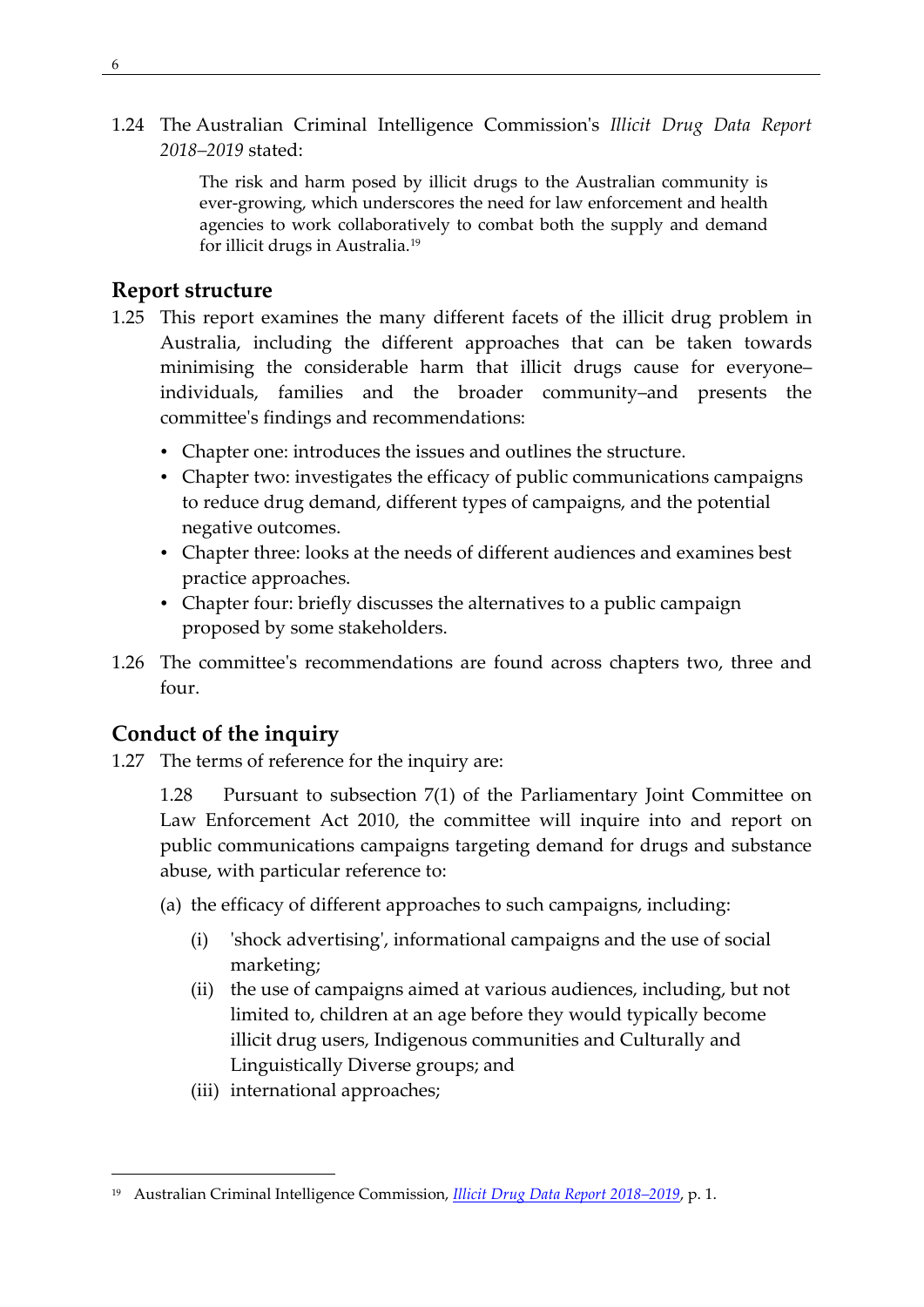- (b) research and evaluation methods used to plan, implement and assess the effects of such campaigns;
- (c) identifying best practice approaches to designing and implementing campaigns, including social media, digital channels and traditional advertising, to guide Australia's approach to drug demand reduction;
- (d) the efficacy of the current and past National Drug Strategy in achieving demand reduction through public communications campaigns; and
- (e) any related matter.[20](#page-16-0)
- 1.29 The committee advertised the inquiry in The Australian and on the committee's webpage. The committee also invited submissions from interested organisations, individuals and government bodies. The committee received 22 submissions. A list of individuals and organisations that made submissions, together with other information authorised for publication is provided at Appendix 1.
- 1.30 The committee held two public hearings in Canberra for this inquiry. These hearings were held on 14 and 15 October 2020. The transcripts are available via the inquiry website[21](#page-16-1) and the list of witnesses who appeared before the committee are listed at Appendix 2.
- 1.31 The committee thanks the organisations and individuals that made written submissions and those who gave evidence at the public hearings.

<span id="page-16-0"></span><sup>20</sup> Parliamentary Joint Committee on Law Enforcement, *Public communications campaigns targeting drug and substance abuse: Terms of Reference*, [www.aph.gov.au/Parliamentary\\_Business/](http://www.aph.gov.au/Parliamentary_Business/%20Committees/Joint/Law_Enforcement/CommsCampaignsDrugAbuse/Terms_of_Reference)  [Committees/Joint/Law\\_Enforcement/CommsCampaignsDrugAbuse/Terms\\_of\\_Reference](http://www.aph.gov.au/Parliamentary_Business/%20Committees/Joint/Law_Enforcement/CommsCampaignsDrugAbuse/Terms_of_Reference) (accessed 18 January 2021).

<sup>21</sup>

<span id="page-16-1"></span>[www.aph.gov.au/Parliamentary\\_Business/Committees/Joint/Law\\_Enforcement/CommsCampaign](http://www.aph.gov.au/Parliamentary_Business/Committees/Joint/Law_Enforcement/CommsCampaigns%20DrugAbuse) [s DrugAbuse](http://www.aph.gov.au/Parliamentary_Business/Committees/Joint/Law_Enforcement/CommsCampaigns%20DrugAbuse)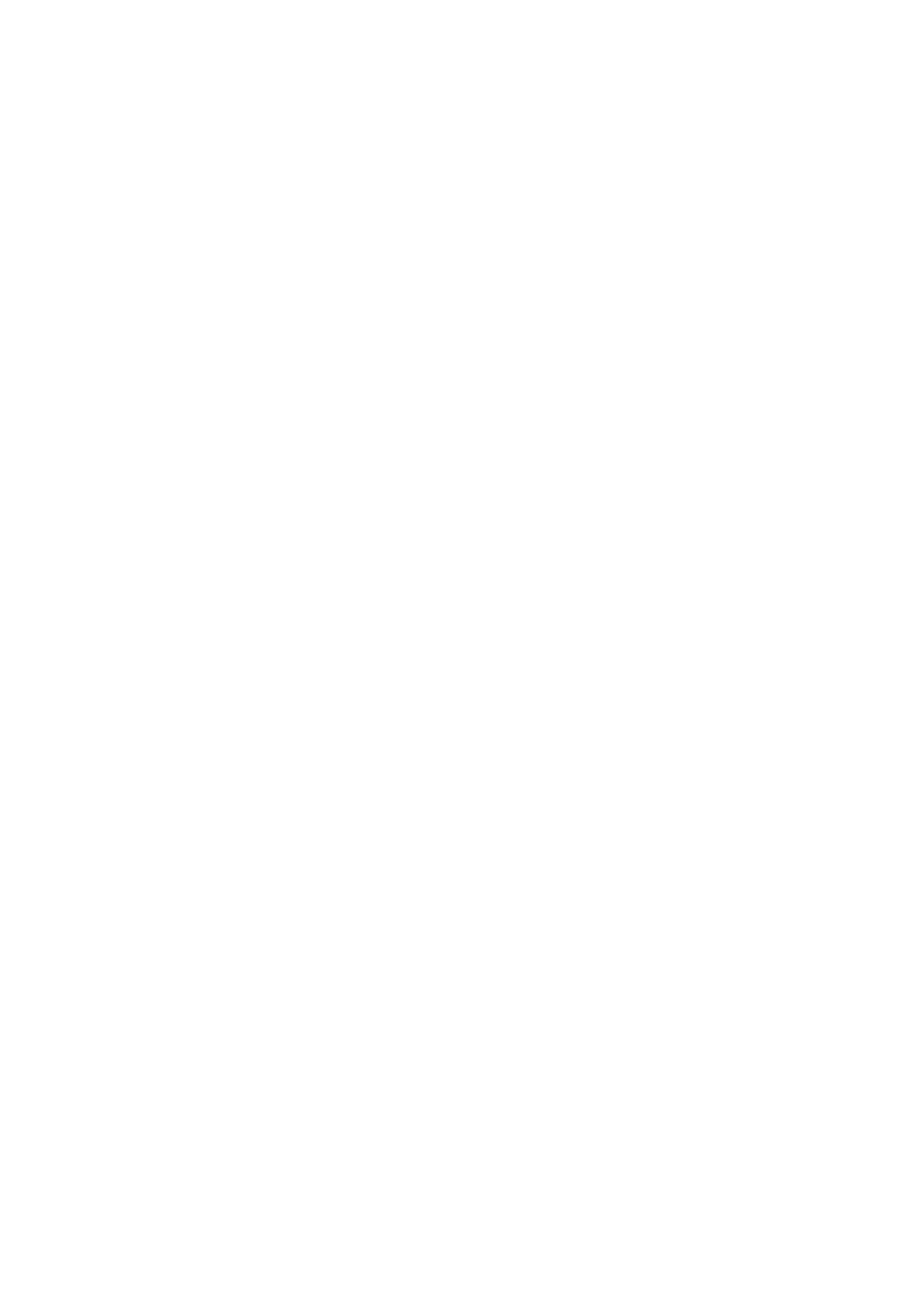# <span id="page-18-0"></span>**Chapter 2 Public communications campaigns**

2.1 There are many different approaches that can be taken to reduce illicit drug use or to mitigate its harmful effects, including law enforcement approaches and drug treatment to reduce addiction. Public communications campaigns can also be useful in achieving both these aims. This chapter will examine the different types of public communications campaigns and evaluate their efficacy.

# <span id="page-18-1"></span>**Introduction**

- 2.2 Public communication campaigns have been used for many years in Australia as a key method in achieving both health and law enforcement objectives. Public communications campaigns can be delivered via many forms of media, including mass media such as television, radio, newspapers and roadside advertising, as well as methods that allow for targeting specific cohorts of people, such as via social media, printed materials distributed in health facilities, or information campaigns that utilise advocacy or service delivery networks.
- 2.3 The *National Drug Strategy 2017–2026* (National Drug Strategy) itself includes 'targeted communication strategies' as a method to achieve its overall aim of reducing drug-related harms.<sup>[1](#page-18-2)</sup> However, the last campaign activity associated with the National Drug Strategy was in [2](#page-18-3)017–18.<sup>2</sup>
- 2.4 The Parliamentary Joint Committee on Law Enforcement (committee) was informed by submitters and witnesses that public communications campaigns are effective to raise awareness and provide factual, evidence-based information. Saatchi & Saatchi, an multi-national advertising agency, submitted that:

Mass media campaigns in public health disseminate information about health, or threats to it, to persuade people to adopt a behaviour change. They are commonly used by authorities around the world due to their perceived ability to change the knowledge or attitude of a target audience, reaching large populations at a low cost per capita.[3](#page-18-4)

<span id="page-18-2"></span><sup>1</sup> Department of Health, *[National Drug Strategy 2017–2026](https://www.health.gov.au/sites/default/files/national-drug-strategy-2017-2026_1.pdf)*, p. 14.

<span id="page-18-3"></span><sup>2</sup> Department of Health, *Submission 1*, p. 4.

<span id="page-18-4"></span><sup>3</sup> Saatchi & Saatchi, *Submission 20*, p. 9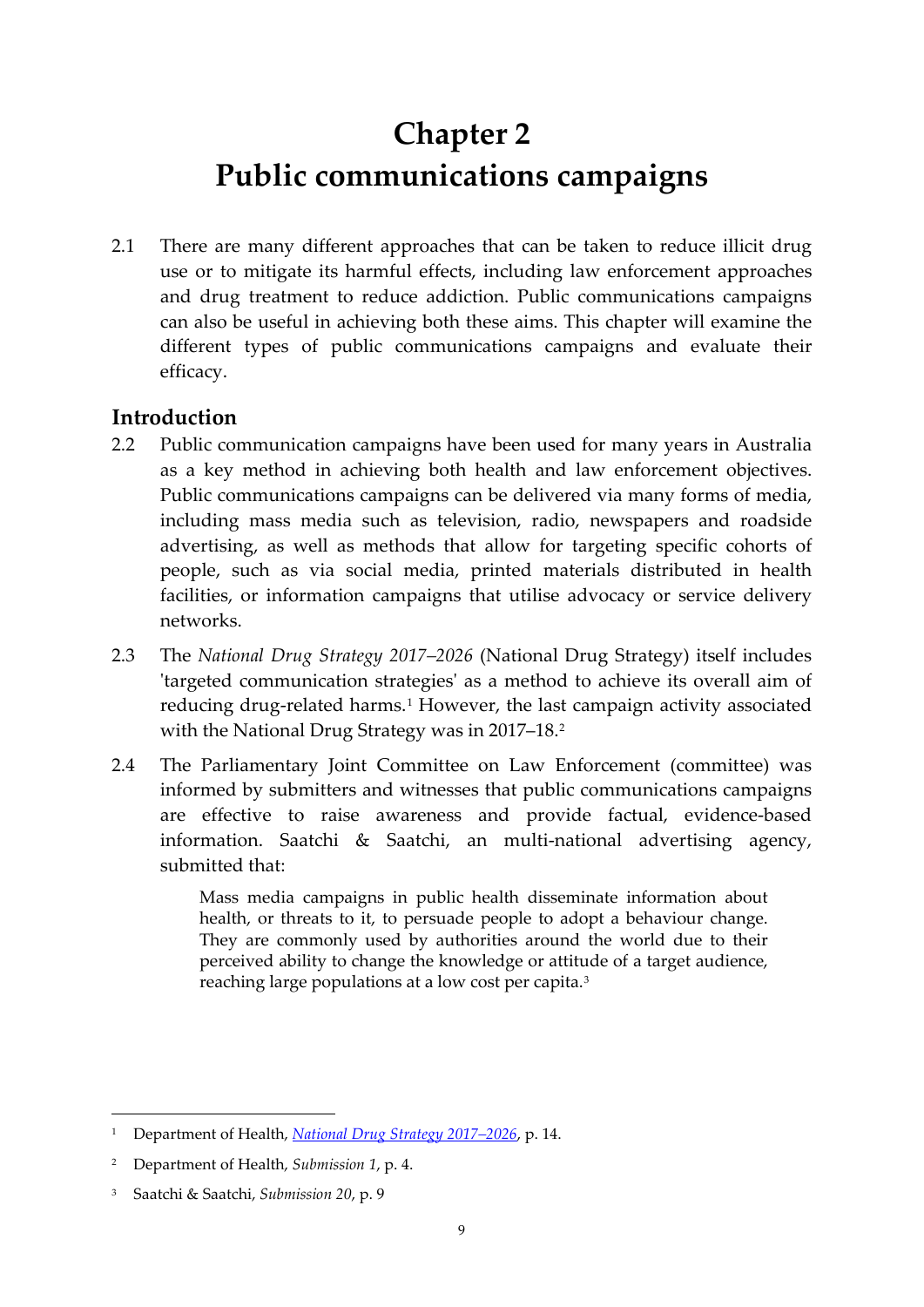- 2.5 ACT Policing submitted that media campaigns are important in 'addressing drug and substance abuse' and that 'education and public messaging are important components of crime prevention and community safety'.[4](#page-19-1)
- 2.6 The committee heard there are two distinct main aims of public communications campaigns on illicit drug use, and each individual campaign can assign different priorities to either one, or both, of these aims. The first aim is simply information awareness, to increase knowledge in the targeted cohort. The second aim is to effect a desired behaviour change, in this case to reduce the use of illicit drugs.<sup>[5](#page-19-2)</sup>

## <span id="page-19-0"></span>**Effectiveness of public communications campaigns on illicit drug use**

- 2.7 The committee received a great deal of evidence, some of it conflicting, on the effectiveness of public communications campaigns to reduce illicit drug use.
- 2.8 Most submitters agreed that public communications campaigns can be effective to raise awareness of illicit drug issues and safety, but most submitters from the alcohol and other drugs (AOD) treatment sector questioned whether such campaigns translate into the desired behavioural change of reduced illicit drug use.[6](#page-19-3)
- 2.9 Additionally, questions were raised by submitters as to the effectiveness of communications campaigns depending on the substance being targeted. Multiple submissions to this inquiry cited mass media campaigns as being very effective to reduce tobacco use and alcohol misuse, but stated that such campaigns are not effective for illicit substances without providing an explanation as to why.[7](#page-19-4)
- 2.10 360Edge submitted that while harm reduction messages are suitable for successful mass media campaigns in areas such as drink driving, substance reduction campaigns have little evidence they work.<sup>8</sup> The Drug Education Network suggested there should be further examination of 'why on the whole

<span id="page-19-1"></span><sup>4</sup> ACT Policing, *Submission 8*, p. 4.

<span id="page-19-2"></span><sup>5</sup> Alcohol and Drug Foundation, *Submission 12*, pp. 2–3.

<span id="page-19-3"></span><sup>6</sup> See for example, Victorian Alcohol and Drug Association, *Submission 17*, pp. 1–2; Drug Education Network, *Submission 4*, p. 9; State and Territory Alcohol and Other Drug Peaks Network, *Submission 10*, p. 2; Penington Institute, *Submission 16*, p. 10; Dr Devin Bowles, Chief Executive Officer, Alcohol Tobacco and Other Drug Association ACT, *Committee Hansard*, 14 October 2020, pp. 1 and 5.

<span id="page-19-4"></span><sup>7</sup> See for example, Dr Erin Laylor, Chief Executive Officer, Alcohol and Drug Foundation, *Committee Hansard*, 14 October 2020, p. 15; Penington Institute, *Submission 16*, p. 10; Drug Education Network, *Submission 4*, pp. 3 and 7; 360Edge, *Submission 6,* p. 2.

<span id="page-19-5"></span><sup>8</sup> 360Edge, *Submission 6,* pp. 1–2.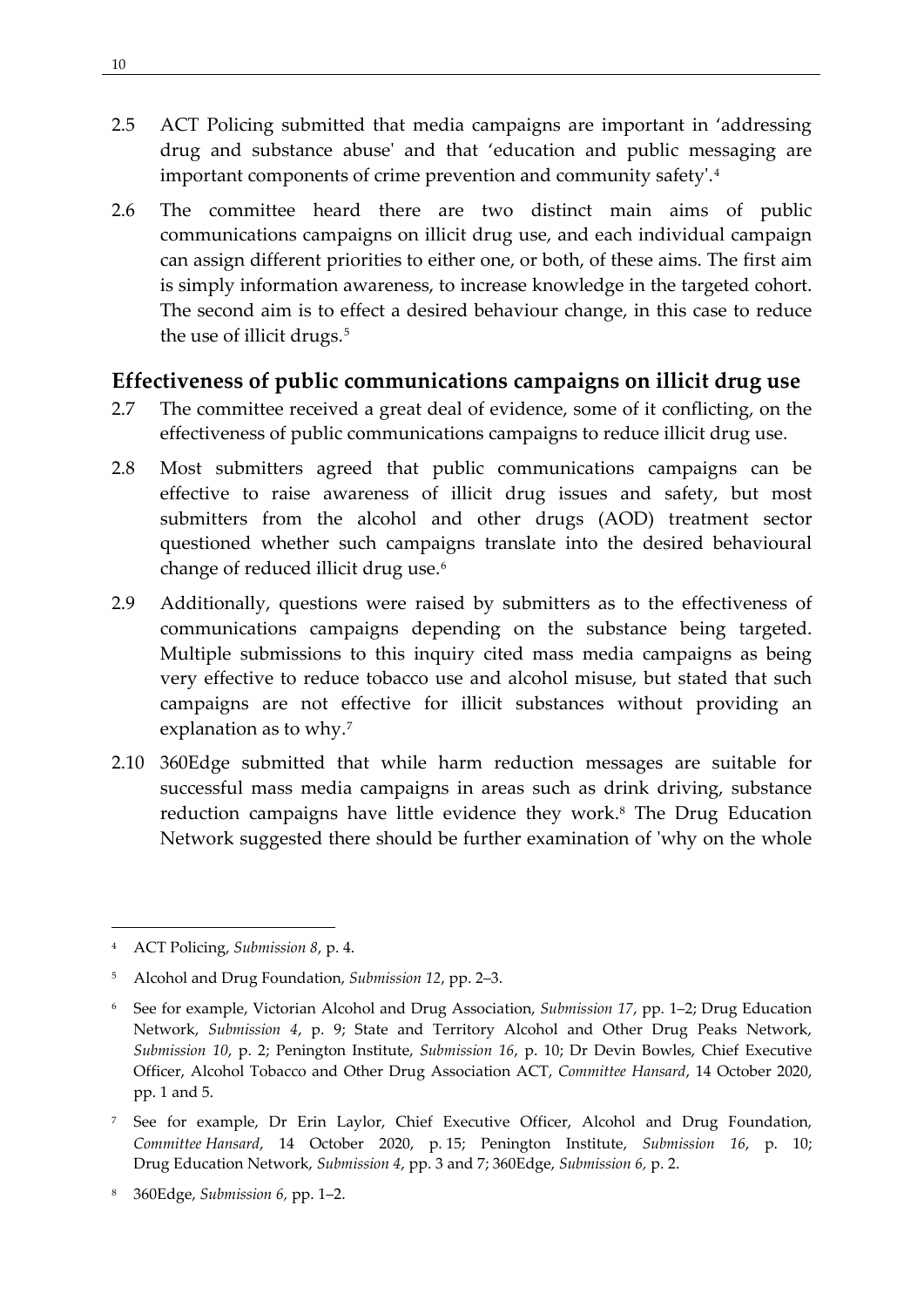mass media campaigns of all types work for antismoking messages and not for anti-drug messages'.[9](#page-20-0)

- 2.11 Harm Reduction Australia and the Drug Education Network both cited a 2015 review of communications campaigns that targeted illicit drug use. Harm Reduction Australia submitted the review found that mass media campaigns showed little to no evidence that they were effective in reducing illicit drug consumption.[10](#page-20-1) Conversely, the Drug Education Network submitted the review found that while eight studied campaigns had no effect on drug use and intention to use drugs, four had some evidence of beneficial effects in preventing drug use and two provided evidence of 'iatrogenic' effects, that is, where the intervention itself caused an illness.<sup>[11](#page-20-2)</sup>
- 2.12 Many submitters from the AOD treatment sector told the committee that public information campaigns that seek to reduce drug use are both ineffective and potentially damaging, and the best way to reduce drug use is through behaviour change programs and 'other activities that for the same investment would definitely have positive results' such as AOD treatment for individuals. This is discussed further in chapter four.[12](#page-20-3)
- 2.13 However, Dr Vernon White, a Canadian Senator who has led a successful drug use reduction campaign in Canada targeting school children, advised the committee that approaches should be a combination of reducing or delaying young people's first drug use, as well as assisting existing drug users to reduce or cease. Dr White advised that targeting younger people tended to be more successful, because the earlier they are in their addiction the more likely they are not to resume drug use.[13](#page-20-4)
- 2.14 The State and Territory Alcohol and Other Drug Peaks Network submitted that national mass media campaigns for alcohol and other drug demand have stigmatised drug users which reduces treatment seeking and are expensive and 'should not be considered a viable alternative to place-based demand reduction (treatment and prevention).<sup>[14](#page-20-5)</sup> The issue of stigma is discussed in greater detail later in this chapter.

<span id="page-20-4"></span><sup>13</sup> Dr Vernon White, International Fellow, Australian Strategic Policy Institute, *Committee Hansard*, 14 October 2020, p. 12.

<span id="page-20-0"></span><sup>9</sup> Drug Education Network, *Submission 4*, p. 7.

<span id="page-20-1"></span><sup>10</sup> Harm Reduction Australia, *Submission 2*, p. 1.

<span id="page-20-2"></span><sup>11</sup> Drug Education Network, *Submission 4*, p. 3.

<span id="page-20-3"></span><sup>12</sup> Dr Devin Bowles, Alcohol Tobacco and Other Drug Association ACT, *Committee Hansard*, 14 October 2020, p. 5. See also Mr Sam Biondo, Executive Officer, Victorian Alcohol and Drug Association, *Committee Hansard*, 14 October 2010, p. 5; Professor Nicole Lee, Managing Director, 360Edge, *Committee Hansard*, 14 October 2010, p. 15; State and Territory Alcohol and Other Drug Peaks Network, *Submission 10*, p. 9.

<span id="page-20-5"></span><sup>14</sup> State and Territory Alcohol and Other Drug Peaks Network, *Submission 10*, p. 1.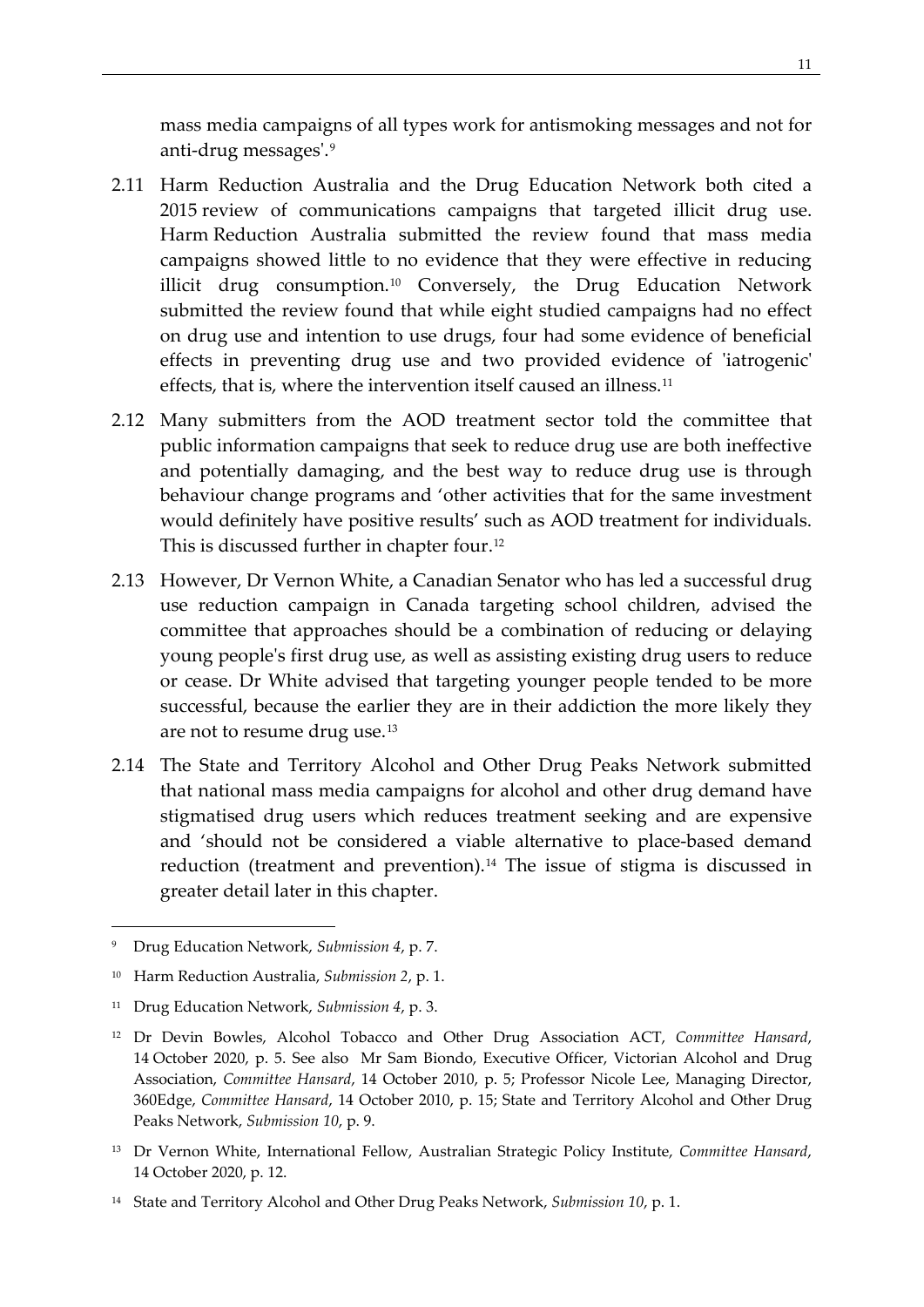2.15 Conversely, Drug Free Australia (Queensland) submitted evidence on the effectiveness of communications campaigns in reducing drug use, citing a 2006 Australian Government illicit drug campaign that 'produced a confronting, but potentially effective media and community communication campaign designed for television' complemented by every Australian household receiving a booklet about the harms of illicit drugs. Drug Free Australia (Queensland) noted that '[i]nterestingly the 2007 National Household Survey showed a decrease in illicit drug use'.[15](#page-21-1)

## <span id="page-21-0"></span>*Awareness raising versus drug use reduction*

- 2.16 As outlined above, the committee heard general agreement from submitters and witnesses that communications campaigns targeting illicit drug use are effective in raising awareness and providing information. Opinion differed as to whether that raised awareness resulted in the behaviour change of reduced drug use.
- 2.17 The Drug Education Network submitted that even where no significant change in drug use or intention to use is demonstrated, 'studies show that recall of campaigns is high and that they can have an impact on knowledge, attitudes and beliefs about substance use'.[16](#page-21-2)
- 2.18 Dalgarno Institute submitted that information itself can influence drug-taking behaviours and that '[i]gnorance of fundamental drug facts is also suggested from data showing 65 per cent of first-time users begin from curiosity and 50 per cent are influenced by friends or family'.[17](#page-21-3)

#### 2.19 Dalgarno Institute further argued:

[In a] free democratic society, the continued right to choose well rests on access to all necessary information in order to rationally assess the benefits and risks associated with those choices. As no individual can fully consent to what they have no conscious understanding and awareness [of].<sup>[18](#page-21-4)</sup>

2.20 The Victorian Alcohol and Drug Association argued the opposite, and submitted that communications campaigns on illicit drugs 'rarely achieve any substantive change in either perceptions or levels of drug use'[19](#page-21-5) and referred to such campaigns as 'virtue-signalling'.<sup>[20](#page-21-6)</sup> Drug Free Australia (Queensland)

<span id="page-21-1"></span><sup>15</sup> Drug Free Australia (Queensland), *Submission 15, Attachment 3*, p. 6.

<span id="page-21-2"></span><sup>16</sup> Drug Education Network, *Submission 4*, p. 3.

<span id="page-21-3"></span><sup>17</sup> Dalgarno Institute, *Submission 14*, p. 8.

<span id="page-21-4"></span><sup>18</sup> Dalgarno Institute, *Submission 14*, p. 5.

<span id="page-21-5"></span><sup>19</sup> Victorian Alcohol and Drug Association, *Submission 17*, pp. 1–2.

<span id="page-21-6"></span><sup>20</sup> Mr Sam Biondo, Victorian Alcohol and Drug Association, *Committee Hansard*, 14 October 2010, p. 5.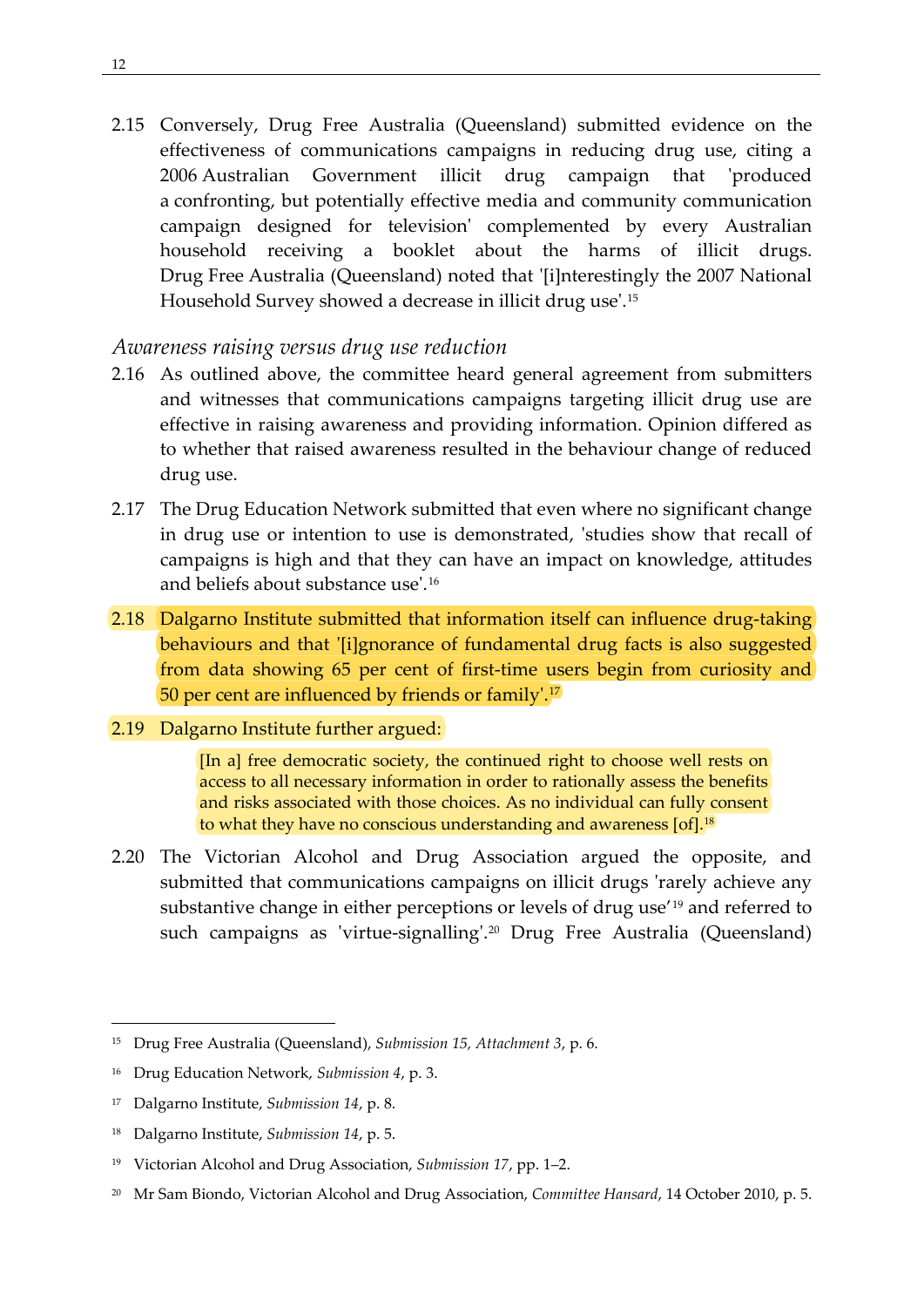similarly submitted that '[g]iving knowledge about a behaviour may not, on its own, produce significant behaviour changes'.[21](#page-22-1)

- 2.21 The committee was told by public communications experts that the lack of appropriate evaluations of such campaigns targeting means the question of efficacy cannot be conclusively answered by either side of the debate. Saatchi & Saatchi submitted that despite the many campaigns that have targeted illicit drugs and substance abuse, 'there are few available conclusive peer reviewed studies on the efficacy of mass media campaigns targeting the prevention of illicit drug use'.<sup>[22](#page-22-2)</sup> Research and evaluation of campaigns is discussed in chapter three.
- 2.22 The committee was told, however, that public communications campaigns are more effective in changing behaviours where they are complemented by a broader group of interventions. The Drug Education Network cited an Icelandic model which focuses on risk reduction and enhancement of protective factors at various levels of prevention, which was later reviewed and found to have reduced drug use from one of highest in Europe 20 years ago to one of lowest.[23](#page-22-3)
- 2.23 Similarly, Dr Vernon White informed the committee of a highly successful program being run for many years in Canada, which coupled a communications campaign with a schools-based education program that included social workers, mental health workers and addiction counsellors.<sup>[24](#page-22-4)</sup> This program is discussed in further detail in chapter four.

### <span id="page-22-0"></span>*Unintended consequences*

- 2.24 The committee heard that communications campaigns on drug use can have unintended negative consequences. The Drug Education Network submitted information from a European Monitoring Centre for Drugs and Drug Addiction meta-analysis of 14 illicit drug campaign studies which found 'no effect on the reduction of use and a weak effect on the intention to use illicit substances' as well as 'possible unwanted effects in terms of young people declaring that they would like to try drugs… after having watched a media campaign'.[25](#page-22-5)
- 2.25 The Victorian Alcohol and Drug Association similarly submitted information from a study of Phase Two of the Australian Government's National Drugs

<span id="page-22-1"></span><sup>21</sup> Drug Free Australia (Queensland), *Submission 15, Attachment 3*, p. 14.

<span id="page-22-2"></span><sup>22</sup> Saatchi & Saatchi, *Submission 20*, p. 9. See also 360Edge, *Submission 6*, p. 2.

<span id="page-22-3"></span><sup>23</sup> Drug Education Network, *Submission 4*, pp. 13–14. See also Australian Association of Social Marketing, *Submission 18*, p. 8.

<span id="page-22-4"></span><sup>24</sup> Dr Vernon White, Australian Strategic Policy Institute, *Committee Hansard,* 14 October 2020, p. 9.

<span id="page-22-5"></span><sup>25</sup> Drug Education Network, *Submission 4*, p. 9.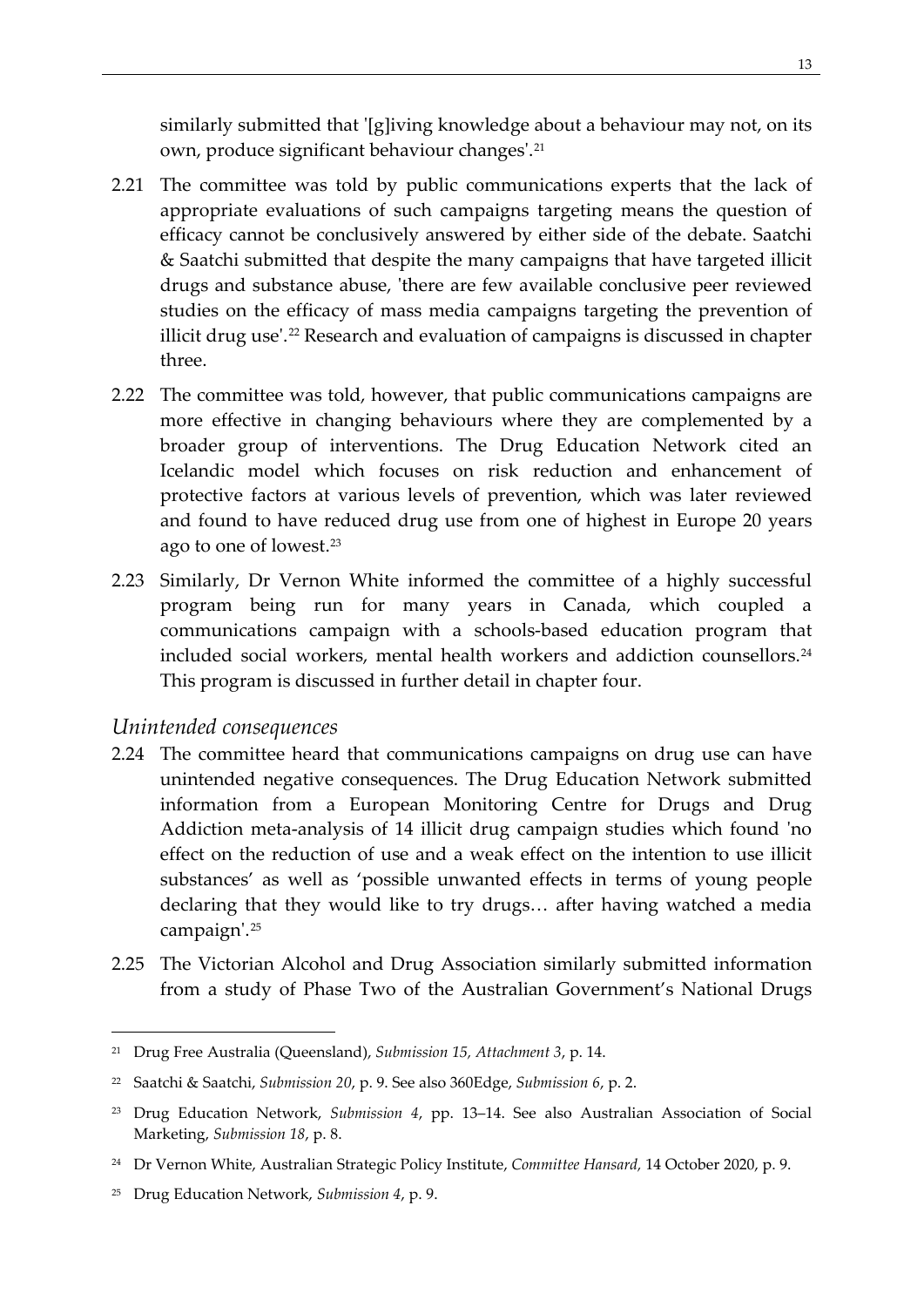Campaign, which targeted youth aged from 13 to 24, which found 'rather than having the intended outcome of preventing the use of drugs, the campaign failed to garner any significant change to existing rates of illicit drug use'.<sup>[26](#page-23-1)</sup>

2.26 The negative impacts of campaigns are discussed in greater detail later in this chapter.

## <span id="page-23-0"></span>**Cross-portfolio approach**

- 2.27 The committee heard that a cross portfolio approach, where law enforcement and health agencies collaborate on the task of reducing illicit drug use, was the most successful approach.
- 2.28 The Department of Health emphasised to the committee that the 'balanced approach between health and law enforcement is key to achieving excellent outcomes in relation to [the National Drug Strategy].<sup>'[27](#page-23-2)</sup>
- 2.29 Dr John Coyne, a former officer working on transnational serious organised crime with the Australian Federal Police, agreed that a cross-portfolio approach was necessary:

I want to see us target those people who are producing and making millions of dollars off the misery of our country, but I don't want to see our young people injected into the criminal justice system and I do want to see as many off ramps as we can possibly offer them.[28](#page-23-3)

- 2.30 The Western Australia Network of Alcohol and other Drug Agencies noted that previous inquiries of this committee on methamphetamine use highlighted the 'need for a balance of approaches across demand, harm and supply reduction'.<sup>[29](#page-23-4)</sup>
- 2.31 The Police Federation of Australia supported this view, telling the committee that while they advocate for 'strong law enforcement strategies to be an integral element of any anti-drugs campaign, we also strongly support a comprehensive communications arm, with specific focus on younger people'.[30](#page-23-5)
- 2.32 ACT Policing submitted that while its 'key focus is on targeting sale and supply of illicit drugs' it also 'supports a whole-of-government response to reduce the social harm caused by drugs' which is operationalised by ACT

<span id="page-23-1"></span><sup>26</sup> Victorian Alcohol and Drug Association, *Submission 17*, p. 2.

<span id="page-23-2"></span><sup>&</sup>lt;sup>27</sup> Mr David Laffan, Assistant Secretary, Alcohol Tobacco and Other Drugs Branch, Department of Health, *Committee Hansard*, 15 October 2020, p. 25.

<span id="page-23-3"></span><sup>28</sup> Dr John Coyne, Private capacity, *Committee Hansard*, 14 October 2020, p. 13.

<span id="page-23-4"></span><sup>29</sup> Mr Ethan James, Manager Advocacy and Systems, Western Australia Network of Alcohol and other Drug Agencies, *Committee Hansard*, 14 October 2020, p. 25.

<span id="page-23-5"></span><sup>30</sup> Police Federation of Australia, *Submission 9*, p. 1.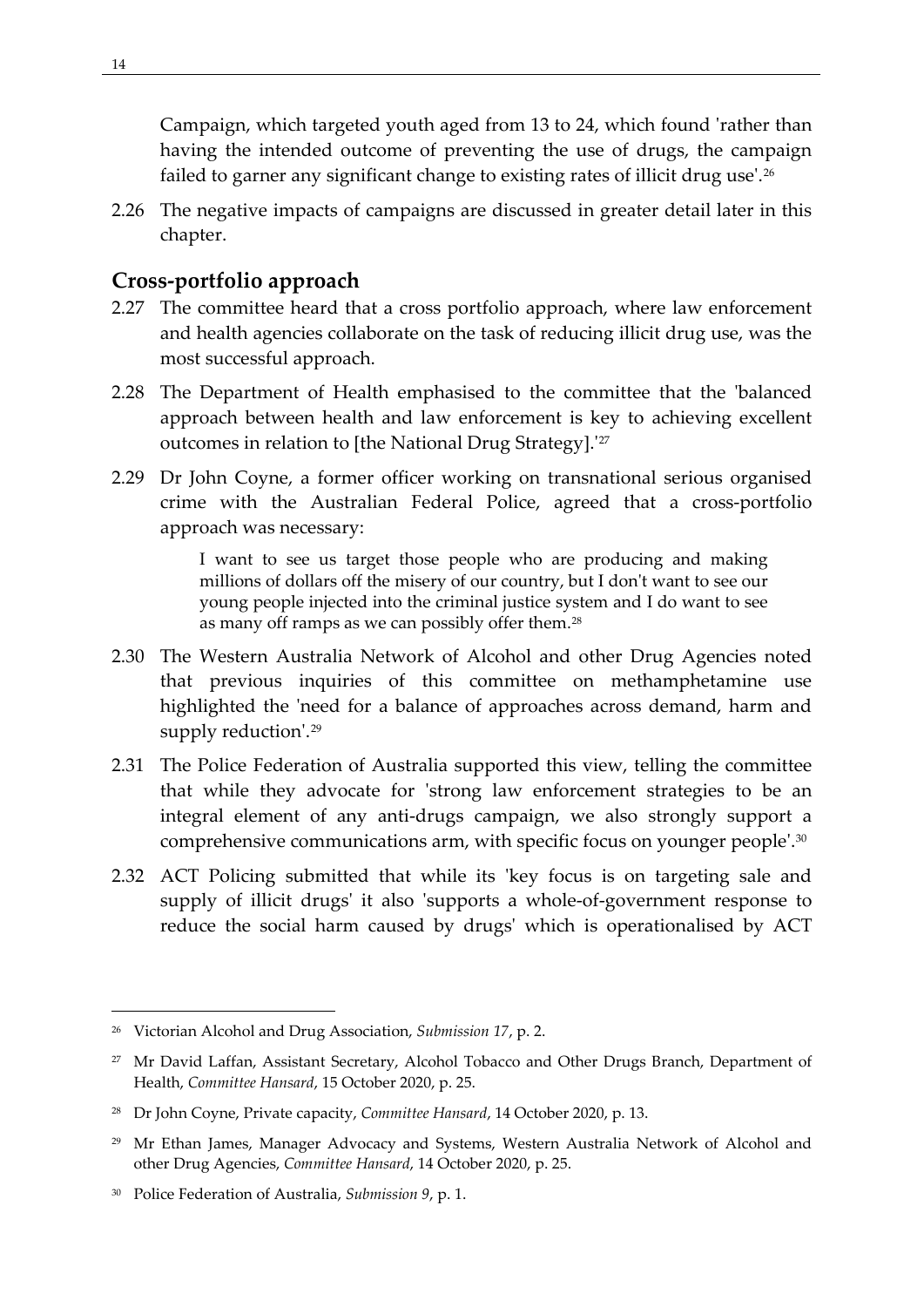Policing's 'focus on diverting lower level drug offenders from the criminal justice process' in accordance with the National Drug Strategy.<sup>[31](#page-24-0)</sup>

2.33 ACT Policing further submitted that it 'acknowledges that education and public messaging are important components of crime prevention and community safety' and engages in 'effective safety messaging' using a range of platforms that include social media, face to face engagement, media releases and transient advertising.<sup>[32](#page-24-1)</sup> A case study of ACT Policing's most recent communications campaign is included below.

#### **Box 2.1** *What Would They Think?* **campaign**

In December 2019, ACT Policing launched the *What Would They Think?* campaign to enable ACT Policing to continually educate and engage with the Canberra community on alcohol and drug safety, to encourage members of the community to think about their decisions and consequences, and the potential impacts on family members, friends and colleagues.

Policing along with ACT Ambulance, Transport Canberra, Canberra Metro and CBR NightCrew were at City Walk on Saturday 14 December 2019 and reminded members of the community that their decisions, while alcohol or drug impaired, can have devastating and long lasting effects.

A display was also set up featuring vehicle wreckage recovered from a fatal single vehicle collision in 2014 where the driver was found to have a combination of drugs and alcohol in his system. The display promoted awareness of alcohol and drug safety, and to reinforce the fact that there are potentially life-altering consequences of the decisions people make when they consume alcohol or illicit drugs.

*What Would They Think?* incorporates a variety of different approaches to educate and raise awareness in the community including merchandise, strategic social media messaging and web content. The Territory Targeting Team also used the tagline to brand their drug and alcohol presentations which are delivered to high schools and tertiary institutions across Canberra, to assist in the approach to drug demand reduction through early intervention strategies.

*Source: ACT Policing, Submission 8, pp. 9–10.*

2.34 ACT Policing submitted that it will continue to support 'public communication campaigns that focus on early intervention and drug harm minimisation strategies' and will continue to 'work collaboratively with partner agencies to reduce the social harm caused by drugs and other harmful substances'.<sup>[33](#page-24-2)</sup>

<span id="page-24-0"></span><sup>31</sup> ACT Policing, *Submission 8,* p. 4.

<span id="page-24-1"></span><sup>32</sup> ACT Policing, *Submission 8*, pp. 4–5.

<span id="page-24-2"></span><sup>33</sup> ACT Policing, *Submission 8*, p. 10.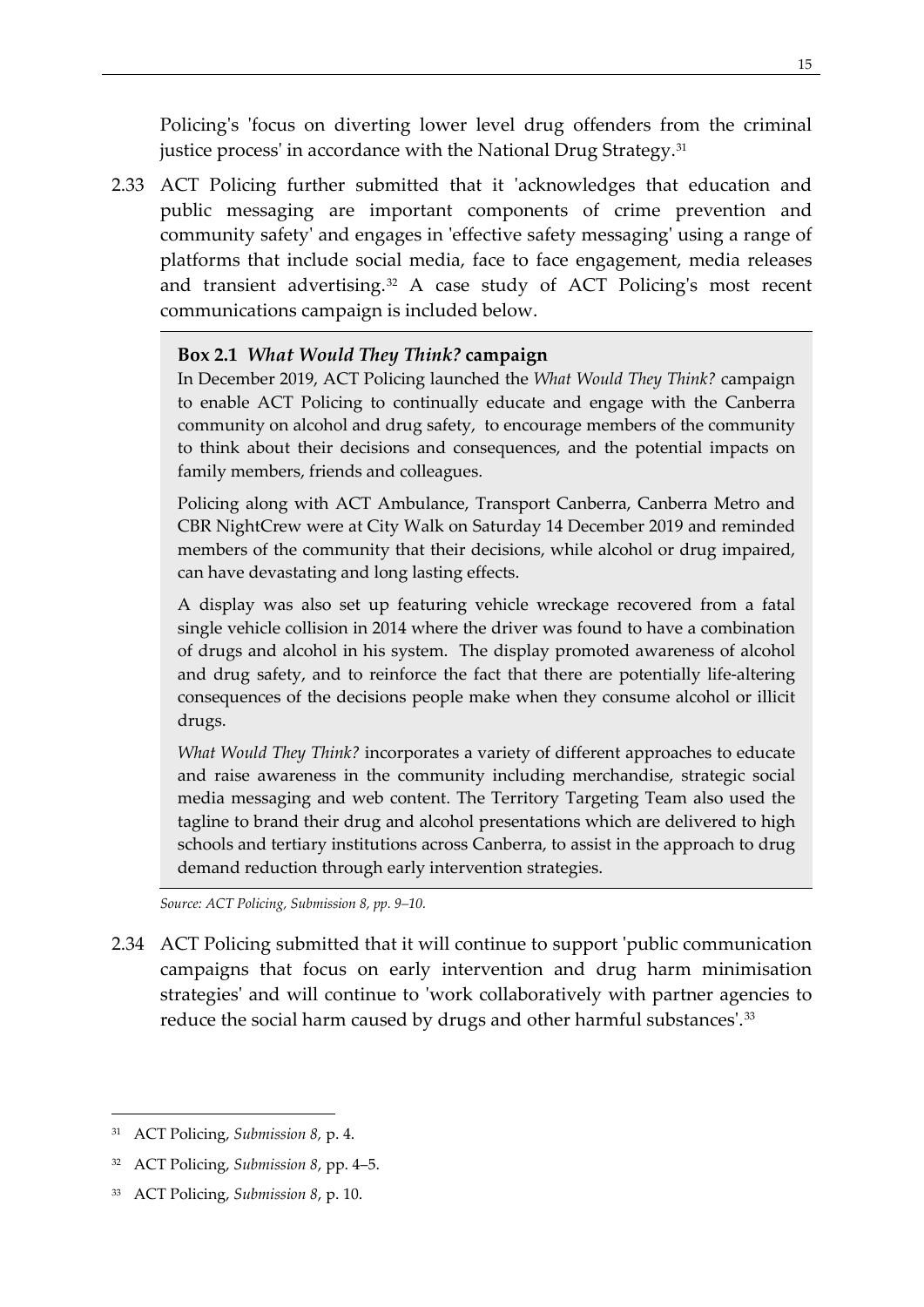2.35 The Department of Health informed the committee that 'continuing to invest in all of those [cross-portfolio] services is important for reducing the prevalence of illicit drug use into the future'.[34](#page-25-2)

## <span id="page-25-0"></span>**Social marketing**

2.36 The committee received evidence from communications experts on the use of social marketing methods for public communications campaigns. The Australian Association of Social Marketing provided a definition of social marketing to the committee:

> Social marketing is an interdisciplinary and strategic approach to behaviour and social change. It seeks to develop and integrate marketing concepts with other approaches to influence behaviour that benefit individuals and communities for the greater social good.<sup>[35](#page-25-3)</sup>

- 2.37 Advertising agency Saatchi & Saatchi similarly submitted that social marketing seeks outcomes that benefit both society and the target audience, and further submitted it is 'that intent to change the behaviour for the individual and society that makes social marketing distinguishable from information campaigns, that focus on simply raising awareness'.[36](#page-25-4)
- 2.38 The Department of Health submitted that social marketing methods can exert influence on behaviour by stimulating discussions, increasing knowledge and modifying attitudes. The Department of Health further submitted that social marketing is different to broader health communication in that it is based on a 'strongly research-driven framework' that seeks to understand the 'knowledge, attitudes and behaviour of the target audience' and frames the 'promoted behaviour in a way which reflects and meets the needs of this audience'. [37](#page-25-5)

# <span id="page-25-1"></span>*Efficacy of social marketing*

- 2.39 The committee heard differing views on the efficacy of social marketing in reducing illicit drug use.
- 2.40 The Australian Association of Social Marketing submitted that there is 'consistent evidence supporting a strategic and multi-faceted social marketing approach as being effective in changing behaviour' including 'drug and substance abuse behaviours'.[38](#page-25-6)

<span id="page-25-2"></span><sup>34</sup> Mr David Laffan, Department of Health, *Committee Hansard*, 15 October 2020, p. 25.

<span id="page-25-3"></span><sup>35</sup> Australian Association of Social Marketing, *Submission 18*, p. 2.

<span id="page-25-4"></span><sup>36</sup> Saatchi & Saatchi, *Submission 20*, p. 4. See also Department of Health, *Submission 1*, p. 2; Drug Free Australia, *Submission 5*, p. 5; Alcohol and Drug Foundation, *Submission 12*, p. 2.

<span id="page-25-5"></span><sup>37</sup> Department of Health, *Submission 1*, p. 2.

<span id="page-25-6"></span><sup>38</sup> Australian Association of Social Marketing, *Submission 18,* p. 2.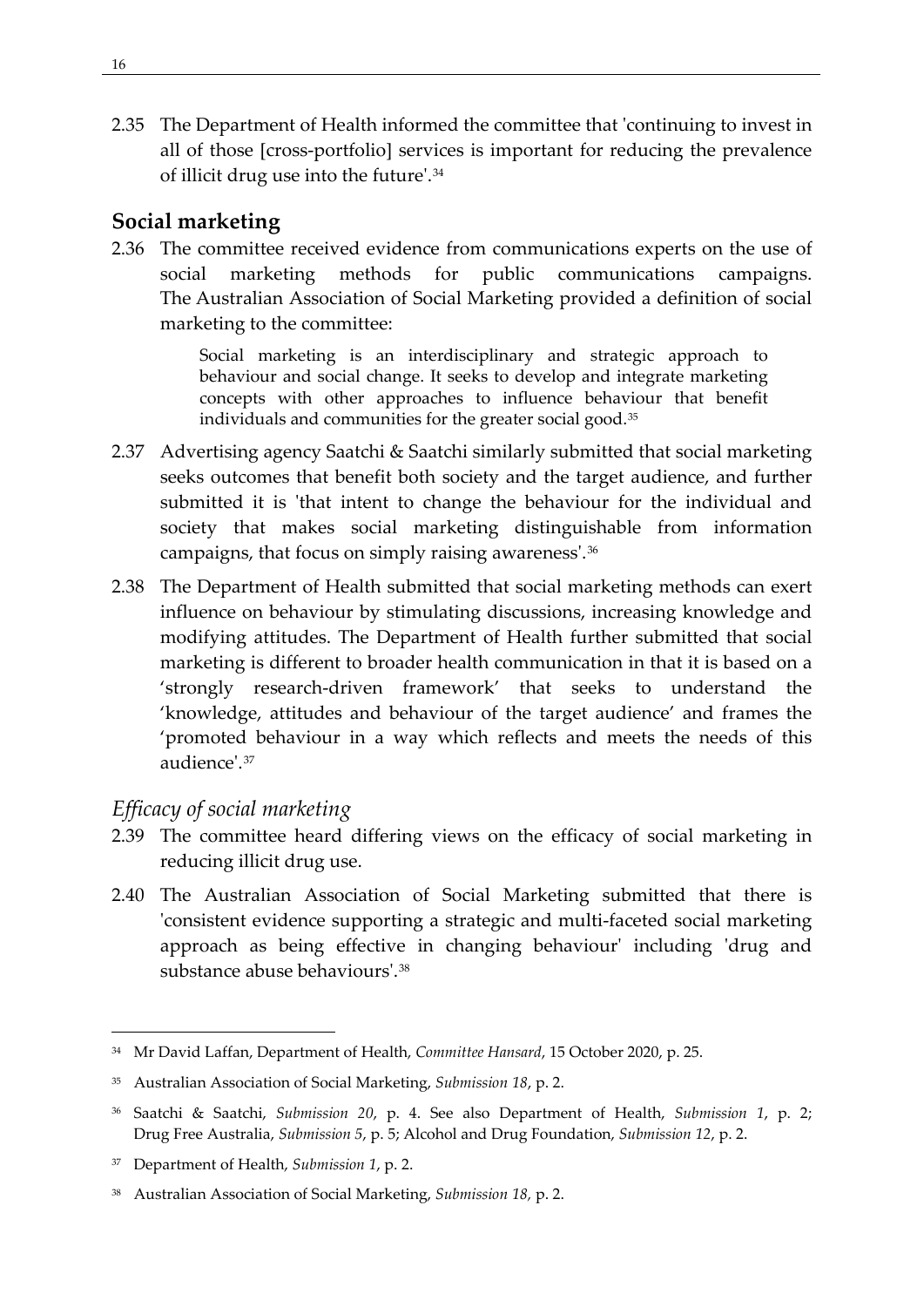2.41 The Drug Education Network submitted that as social marketing seeks to influence people as people in subtle and complex ways through a 'combination of cognitive processes and attitude changes that are not fully understood… we are a long way from developing a reliable method for delivering infallible social marketing campaigns'.[39](#page-26-1) The Drug Education Network further submitted that reviews of social marketing campaigns found the effects tended to be small and 'evidence for social marketing campaigns for harmful substance use is unclear, as studies often only examine their impact on shortterm outcomes'[.40](#page-26-2) The Drug Education Network recommended that instead, more funding should be given to harm reduction, not because of existing evidence that approach would work, but because such finding 'could result in sufficient funding to build a substantial evidence base for what works'.<sup>[41](#page-26-3)</sup>

### <span id="page-26-0"></span>**Social media**

- 2.42 The committee was informed that social media can be an effective tool in public communications campaigns, noting that social media is a medium like television or radio, as opposed to a type of campaign such as social marketing.
- 2.43 Social media usage has increased significantly in recent years, with current statistics showing that worldwide, 2271 million people use Facebook, 326 million people use Twitter, 1000 million people use Instagram, and 287 million people use Snapchat. In Australia, 60 per cent of the population are active Facebook users and 50 per cent of Australians log onto Facebook at least once a day.[42](#page-26-4)
- 2.44 ACT Policing uses social media as a communication tool, with a presence on Facebook, Twitter and Instagram and conducts ongoing social media messaging on a range of crime prevention and community safety issues, including illicit drug use and alcohol-fuelled violence. ACT Policing advised it 'supports and amplifies illicit drug campaigns generated by partnering agencies such as the ACT Justice and Community Safety Directorate and ACT Crime Stoppers'.[43](#page-26-5)
- 2.45 ACT Policing agreed with that social media can significantly reduce communication costs, and told the committee that:

Having a broad ranging campaign doesn't necessarily have to be expensive and come with a significant price tag. As we all know, the way society works now is that social media platforms are the way that people get their news and their information. It's quite an accessible platform and quite a

<span id="page-26-5"></span><sup>43</sup> ACT Policing, *Submission 8*, pp. 4–5.

<span id="page-26-1"></span><sup>39</sup> Drug Education Network, *Submission 4*, p. 7.

<span id="page-26-2"></span><sup>40</sup> Drug Education Network, *Submission 4*, p. 6.

<span id="page-26-3"></span><sup>41</sup> Drug Education Network, *Submission 4*, p. 13.

<span id="page-26-4"></span><sup>42</sup> Drug Education Network, *Submission 4*, p. 6.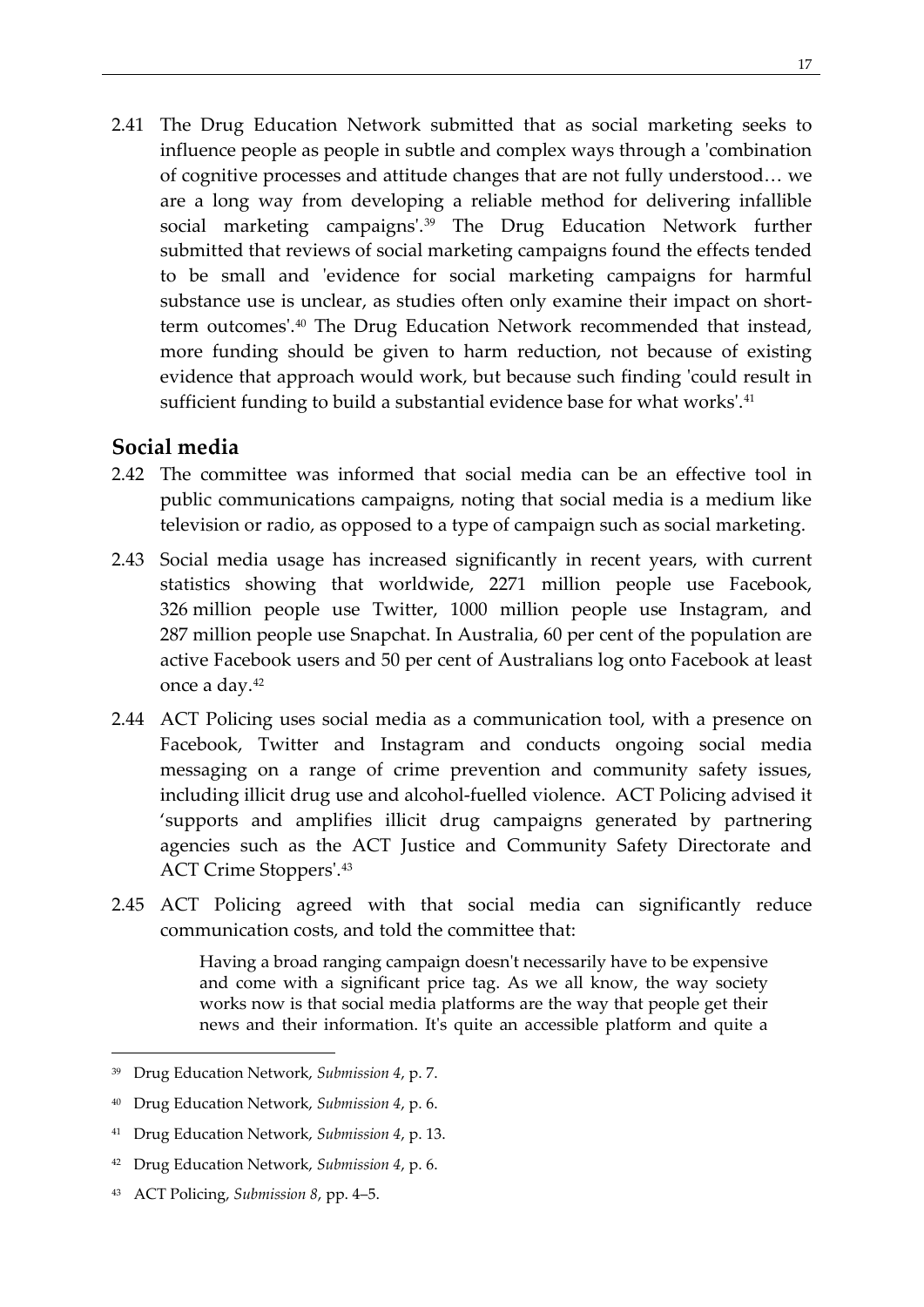reasonably priced, cheap platform to advertise on and get through to people.[44](#page-27-0)

- 2.46 Other submitters agreed that using social media channels can significantly reduce the costs of a communications campaign. The Drug Education Network submitted that social media has both a lower cost than traditional mass media and the ability to personalise communications to the target audience, but must also adapt to trends such as current use of Snapchat and Instagram.[45](#page-27-1) The Alcohol and Drug Foundation agreed that while mass media campaigns can be a powerful tool, they can be expensive, and further submitted that 'costs can be controlled through better targeting of "at risk" populations through online marketing campaigns'.[46](#page-27-2)
- 2.47 A key advantage of social media was seen to be its ability to deliver communications that are targeted at different audiences or cohorts. The Australian Association of Social Marketing told the committee that while social media can change the way to reach and engage with an audience 'it doesn't fundamentally change what drives human behaviour and what can influence it to change'.[47](#page-27-3)
- 2.48 The Advertising Council of Australia concurred with the view that social media changes the way in which communications can be delivered, but doesn't fundamentally change the underlying behavioural motivations that the communication is attempting to target:

What's fascinating to me is that it [social media] doesn't really change what people do, it changes how people do it. What people do—the behaviour, the motivation, the reactions and the responses—are the same; they're wired into human beings. It's the ability to do it in a different way. We used to talk about advertising…in a one-channel universe. People can now talk in a very different way; they're still talking, but in a very different way.[48](#page-27-4)

2.49 As with other media formats, communication campaigns delivered via social media can have both positive and negative outcomes. The Drug Education Network contrasted the NSW 'Stoner sloth' anti-marijuana social media campaign, which was mocked by young people and criticised by health experts, with a United States of America (USA) campaign using digital and

<span id="page-27-0"></span><sup>&</sup>lt;sup>44</sup> Mr Michael Chew, Acting Deputy Commissioner, Acting Chief Police Officer, ACT Policing, *Committee Hansard*, 15 October 2020, p. 5.

<span id="page-27-1"></span><sup>45</sup> Drug Education Network, *Submission 4*, pp. 6 and 8.

<span id="page-27-2"></span><sup>46</sup> Alcohol and Drug Foundation, *Submission 12*, p. 4.

<span id="page-27-3"></span><sup>47</sup> Professor Ross Gordon, President, Australian Association of Social Marketing, *Committee Hansard*, 15 October 2020, p. 11.

<span id="page-27-4"></span><sup>48</sup> Ms Kate Smither, Strategic Planning Consultant, Advertising Council of Australia, *Committee Hansard*, 15 October 2020, p. 9.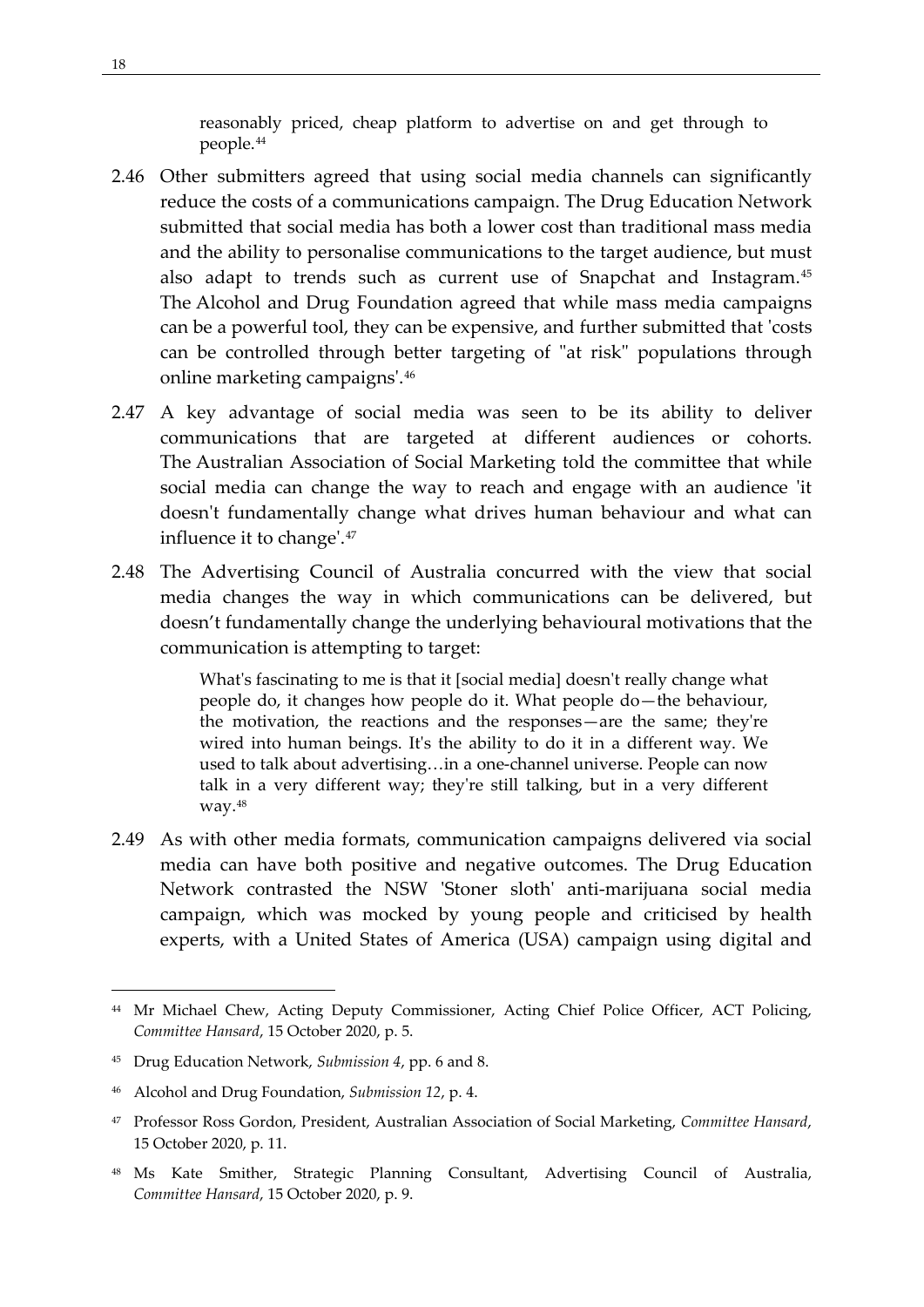social media campaigns which showed evidence of exposed teens being less likely to use the target illicit drug. The Drug Education Network advised the effectiveness of the USA campaign may be due to the avoidance of a lecturing approach.[49](#page-28-1)

## <span id="page-28-0"></span>**Shock advertising**

- 2.50 Shock advertising is a method that seeks to penetrate through a cluttered media environment by intentionally shocking or startling audiences via 'graphic, disturbing, explicit, provocative or offensive content'.<sup>[50](#page-28-2)</sup>
- 2.51 Advertising agency UM submitted that this shock is intended to generate a surprised response, which has been 'documented as a catalyst for the processing of information, attracting attention, encouraging additional processing/comprehension'. UM further submitted that while this 'improves the memorability of content its impact on behaviour, is weaker and less documented'.[51](#page-28-3) Drug Free Australia, however, argued that shock advertising tactics have been used successfully in campaigns to reduce tobacco use, and should therefore be considered for a campaign to reduce drug demand.<sup>[52](#page-28-4)</sup>
- 2.52 A seminal shock tactic public health campaign was the 1987 *Grim Reaper* HIV/AIDS campaign, which pioneered the use of shock tactics for harm minimisation. Advertising agency Saatchi & Saatchi agreed that the campaign was 'ground breaking' in its ability raise awareness of public health issues, but did have some unintended negative consequences.<sup>[53](#page-28-5)</sup> These are discussed in greater detail later in this chapter.
- 2.53 The Police Federation of Australia noted that while there are some detractors of this campaign, 'it should be noted that over 30 years later, people are still talking about Reynolds' AIDS ads'.[54](#page-28-6) The Police Federation of Australia further quoted Mr Siimon Reynolds, creator of the *Grim Reaper* campaign:

Most people say fear campaigns don't work on them. In fact, most people say advertising doesn't work on them. Neither is true ... That's why it's a multi-billion dollar industry. Many countries use fear campaigns with great success, but they have to be cleverly done.[55](#page-28-7)

2.54 Submitters and witnesses with expertise in advertising and social marketing agreed that the evidence is both mixed and emerging on the efficacy of shock

<span id="page-28-1"></span><sup>49</sup> Drug Education Network, *Submission 4*, pp. 7–8.

<span id="page-28-2"></span><sup>50</sup> Independent Drug Education Australia, *Submission 11*, p. 1.

<span id="page-28-3"></span><sup>51</sup> UM, *Submission 21*, p. 6. See also Drug Education Network., *Submission 4*, p. 5.

<span id="page-28-4"></span><sup>52</sup> Drug Free Australia, *Submission 5*, p. 4.

<span id="page-28-5"></span><sup>53</sup> Saatchi & Saatchi, *Submission 20*, p. 5.

<span id="page-28-6"></span><sup>54</sup> Police Federation of Australia, *Submission 9*, p. 2.

<span id="page-28-7"></span><sup>55</sup> Police Federation of Australia, *Submission 9*, p. 2.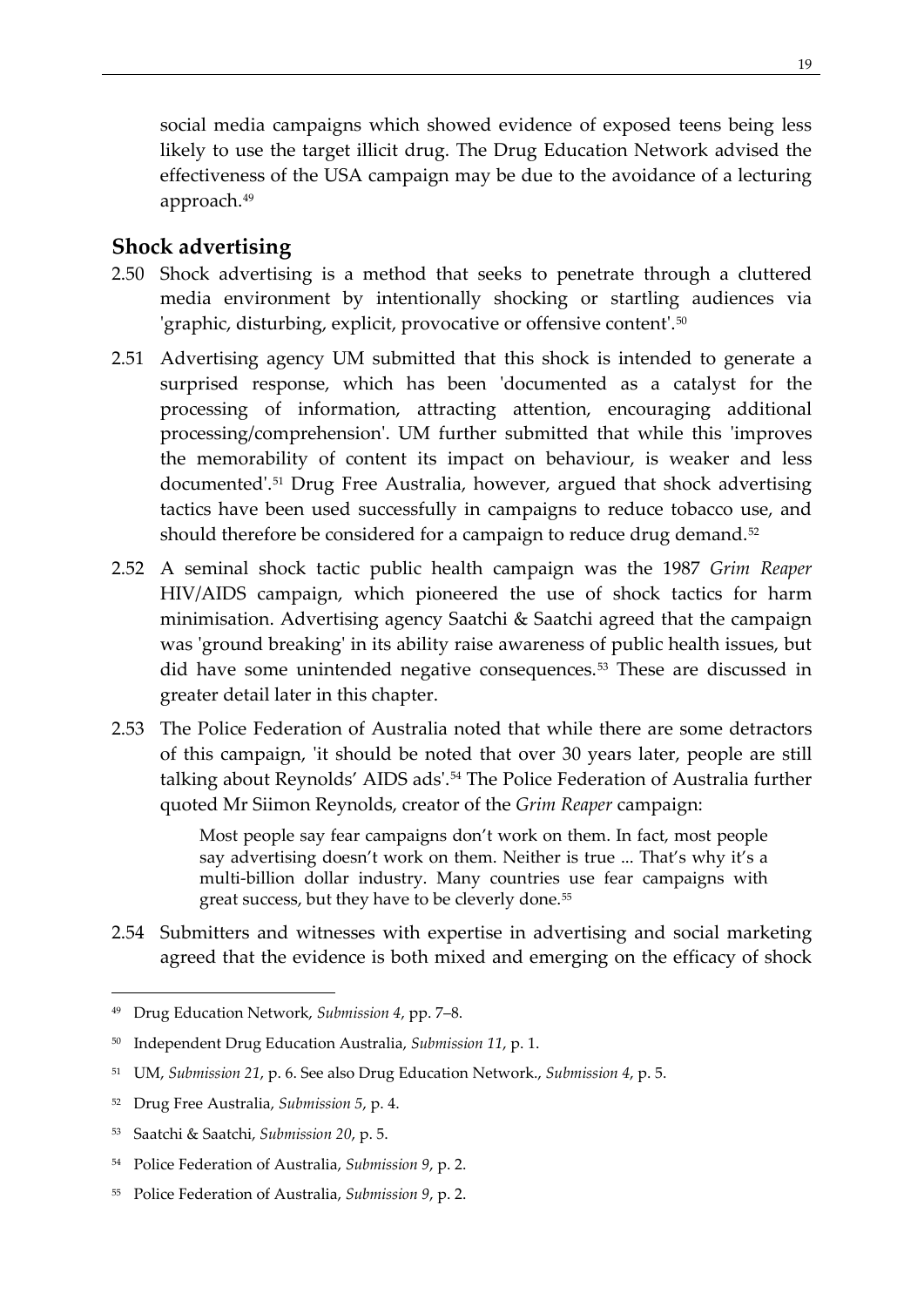tactics in health messaging, as well as whether shock and surprise versus fear can best generate behavioural change.

2.55 UM submitted that shock and fear involve different emotional elements, and can therefore have different impacts:

> Shock's impact is attributed to the additional cognitive processing produced by surprise. Whereas fear's impact is linked to inducing more emotive responses. Surprise, compassion, and interest appear to be the key emotions linked to influencing behavioural intention. Shock, in comparison, tested as largely ineffective.[56](#page-29-0)

2.56 Saatchi & Saatchi similarly submitted that the power of shock tactics lies in the element of surprise and how it impacts memory and response, but also argued that:

> [S]urprise without shock (startling or offending the audience) can have stronger impacts on behaviour. To improve behavioural influence this surprising element partnered with modelling the intended behaviour in a way that reflects and is relatable to the majority is recommended.<sup>[57](#page-29-1)</sup>

- 2.57 The Australian Association of Social Marketing agreed with this view and submitted that evidence is mixed as to the achievement of behaviour change from shock tactics, with meta-analysis suggesting that some kinds of strong fear-based messaging are found to be more effective than others in changing behaviour.[58](#page-29-2)
- 2.58 In regards to the efficacy of shock tactics to effect behavioural change, the Drug Education Network cited research from the Murdoch University School of Psychology and Exercise Science which found that using fear as a marketing tool 'has an intuitive appeal, but paradoxically the outcomes are often ineffective or counterproductive rendering it at best an equivocal tool for changing behaviours'.[59](#page-29-3)
- 2.59 The Australian Association of Social Marketing submitted that fear campaigning does not work effectively with people who are engaging in risky behaviours, as they tend to take the view '[t]hat's not going to happen to me. I've taken a calculated risk, and I can push to the side this fear that's being pushed in this campaign'.<sup>[60](#page-29-4)</sup>
- 2.60 Dalgarno Institute submitted that this should not be used to evaluate the success of 'scare tactics', arguing that the failure to sway some people who are

<span id="page-29-0"></span><sup>56</sup> UM, *Submission 21*, p. 6

<span id="page-29-1"></span><sup>57</sup> Saatchi & Saatchi, *Submission 20*, p. 6.

<span id="page-29-2"></span><sup>58</sup> Australian Association of Social Marketing, *Submission 18*, p. 2.

<span id="page-29-3"></span><sup>59</sup> Drug Education Network, *Submission 4*, p. 4.

<span id="page-29-4"></span><sup>60</sup> Professor Ross Gordon, Australian Association of Social Marketing, *Committee Hansard,*  15 October 2020, p. 10.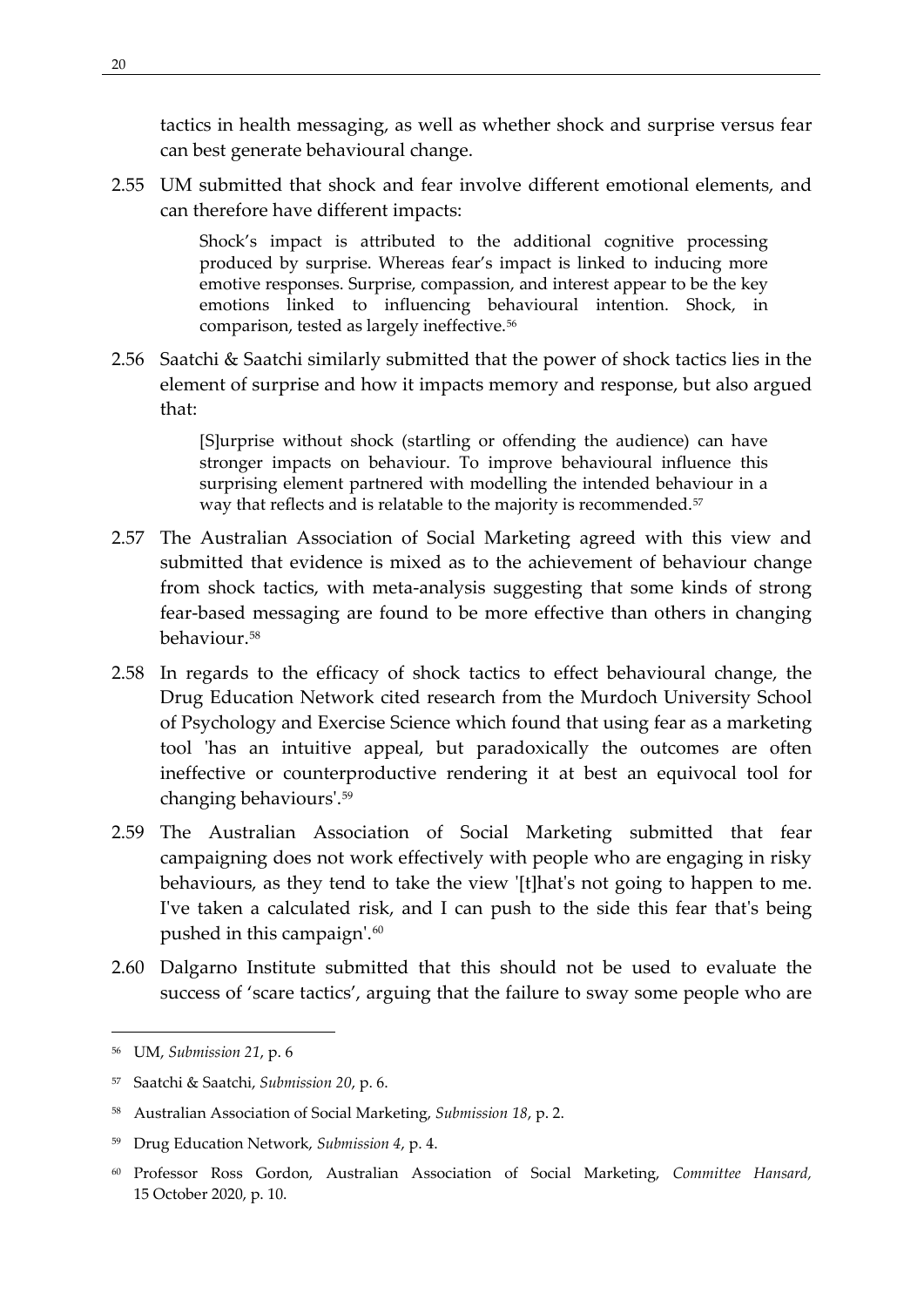already using drugs does not mean it is not effective for reducing uptake in people not yet taking drugs, because 'experience reveals that in every society across all demographics and throughout all civilisations there are always individuals who will defy authority, push against sound advice and ignore best practice'.<sup>[61](#page-30-1)</sup>

- 2.61 Regardless of whether or not fear or shock campaigns are effective, concerns were raised by submitters regarding the ethical and moral concerns about the impact of fear in shock campaigns.<sup>[62](#page-30-2)</sup>
- 2.62 The Alcohol and Drug Foundation submitted that shock advertising can result in a form of 'moral disgust', which 'may be accompanied by other negative emotions like anger or contempt for those who are engaging in that "disgusting" behaviour which can inadvertently increase stigma and discrimination'.[63](#page-30-3) The Drug Education Network submitted that 'it cannot be said these are appropriate and just interventions if they use disgust, fear and shame, often provoking anger and contempt for those who are portrayed as weak and as "other" for the promotion of public health'.<sup>[64](#page-30-4)</sup>
- 2.63 However, an American addiction specialist wrote that it is not unethical to place stigma on the 'reckless and harmful behaviours that addicts commit' as opposed to the people themselves, and this does not negate sympathy or a duty to provide care and addiction treatment.<sup>[65](#page-30-5)</sup>

### <span id="page-30-0"></span>**Negative impacts of campaigns**

- 2.64 The committee received evidence around the potential negative impacts of public communications campaigns targeting illicit drug use, largely campaigns where shock tactics are used, with some impacts attributable to all types of campaigns.
- 2.65 A range of negative impacts of shock tactics were cited, including:
	- Making people believe drug use is more common than they had thought, triggering an increase rather than decrease of drug use.
	- Scenarios not being seen as credible or realistic, leading people to reject entire safety message.
	- People becoming desensitised or avoiding distressing images.

<span id="page-30-1"></span><sup>61</sup> Dalgarno Institute, *Submission 14*, pp. 31–32.

<span id="page-30-2"></span><sup>62</sup> Alcohol and Drug Foundation, *Submission 12*, p. 1. See also Australian Association of Social Marketing, *Submission 18*, p. 2.

<span id="page-30-3"></span><sup>63</sup> Alcohol and Drug Foundation, *Submission 12*, p. 2.

<span id="page-30-4"></span><sup>64</sup> Drug Education Network., *Submission 4*, p. 5.

<span id="page-30-5"></span><sup>65</sup> Dr Sally Satel M.D., 'In Praise of Stigma', *Addiction Treatment: Science and Policy for the twenty-first century*, p. 151.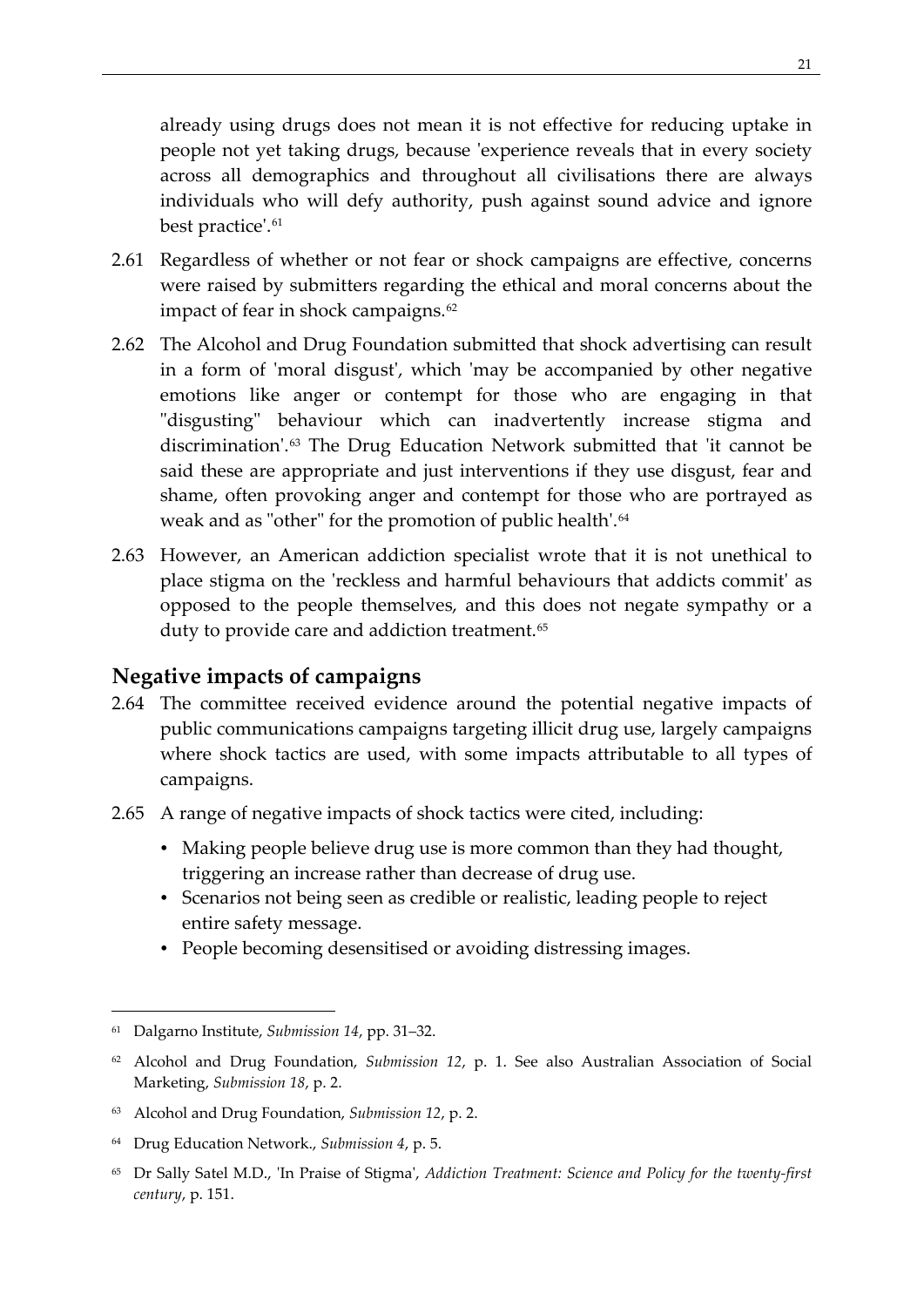- Drug use becomes stigmatised, leading people to avoid drug treatment programs.
- 2.66 These negative impacts are discussed in greater details below.

#### <span id="page-31-0"></span>*Trigger increased drug use*

2.67 The committee heard from a number of submitters from the AOD treatment sector that campaigns targeting illicit drug use can sometimes have the opposite effect and inadvertently trigger increased drug use. 360Edge submitted that campaigns which imply illicit drug use is on the rise can make young people more likely to use, as they believe it more commonplace that previously thought.<sup>[66](#page-31-2)</sup> 360Edge further submitted:

> Paradoxically, describing drugs as 'deadly' or 'dangerous' can actually make them more appealing. A 2007 study of media reports and public health messages warning of a spike in heroin overdoses, found that for some people who use the message had the effect of encouraging them to seek out the more potent product.<sup>[67](#page-31-3)</sup>

2.68 The Drug Education Network cited a review of a US campaign targeting methamphetamine use, which found that 50 per cent of surveyed teenagers believed the graphic ads exaggerated the drugs risks, and that the campaign caused a threefold increase in percentage of teens who thought using methamphetamine is not risky.<sup>[68](#page-31-4)</sup>

#### <span id="page-31-1"></span>*Credible and realistic solutions*

2.69 The committee heard that for fear tactics to work, viewers must think they are susceptible to the threat, and then be presented with a solution to the fear that is both attractive and that people believe will work. The Department of Health advised the committee that audiences respond to severe consequences if they are credible and realistic 'which is judged as whether they have experienced this or know or have heard of someone to whom the consequence has happened.<sup>[69](#page-31-5)</sup> Drug Free Australia agreed with this view and submitted that a level of reality needs to be conveyed in messaging if dangerous and unhealthy behaviours are to be prevented.<sup>70</sup>

<span id="page-31-2"></span><sup>66</sup> 360Edge, *Submission 6*, p. 3. See also Drug Education Network, *Submission 4*, pp. 2 and 9; Independent Drug Education Australia, *Submission 11*, p. 5; Dr Devin Bowles, Alcohol Tobacco and Other Drug Association ACT, *Committee Hansard*, 14 October 2020, pp. 4–5, Dr Erin Laylor, Alcohol and Drug Foundation, *Committee Hansard*, 14 October 2020, p. 15.

<span id="page-31-3"></span><sup>67</sup> 360Edge, *Submission 6*, p. 3. See also Australian Association of Social Marketing, *Submission 18*, p. 2.

<span id="page-31-4"></span><sup>68</sup> Drug Education Network, *Submission 4*, p. 9.

<span id="page-31-5"></span><sup>69</sup> Department of Health, *Submission 1*, pp. 2–3.

<span id="page-31-6"></span><sup>70</sup> Drug Free Australia, *Submission 5*, p. 3.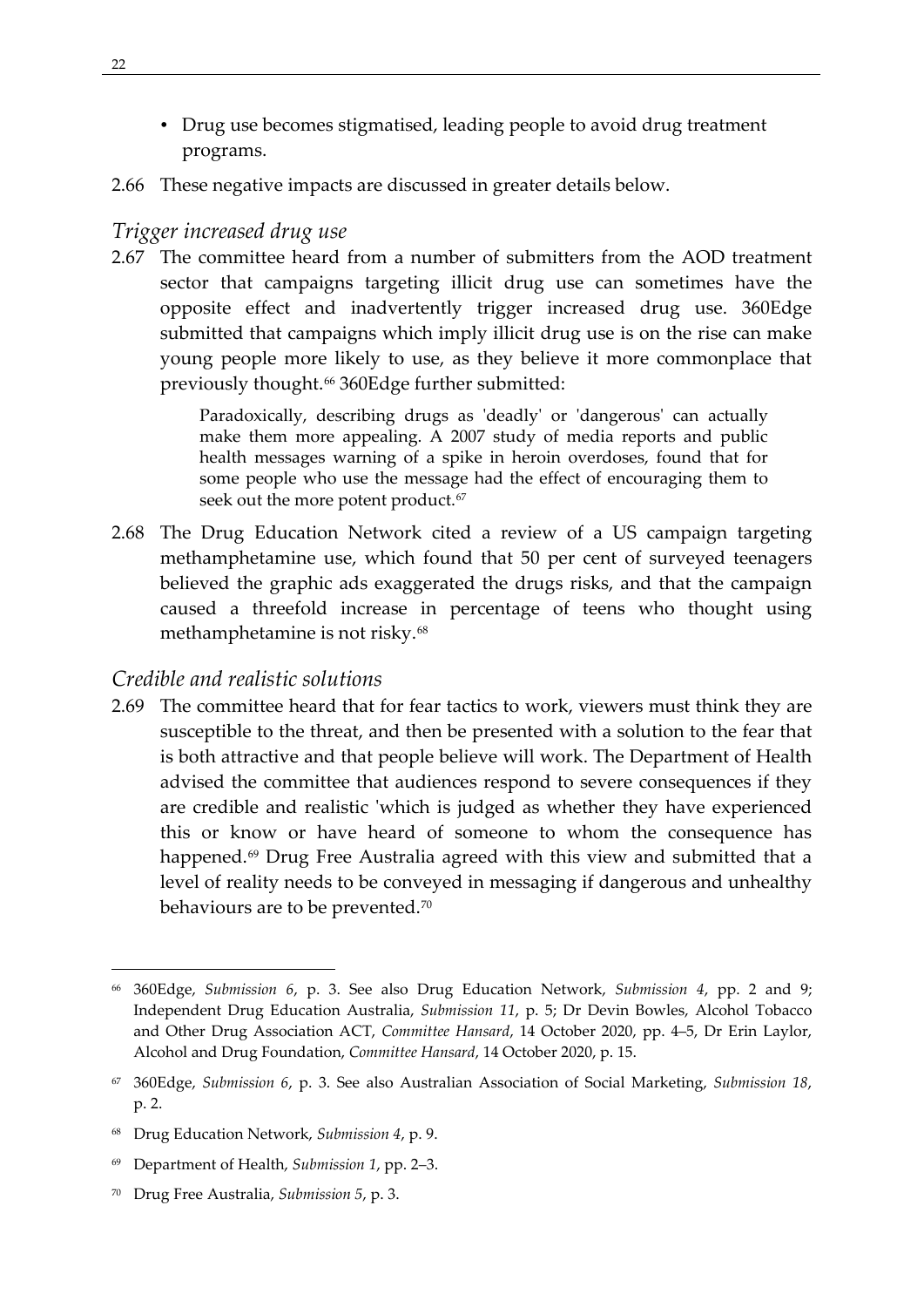- 2.70 The Alcohol and Drug Foundation submitted that the messaging may be ignored by the target audience if 'people reject the credibility of the message, that suggested threat or their consequences seem unlikely (especially if a person has engaged in the activity and has not experienced a negative outcome), or people becoming desensitised to the intended message'.[71](#page-32-1)
- 2.71 Dr Vernon White informed the committee that even where a negative outcome might be realistic, young people believe it would never happen to them:

I spent 32 years policing in 16 communities across this country for three different police agencies. I have never met a 15 year-old girl who wants to be a drug addict living in a ditch and performing sex acts so they can buy their next hit of crack cocaine or crystal meth, yet I know hundreds of those drug addicts. The challenge you have is that, no matter what you show those young people, they will not believe it's going to be them.<sup>[72](#page-32-2)</sup>

#### <span id="page-32-0"></span>*Avoidance and desensitisation*

- 2.72 Another negative consequence of campaigns targeting illicit drug use, particularly where shock tactics are used, is where people either avoid messages they find distressing, or become desensitised to the shock.
- 2.73 Independent Drug Education Australia said the danger with desensitisation is that young people can get 'warning fatigue' where they develop 'a sense of indifference or apathy towards other, legitimate health warnings'.<sup>[73](#page-32-3)</sup>
- 2.74 The committee was also told that some studies of such campaigns has suggested they can cause target audiences 'to avoid the confronting messages by responding with perceptual and cognitive defence mechanisms - in effect engaging in avoidance or denial that the risk affects them or a fatalistic acceptance of risk'.[74](#page-32-4)
- 2.75 Conversely, the opposite problem can occur where shock tactics can trigger 'hyper-sensitivity, the complete opposite to desensitisation, whereby individuals become over vigilant with choices they make to avoid risk'. This occurred as a result of a British Government warning in 1995 regarding deep vein thrombosis, which resulted in many women discontinuing or avoiding oral contraceptives.[75](#page-32-5)

<span id="page-32-1"></span><sup>71</sup> Alcohol and Drug Foundation, *Submission 12*, p. 1.

<span id="page-32-2"></span><sup>72</sup> Dr Vernon White, Australian Strategic Policy Institute, *Committee Hansard*, 14 October 2020, p. 13.

<span id="page-32-3"></span><sup>73</sup> Independent Drug Education Australia, *Submission 11*, pp. 7–8. See also Drug Education Network, *Submission 4*, pp. 5–6; Dr Vernon White, Australian Strategic Policy Institute, *Committee Hansard*, 14 October 2020, p. 10; Dr Erin Laylor, Alcohol and Drug Foundation, *Committee Hansard*, 14 October 2020, p. 15.

<span id="page-32-4"></span><sup>74</sup> Drug Education Network, *Submission 4*, p. 5.

<span id="page-32-5"></span><sup>75</sup> Independent Drug Education Australia, *Submission 11*, p. 10.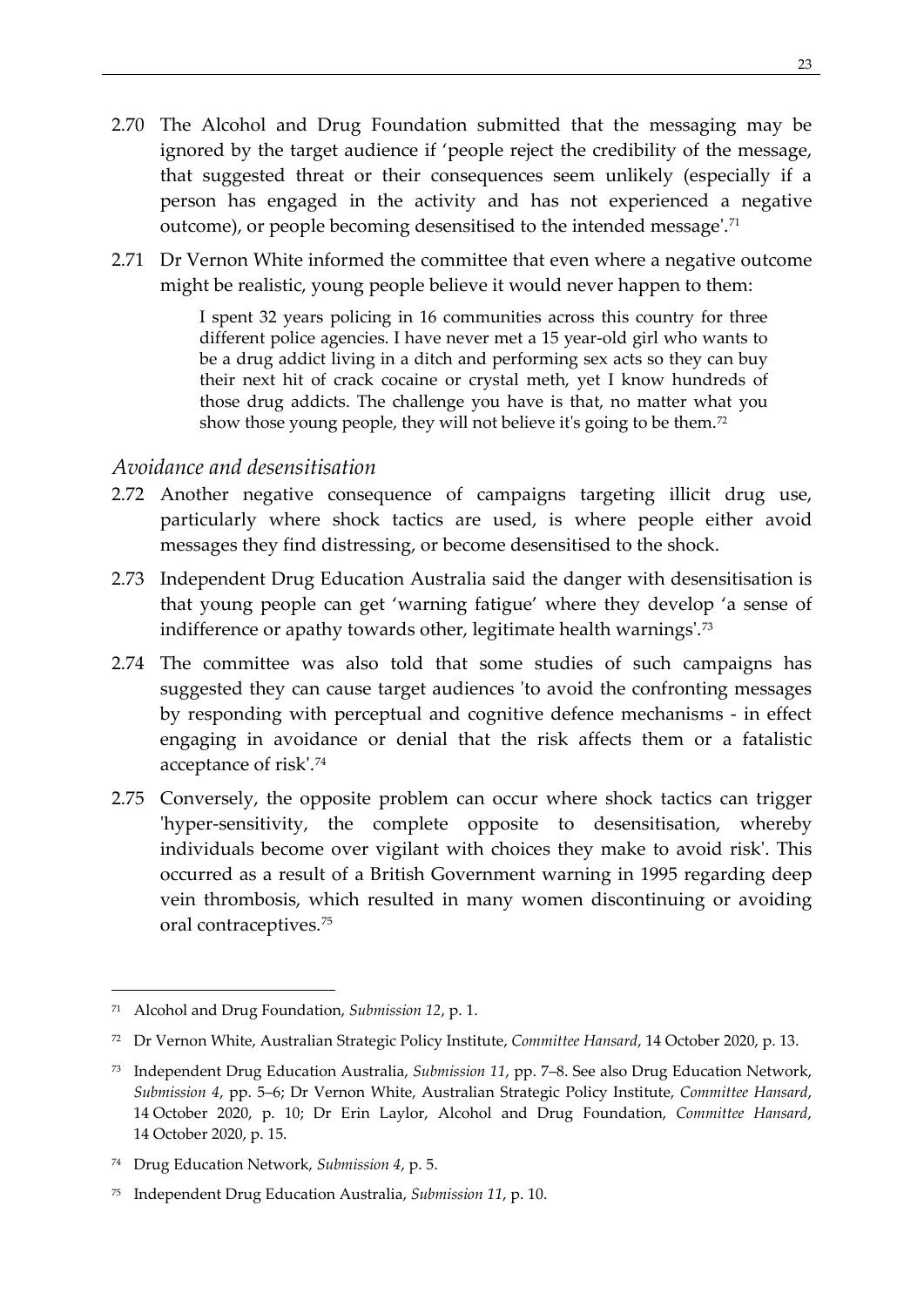#### <span id="page-33-0"></span>*Stigma*

- 2.76 By far the greatest concern with potential negative outcomes of campaigns against illicit drug use, primarily expressed by submitters from the AOD treatment sector, was that these campaigns can lead to the stigmatisation of drug users, causing them to avoid addiction treatment and disengage from harm minimisation programs.<sup>[76](#page-33-1)</sup> The World Health Organisation has ranked illicit drug dependence as one of the most stigmatised health conditions globally.[77](#page-33-2)
- 2.77 The Department of Health has defined stigma as:

The term 'stigma' means a mark or sign of disgrace or discredit, and 'to stigmatise' means to regard a person as unworthy or disgraceful.<sup>[78](#page-33-3)</sup>

- 2.78 The *Grim Reaper* campaign was cited as an example of health messaging that created strong awareness of the targeted health condition, but also created fear and hysteria that resulted in discrimination towards homosexual men.[79](#page-33-4)
- 2.79 The Penington Institute submitted that people who use drugs 'face a stigma that is complex, pervasive and wide-ranging … the effects of stigma are less-safe drug consumption, a reduction in people seeking help and feelings of shame and loss of honour'. The Penington Institute recommended that effective interventions for people who use drugs actively seek to eliminate stigma from the service experience, such as needle and syringe programs.<sup>[80](#page-33-5)</sup>
- 2.80 The Victorian Alcohol and Drug Association submitted that stigma may deter people from accessing treatment because doing so means taking on the stigmatised identity of a drug user, which can 'lead to people hiding their drug use from their doctor, not seeking support, and, as a result, they may not receive the appropriate and necessary care that they require'.<sup>[81](#page-33-6)</sup>
- 2.81 However, it must be noted that addiction treatment engagement is already very low. The *Australian Drug Trends 2018* report found that only four per cent of regular drug users of ecstasy and related drugs engaged with drug use treatment across the reporting year, despite 25 per cent reporting a non-fatal

<span id="page-33-1"></span><sup>76</sup> Organisations which raised concerns with stigma include the Penington Institute, Alcohol and Drug Foundation, Victorian Alcohol and Drug Association, Department of Health.

<span id="page-33-2"></span><sup>77</sup> Alcohol and Drug Foundation, *Submission 12*, p. 2.

<span id="page-33-3"></span><sup>78</sup> Vaughan Carr and Sean Halpin, 'Stigma and discrimination', *Department of Health and Ageing*, National Survey of Mental Health and Wellbeing Bulletin 6, p. 1.

<span id="page-33-4"></span><sup>79</sup> Department of Health, *Submission 1*, p. 2. See also Alcohol and Drug Foundation, *Submission 12*, p. 1.

<span id="page-33-5"></span><sup>80</sup> Penington Institute, *Submission 16*, p. 5. See also Victorian Alcohol and Drug Association, *Submission 17*, p. 1.

<span id="page-33-6"></span><sup>81</sup> Victorian Alcohol and Drug Association, *Submission 17*, p. 3. See also Dr Devin Bowles, Alcohol Tobacco and Other Drugs Association ACT, *Committee Hansard*, 14 October 2020, pp. 1–2.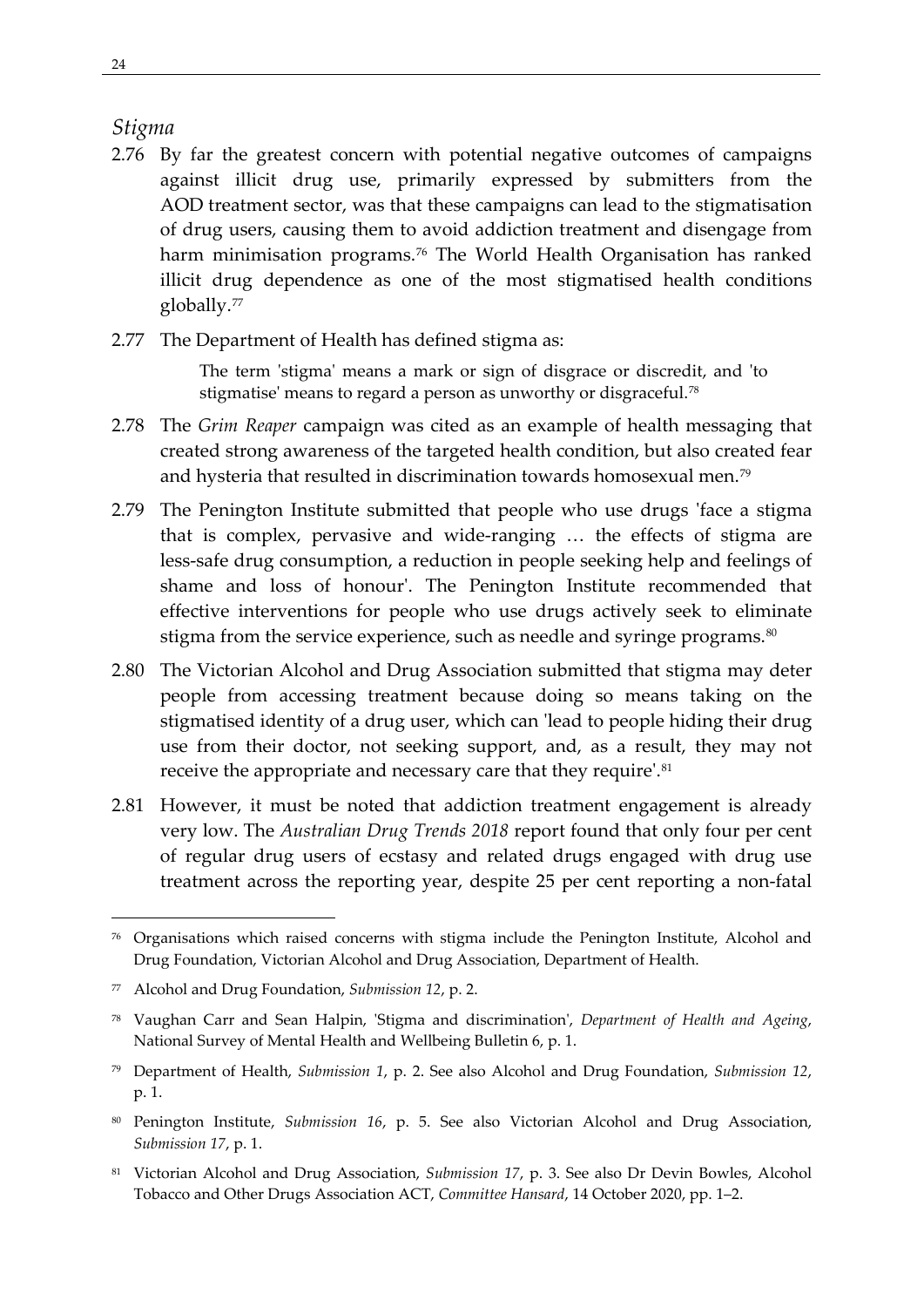stimulant overdose and 20 per cent reporting a non-fatal depressant overdose.[82](#page-34-0)

- 2.82 Stigma has been shown to have positive impacts as well as negative ones. Dalgarno Institute argued that portraying drug use in a negative manner can have positive impacts, citing 'successful outcomes of other campaigns such as tobacco quitting campaigns 'that are focused on an ideal goal and towards that aim provide accurate, timely and targeted information while still offering compassion and support to those struggling to overcome these behaviours'[.83](#page-34-1)
- 2.83 One study into developing resilience, found that the majority of discussion on stigma focuses on the harmful impacts of stigma and does not acknowledge the many cases of stigmatised individuals who are able to flourish in society. The study found that 'successful individuals view overcoming the adversities associated with stigma as an empowering process, as opposed to a depleting process' and recommended 'adopting a new approach to gain a fuller understanding of the experience of being stigmatized'.<sup>[84](#page-34-2)</sup>
- 2.84 Another study into the consequences of stigma found positive impacts of stigma in 'three generic categories of positive responses to negative labelling: therapeutic opportunities, personal growth experiences, and interpersonal opportunities'.[85](#page-34-3)
- 2.85 Dr Sally Satel, an American psychiatrist and lecturer at Yale University School of Medicine, has written extensively on the value of stigmatisation in drug policy, stating that there are 'few behaviours more deserving of stigmatisation'. Dr Satel questions the value of insulating people 'from the adverse consequences of their behaviour when those consequences (a) motivate them to seek help and (b) serve as a lesson to others about socially acceptable conduct'.[86](#page-34-4)
- 2.86 Dr Satel argued that negative messaging around drug use can be posed not as victim blaming, but as endorsing an 'optimistic truth that people have the capacity to transform themselves'. Dr Satel further argued that removing stigma would effectively decrease opportunities for treatment as decisions for

<span id="page-34-0"></span><sup>82</sup> National Drug and Alcohol Research Centre, *[Australian Drug Trends 2018: Key findings from the](https://ndarc.med.unsw.edu.au/sites/default/files/National%20EDRS%20Interview%20Report%202018_4.pdf)  [National Ecstasy and Related Drugs Reporting System Interviews](https://ndarc.med.unsw.edu.au/sites/default/files/National%20EDRS%20Interview%20Report%202018_4.pdf)*, 2018, p. 2.

<span id="page-34-1"></span><sup>83</sup> Dalgarno Institute, *Submission 14*, pp. 30–31.

<span id="page-34-2"></span><sup>84</sup> Margaret Shih, ['Positive Stigma: Examining Resilience and Empowerment in Overcoming Stigma',](http://www.jstor.org/stable/4127642) *The Annals of the American Academy of Political and Social Science*, vol. 591, 2004, pp. 175–185.

<span id="page-34-3"></span><sup>85</sup> Nancy Herman and Charlene Miall, 'The positive consequences of stigma: Two case studies in mental and physical disability', *[Qualitative Sociology,](https://doi.org/10.1007/BF00989596)* vol. 13, 1990, pp. 251–269.

<span id="page-34-4"></span><sup>86</sup> Dr Sally Satel M.D., 'In Praise of Stigma', *Addiction Treatment: Science and Policy for the twenty-first century*, pp. 147–151.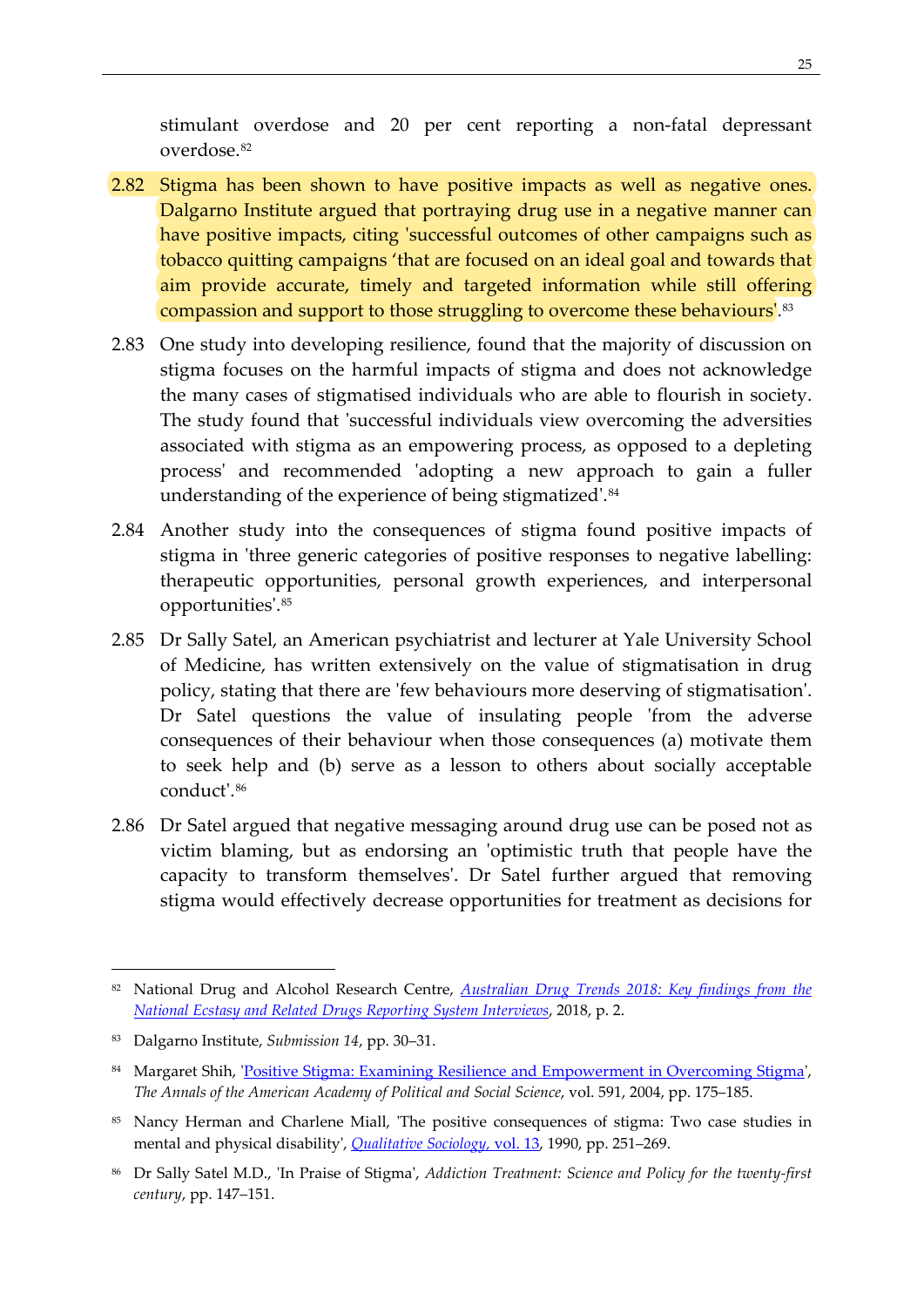change 'depend on a cognitive calculus that often includes the desire to minimize shame'.[87](#page-35-2)

### <span id="page-35-0"></span>**Committee view**

- 2.87 Evidence received by this inquiry indicates there are deeply held and sometimes contradictory views on both the efficacy of public communications campaigns in targeting drug demand, and tactics those campaigns employ, despite drug use being harmful to the individuals engaging in that behaviour and harmful to their family members and broader society.
- 2.88 On balance, the committee believes that public communication campaigns are an important tool to lift education levels on risks, support other policing elements and enable better decision making.
- 2.89 The committee is concerned that there has been no National Drugs Campaign activity since early 2018, particularly with reports of increased problematic drug use during the COVID-19 pandemic. Clearly, the time is ripe for action.

#### <span id="page-35-1"></span>**Recommendation 1**

- **2.90 The committee recommends the Australian Government implement a new public communications campaign via the National Drugs Campaign that will support law enforcement agencies' efforts to reduce current and future illicit drug demand. The campaign should include the targeted use of social media.**
- 2.91 The committee notes that the campaign should consider national and international best practice but also include a combination of shock and fear tactics that target the behaviour of drug use rather than the individuals themselves. These tactics should be grounded in a level of reality that potential users or recreational users can find relatable.
- 2.92 The potential for media campaigns to stigmatise drug users, possibly reducing the chances those drug users would seek addiction treatment, was of particular concern to organisations who deliver those addiction treatments. However, the committee notes that these organisations are, understandably, primarily focused on the outcomes for their client base. While these organisations advocate very well for that client base, the considerations of the committee are much broader than one segment of the Australian population, particularly when making population-wide policy recommendations.
- 2.93 The committee also recognises and agrees that stigma, while having some negative impacts, has always been an important tool in regulating behaviour on a societal level. Stigma marks behaviours or characteristics that are seen as

<span id="page-35-2"></span><sup>87</sup> Dr Sally Satel M.D., 'In Praise of Stigma', *Addiction Treatment: Science and Policy for the twenty-first century*, pp. 147–151.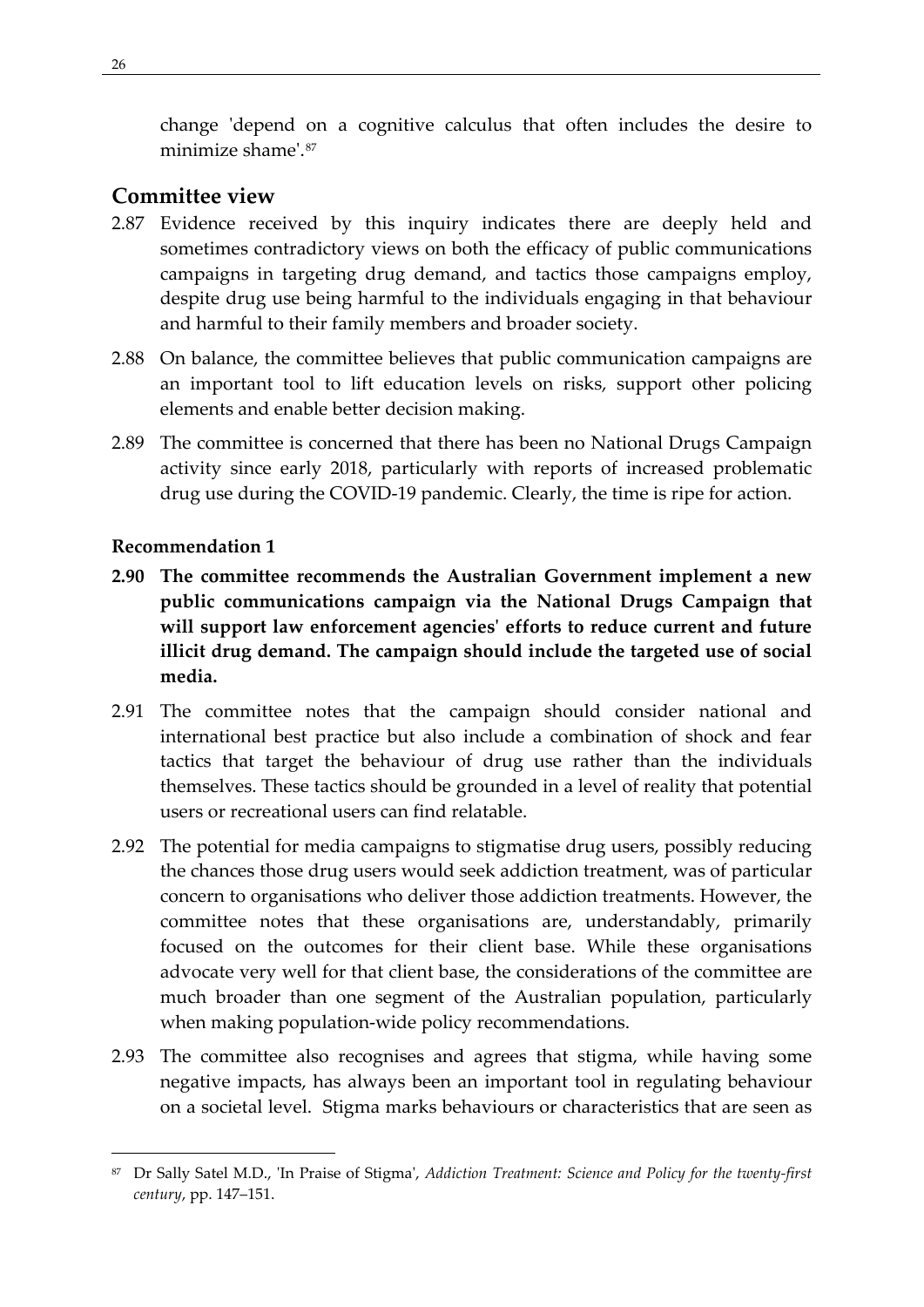negative by society. Without defining behaviours that society does not want, it is impossible to indicate the positive behaviours that are preferred.

2.94 In addition, it is clear from the evidence received, that mass media public communications campaigns alone cannot effect the level of behavioural change required to have a meaningful impact on drug demand. Any media campaign must be coupled with other cross-portfolio interventions in order to be fully effective.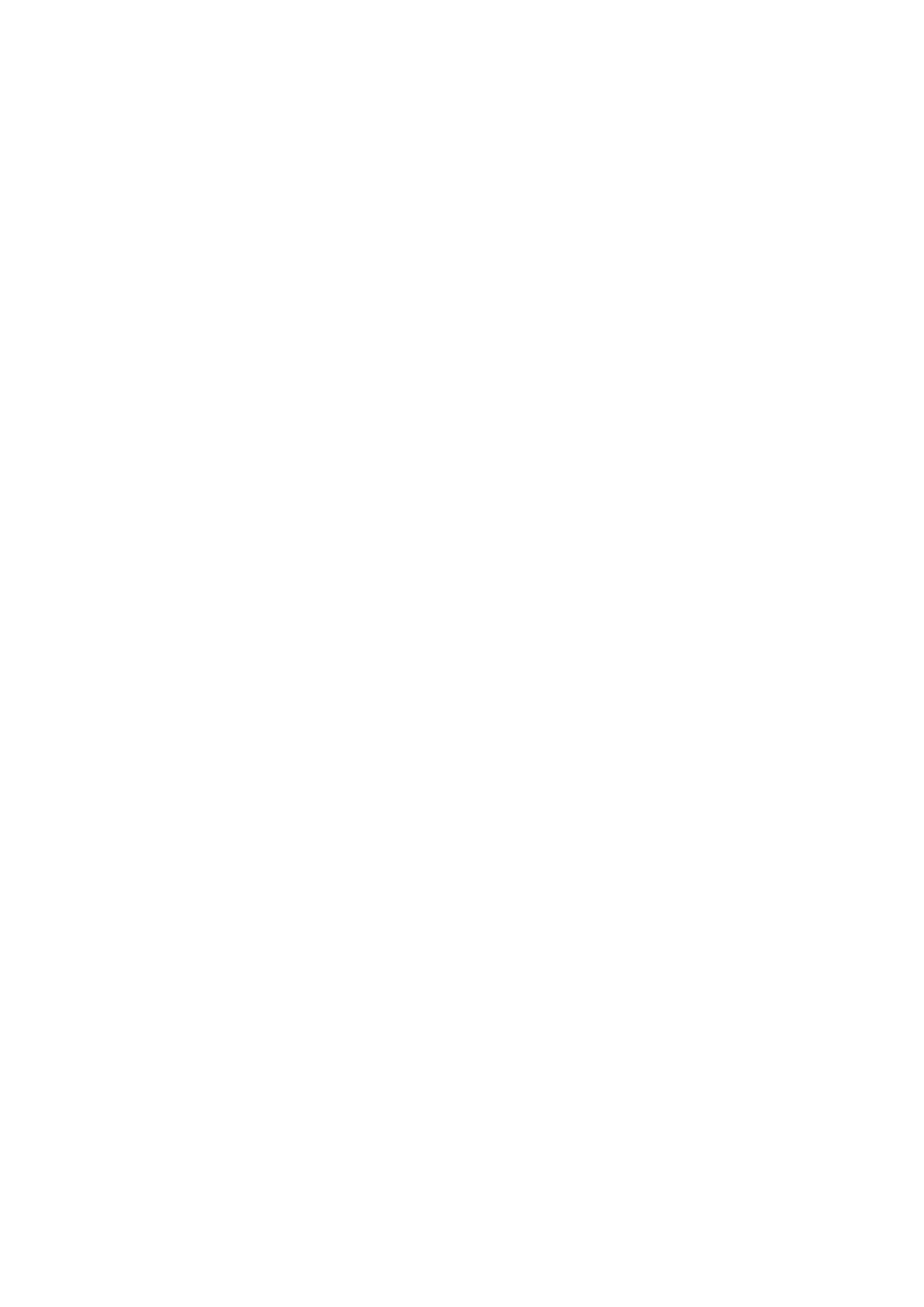# **Chapter 3 Best practice approaches**

<span id="page-38-0"></span>Drug campaigns should have three overarching strategies: integrate into harm reduction strategy, be free from wholly quantitative measures and disrupt problems instead of treating symptoms of problem.<sup>[1](#page-38-2)</sup>

- 3.1 The committee received a significant amount of evidence regarding best practice approaches to public communications campaigns that tackle difficult issues of behaviour change, such as reducing illicit drug use. These include recognising the differing needs of stakeholder groups and taking into account their lived experience, taking a long-term and multi-component approach, and ensuring that campaigns are grounded in research and outcomes are appropriately evaluated.
- 3.2 This chapter outlines those best practice approaches, provides some examples of international approaches, and presents the committees recommendations for future campaigns to reduce illicit drug demand.

## <span id="page-38-1"></span>**Needs of different audiences**

- 3.3 The committee heard that best practice approaches for communications campaigns include understanding the needs of the different audiences, and are tailored to best target those audiences.
- 3.4 The Australian Association of Social Marketing informed the committee that this entails going beyond merely changing the message to the target audience, but also using a 'strategic mix of intervention tools and that involve working with citizens and communities in partnership'.<sup>[2](#page-38-3)</sup>
- 3.5 Dalgarno Institute submitted that vulnerable groups must be consulted in framing messaging, with a focus on mental health and intergenerational cycles of dependency.[3](#page-38-4)
- 3.6 UM advised that targeting groups with specific messages based on their needs or concerns in relation to an issue 'can drive relatability and increase the resonance of messaging', but further advised that 'no group is homogeneous and everyone's … values related to drugs will be different'.[4](#page-38-5)

<span id="page-38-2"></span><sup>1</sup> Dr Vernon White, Senator and Dr John Coyne, *Submission 3*, p. 2.

<span id="page-38-3"></span><sup>2</sup> Australian Association of Social Marketing, *Submission 18*, p. 3.

<span id="page-38-4"></span><sup>3</sup> Dalgarno Institute, *Submission 14*, p. 12.

<span id="page-38-5"></span><sup>4</sup> UM, *Submission 21*, p. 7.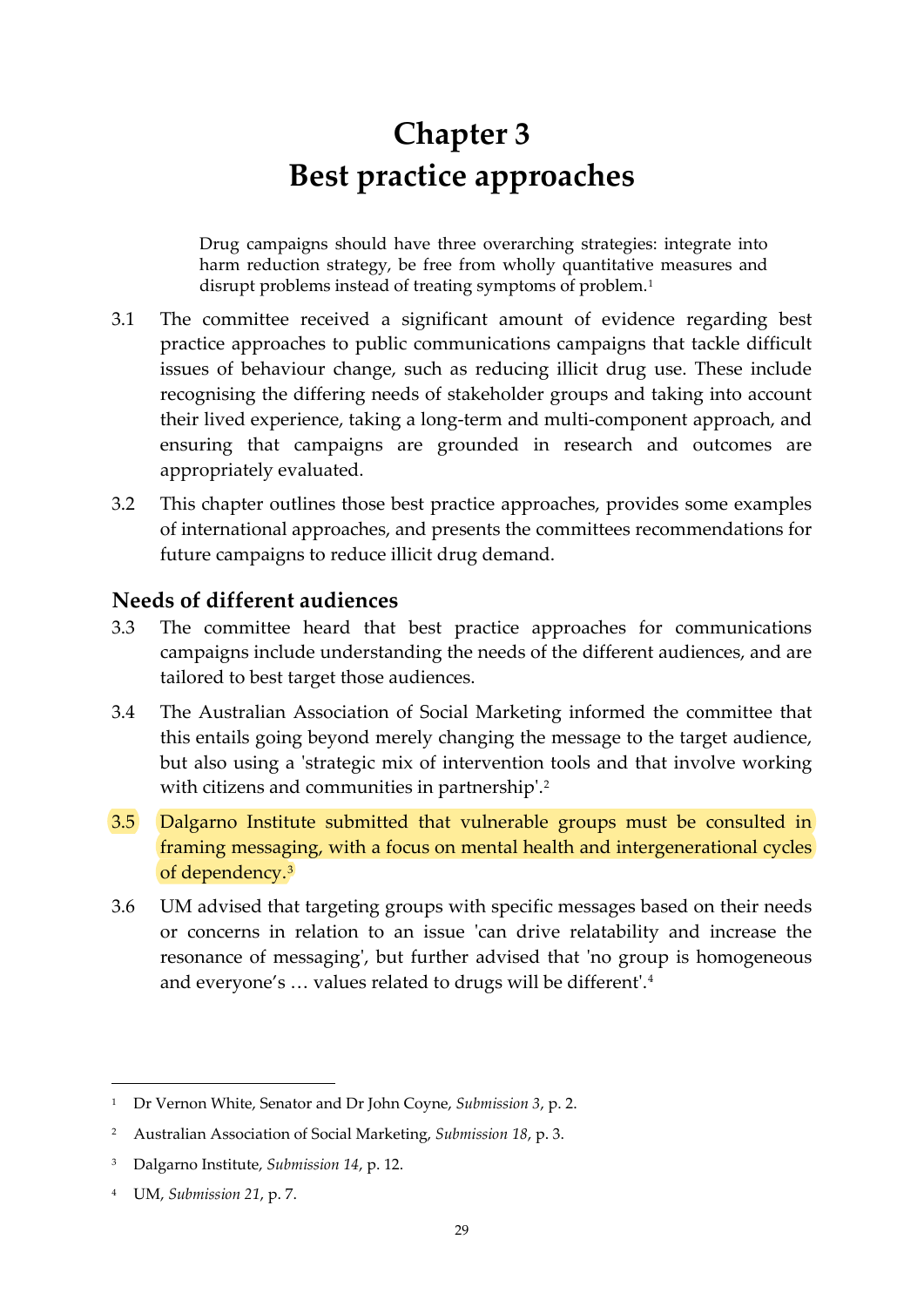3.7 UM further advised the committee that the most important group to target is youth, as 80 per cent of illicit drug use first happens between the age of 15 and 21:

> Put another way, the majority of 15 to 21-year-olds will at some point be in a position where they have to make a choice around using illicit drugs. We believe, therefore, they're a clear and obvious target for any campaign that's focusing on illicit drug use, although not necessarily the only target.<sup>[5](#page-39-1)</sup>

## <span id="page-39-0"></span>*Youth*

- 3.8 The committee received a range of evidence that highlighted the need to appropriately target a youth audience in efforts to reduce illicit drug demand, and that messages should be appropriate to their needs, maturity levels and ways of consuming media.
- 3.9 The Drug Education network submitted that as adolescence is a time of developing more independence, if drug use is a perceived way of achieving this it will be hard to discourage youth. Furthermore, most young people rarely consider the long-term effects of drug use and do not see any resemblance between images of addicts and their friends or family members who may use illicit drugs.<sup>[6](#page-39-2)</sup>
- 3.10 The Australian Association of Social Marketing recommended a youth-specific program should take a multi-component approach, as discussed later in this chapter, and submitted that a review of programs to prevent substance use in children found best practice approaches address multiple domains of risk and protective factors for risk behaviour.<sup>[7](#page-39-3)</sup> It further recommended that substance use prevention programs aimed at youth were most effective when utilising a psychosocial strategy, consisting of two types:

1. the social influences approach, and 2. personal and social competence enhancement. Social influences approaches focus on increasing the awareness of the social influences promoting drug use, altering perceived social norms regarding the prevalence and acceptability of drug use, and building up drug resistance skills. Personal and social competence enhancement programs focus on the development of 'life skills' and feature aspects of the social influence approach but also incorporate general self-management and social competence training.<sup>8</sup>

3.11 The committee heard that Generation Z (born in the decade from 1995–2005) would be a key target cohort for such a campaign, and are 'digital natives with more fluid identities and a broader range of skills than previous generations' which would require a different approach in order to achieve behaviour

<span id="page-39-1"></span><sup>5</sup> Mr Brett Elliott, General Manager, UM, *Committee Hansard*, 15 October 2020, p. 15.

<span id="page-39-2"></span><sup>6</sup> Drug Education Network, *Submission 4*, pp. 8–9.

<span id="page-39-3"></span><sup>7</sup> Australian Association of Social Marketing, *Submission 18*, p. 3.

<span id="page-39-4"></span><sup>8</sup> Australian Association of Social Marketing, *Submission 18*, pp. 3–4.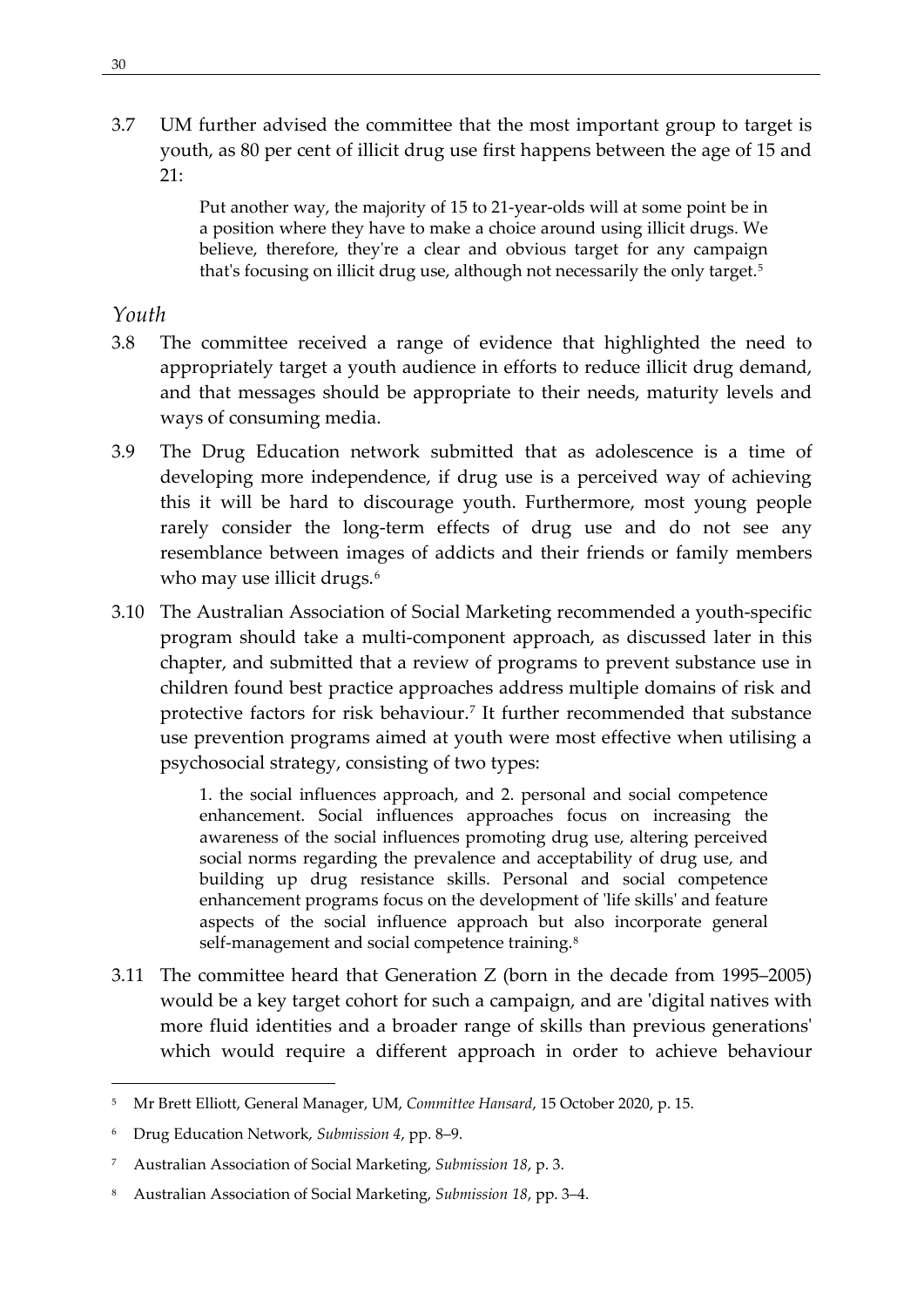change. UM recommended peer-researchers that move from a passive to a more probing approach to ensure that target cohorts true thoughts and feelings are addressed, and that there is benefit in an approach that speaks to youth specifically on a peer-to-peer level.[9](#page-40-0)

- 3.12 However, the committee was told that campaigns can be seen as not relevant, as communications messages rarely explore topics close to the heart of young people.[10](#page-40-1)
- 3.13 Dalgarno Institute submitted that it is estimated that in alcohol and drug education it takes roughly 15 hours to change knowledge, 30 hours to change attitudes and 50 hours to change behaviours. However, for Australian school children, only 44 per cent of student aged 12 to 17 received more than one lesson on illicit drugs in the past year.<sup>11</sup>
- 3.14 The committee heard about the *PARTY* program, a Canadian one-day injury awareness and prevention program for youth age 15 and older, which has input from nurses, trauma specialists, allied health professionals and survivors, as each of these groups have direct experience or professional knowledge about the impacts of illicit drugs that can affect change in attitudes and decisions in students. A study conducted in Ontario, Canada between 1993 and 2002 showed that participants in the *PARTY* program had a lower rate of traumatic injury as well as less severity, after controlling for age, gender and residential area. The committee was advised that it is important communications campaigns utilize the experiences and input of healthcare professionals and survivors in order to give young people a better idea around the potential consequences of their decisions.[12](#page-40-3)
- 3.15 The Australian Medical Association South Australia similarly submitted that medical professionals are an important cohort to assist in both developing and delivering messages targeting illicit drug use.<sup>[13](#page-40-4)</sup>
- 3.16 The committee also heard that anti-drug education aimed at children younger than the age at which they typically become illicit drug users, can be effective when it continues through into early adulthood.<sup>[14](#page-40-5)</sup>
- 3.17 Dalgarno Institute submitted that in considering a youth target audience, the needs of the children of drug users should also be taken into account, citing the Australian Psychological Society position that parental drug use was one of the

<span id="page-40-0"></span><sup>9</sup> UM, *Submission 21*, pp. 7 and 12.

<span id="page-40-1"></span><sup>10</sup> Drug Free Australia, *Submission 5*, p. 3.

<span id="page-40-2"></span><sup>11</sup> Dalgarno Institute, *Submission 14*, p. 17.

<span id="page-40-3"></span><sup>12</sup> Lachlan Fitzgerald, *Submission 19*, p. 2.

<span id="page-40-4"></span><sup>13</sup> Australian Medical Association South Australia, *Submission 7*, p. 2.

<span id="page-40-5"></span><sup>14</sup> Lachlan Fitzgerald, *Submission 19*, p. 2.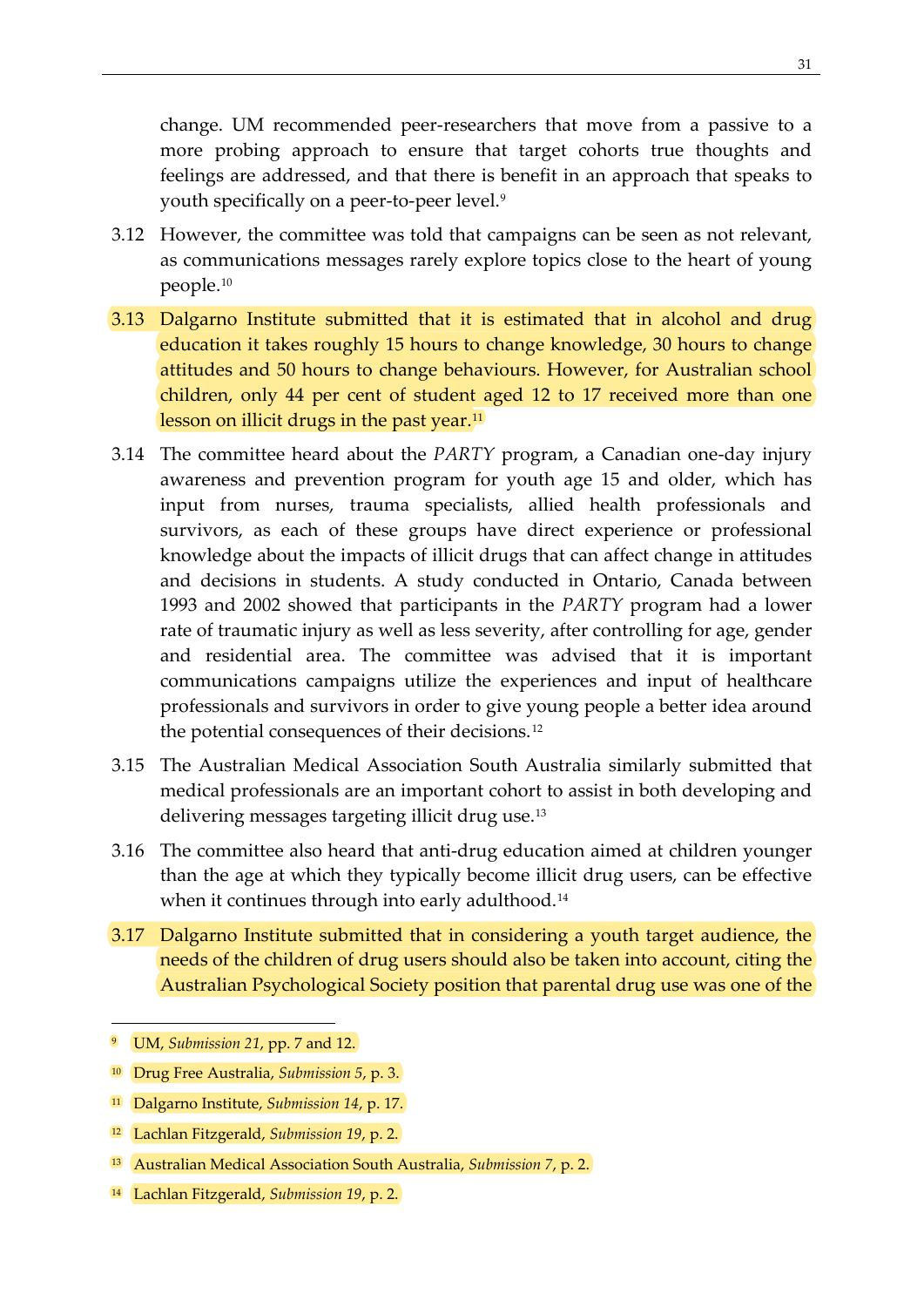most serious issues confronting the child welfare system in the last 20 years due to child abandonment, neglect, physical and sexual abuse, and death.<sup>[15](#page-41-1)</sup>

### <span id="page-41-0"></span>*Aboriginal and Torres Strait Islander people*

- 3.18 Aboriginal and Torres Strait Islander people demonstrate disproportionate illicit drug usage at a rate of 1.8 times higher than the non-Indigenous Australian population, making them a key audience for education and preventative measures.[16](#page-41-2) The committee heard differing advice on how to best target those communities.
- 3.19 The Department of Health submitted that many Aboriginal and Torres Strait Islander youth will be exposed to the mainstream campaign materials and specific targeting may not be necessary or desirable, and further advised that testing is crucial to ensure that any targeted messages do not elicit cultural stigma.[17](#page-41-3)
- 3.20 The Department of Health advised the committee that past National Drug Campaigns which have targeted Aboriginal and Torres Strait Islander youth used a multi-tiered approach of mainstream advertising, partnerships with national Indigenous media, sporting events with specific co-branding, and funding regional and remote organisations to develop local media content.<sup>[18](#page-41-4)</sup>
- 3.21 The Australian Association of Social Marketing submitted that public communications campaigns need to be mindful that there is a myriad of factors that contribute to harmful drug and substance abuse aimed at Aboriginal and Torres Strait Islander communities that may not be felt by non-Indigenous communities. The association further advised that this would include 'establishing trust, rapport and strong relationships with communities, developing and adopting an emic cultural understanding, adopting co-creative and collectively reflexive processes, use of culturally appropriate research methods.[19](#page-41-5)
- 3.22 The Australian Association of Social Marketing did advise, however, that while programs developed in partnership with Aboriginal and Torres Strait Islander communities show potential to reduce substance abuse, more rigorously conducted evaluation trials are needed to strengthen the evidence  $base<sup>20</sup>$  $base<sup>20</sup>$  $base<sup>20</sup>$

<span id="page-41-1"></span><sup>15</sup> Dalgarno Institute, *Submission 14,* p. 10.

<span id="page-41-2"></span><sup>16</sup> UM, *Submission 21*, p. 7.

<span id="page-41-3"></span><sup>17</sup> Department of Health, *Submission 1*, p. 4.

<span id="page-41-4"></span><sup>18</sup> Department of Health, *Submission 1*, p. 4.

<span id="page-41-5"></span><sup>19</sup> Australian Association of Social Marketing, *Submission 18*, p. 4.

<span id="page-41-6"></span><sup>20</sup> Australian Association of Social Marketing, *Submission 18*, p. 4.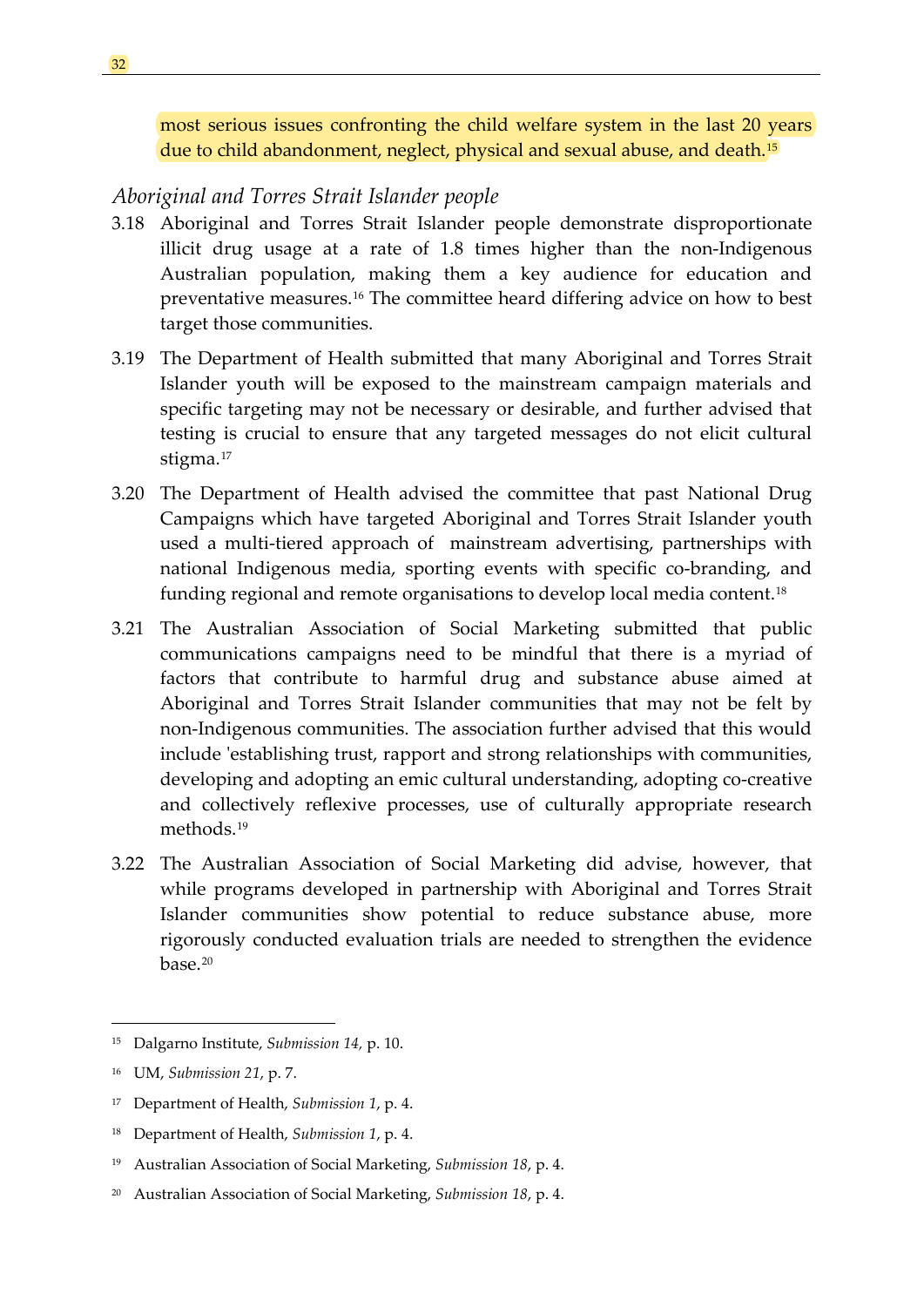3.23 UM submitted that although the Aboriginal and Torres Strait Islander audience is English proficient and consumes mainstream media:

> … advertising in Indigenous media helps to indicate to this audience that the message is also relevant to Indigenous Australians. When possible, and without being tokenistic, advertisements featuring Indigenous Australians would also be recommended to create a greater feeling of relevance.<sup>[21](#page-42-2)</sup>

### <span id="page-42-0"></span>*Culturally and linguistically diverse communities*

- 3.24 The Department of Health submitted that specific strategies are not typically used to target culturally and linguistically diverse (CALD) communities at a national level due to lower illicit drugs use, media consumption habits and the potential for stigma to be associated if specific communities are targeted. The Department of Health advised that instead, mainstream campaigns are tested with a wide variety of CALD youth and parents regarding different language needs and media use to ensure relevance.<sup>[22](#page-42-3)</sup>
- 3.25 The Australian Association of Social Marketing submitted that the evidence regarding the efficacy of drug use prevention among CALD communities is quite limited, due to a lack of formal evaluation. Additionally, instances where there is formal evaluation may not be relevant to Australia as those studies in involve different types of CALD communities in the United States of America. The Australian Association of Social Marketing advised that ensuring CALD communities are involved in development and evaluation of future campaigns is critical to achieving positive outcomes for this cohort.<sup>[23](#page-42-4)</sup>
- 3.26 Advertising agency UM also advised that campaigns should review the needs of potential CALD audiences, because their consumption of media is often different to general audiences, particularly groups with low English proficiency. UM also submitted that for some groups with high English proficiency, testing showed that in-language communications, in this case Hindi, had a 36 per cent increase in performance, demonstrating 'the additional power an asset can have if an individual believes it is specific for them or someone like them'.[24](#page-42-5)

### <span id="page-42-1"></span>**Multi-component approach**

3.27 The committee heard from many submitters that the most successful interventions to reduce drug demand use a multi-component approach, where broader public awareness raising is followed up with targeted messaging to

<span id="page-42-2"></span><sup>21</sup> UM, *Submission 21*, p. 7.

<span id="page-42-3"></span><sup>22</sup> Department of Health, *Submission 1*, p. 5.

<span id="page-42-4"></span><sup>23</sup> Australian Association of Social Marketing, *Submission 18,* p. 4

<span id="page-42-5"></span><sup>24</sup> UM, *Submission 21*, p. 7.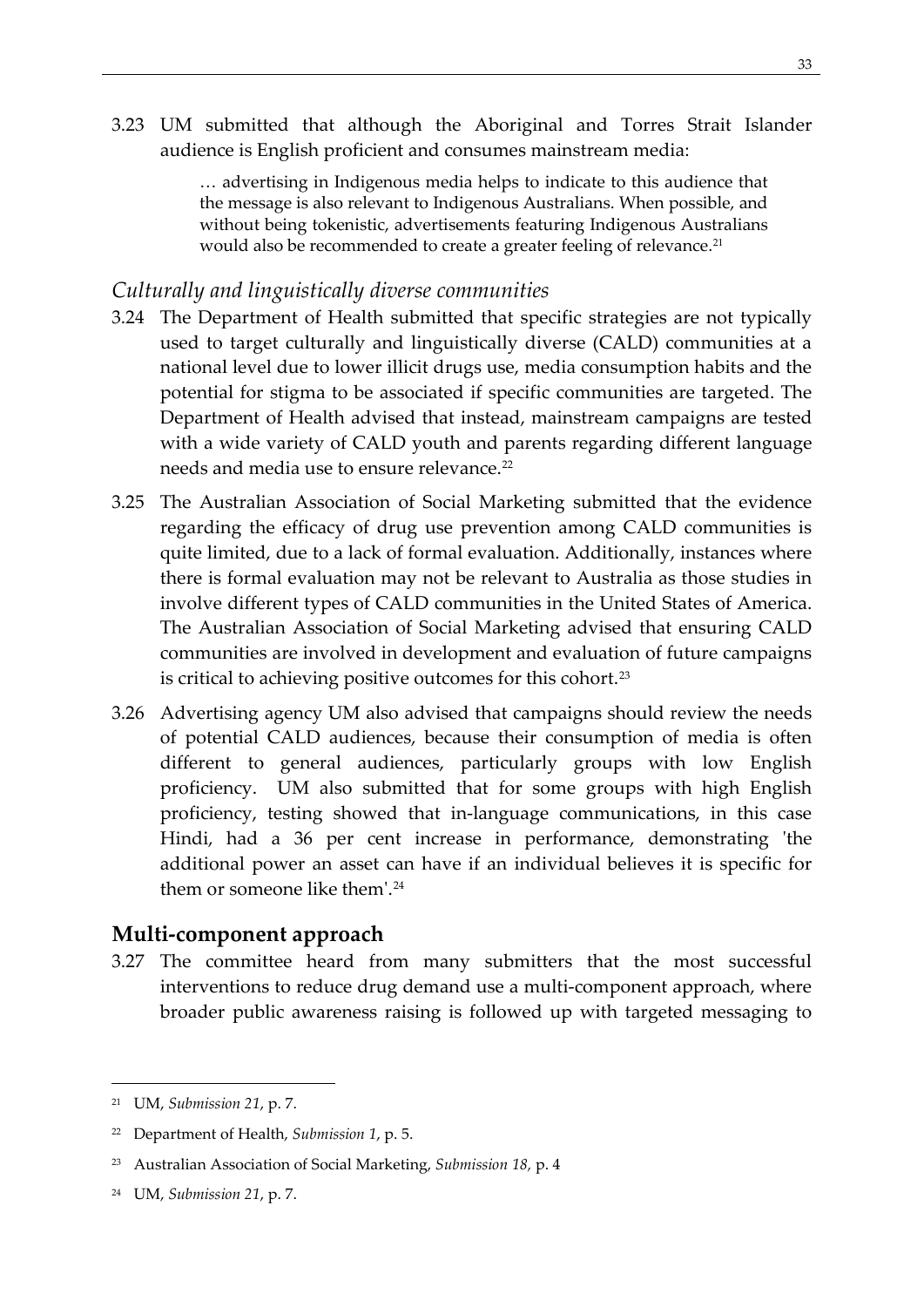specific cohorts, combined with behaviour change supports such as social workers and individual addiction treatments.

3.28 The Australian Association of Social Marketing advised the committee:

There is a well-established evidence base regarding what works and what does not with respect campaigns targeting behavioural change generally and for specifically targeting demand for drugs and substance abuse. This evidence shows that multicomponent behaviour change programs are more effective than campaigns that focus simply on information or awareness raising.[25](#page-43-0)

- 3.29 The Advertising Council of Australia agreed and told the committee that a communications campaign alone 'can't effect significant change for societal issues such as drug abuse. An effective approach needs multilayered [communications], multilayered activities and on-ground plans across all audiences and jurisdictions'.[26](#page-43-1)
- 3.30 The committee also heard, however, that different age groups respond better to different approaches, so age must be taken into account in developing messages around illicit drug use. Additionally, different approaches work better for different drugs, for example universal family interventions has been found to work well to reduce marijuana use, but not other drugs.<sup>[27](#page-43-2)</sup>
- 3.31 360Edge submitted that future campaigns could learn from successful tobacco reduction campaigns, which were accompanied by other product interventions. 360Edge noted, however, that these campaigns were more successful in delaying or stopping non-users from starting, as opposed to encouraging people to stop using tobacco. 360Edge further noted these campaigns need to be long-lived, as there is a notable decline in effect once the campaign ceases.[28](#page-43-3)
- 3.32 ACT Policing highlighted that from its experience in the *Safe Summer* campaign, enforcement activities can be included as part of a multifaceted approach:

Having that harder line enforcement and clamping down on antisocial behaviour was a key element to it as well. It wasn't all about educating and accepting that behaviour. There was a harder edge to it to enforce social behaviour. If we didn't do that, the rest of the community that's out at

<span id="page-43-0"></span><sup>25</sup> Australian Association of Social Marketing, *Submission 18*, pp. 2 and 4.

<span id="page-43-1"></span><sup>26</sup> Mr Tony Hale, Chief Executive Officer, Advertising Council of Australia, *Committee Hansard*, 15 October 2020, p. 9.

<span id="page-43-2"></span><sup>27</sup> Australian Association of Social Marketing, *Submission 18*, pp. 3–4.

<span id="page-43-3"></span><sup>28</sup> 360Edge, *Submission 6*, p. 2.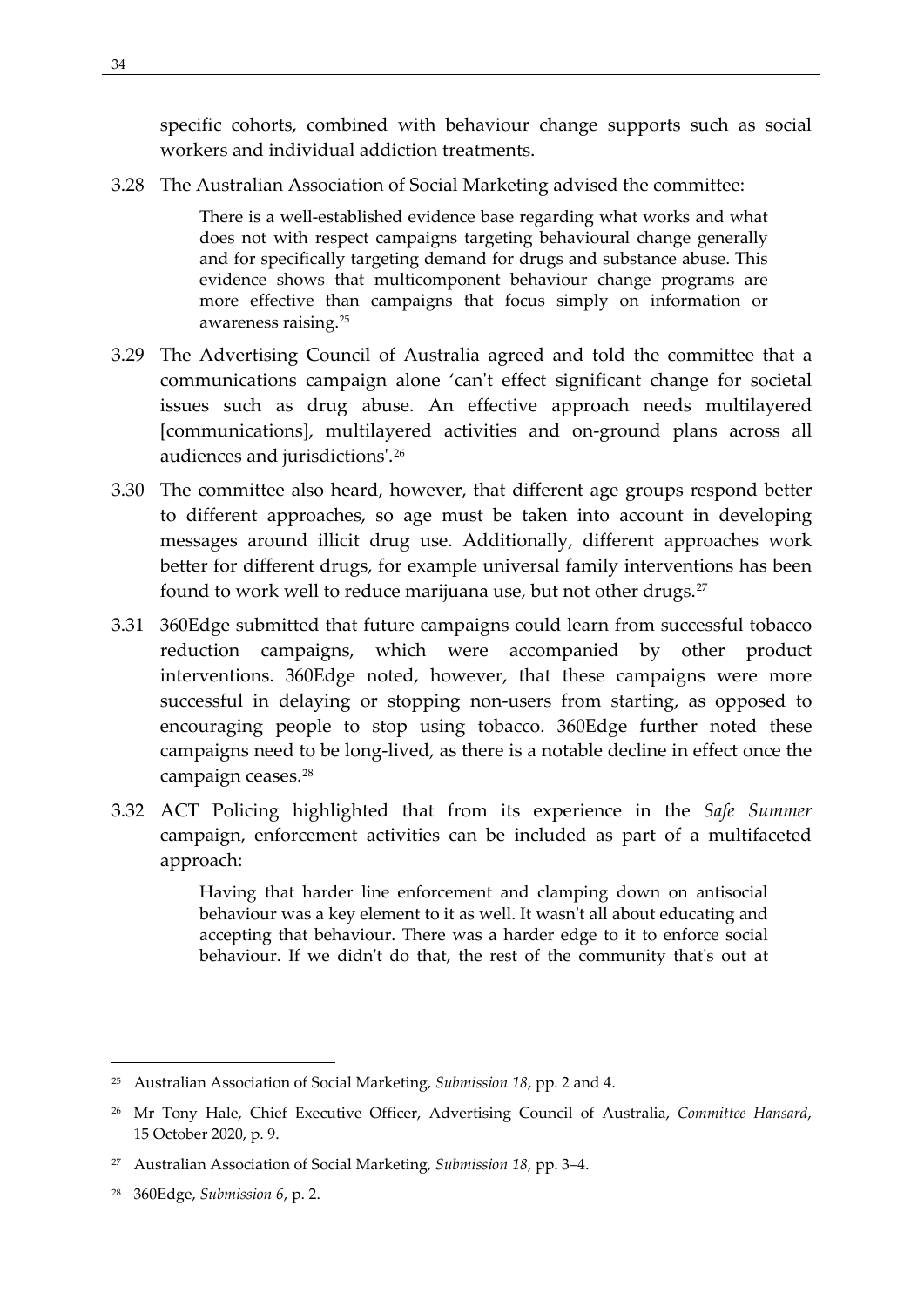those times have been impacted on by a small minority that are behaving badly[.29](#page-44-2)

3.33 Dr Vernon White, a Canadian Senator who has led a drug use reduction campaign in Canada targeting school children, advised the committee that campaigns are not successful 'without an education piece strongly entrenched in the education community'.<sup>[30](#page-44-3)</sup> The Canadian program is outlined in greater detail later in this chapter.

#### <span id="page-44-0"></span>**Long-term campaigns**

- 3.34 In addition to campaigns being multi-component to be effective in changing behaviours, the committee was advised by the Department of Health that campaigns should be long term and sustained.[31](#page-44-4) Drug Free Australia similarly advised that effective campaigns are conducted over the long-term, to reach diverse audiences, often with one message.<sup>[32](#page-44-5)</sup> The Alcohol and Drug Foundation submitted that effective health campaigns should not only be longterm, they should be 'consistent to ensure impact'.[33](#page-44-6)
- 3.35 Advertising agency UM informed the committee that 'behaviour-change campaigns need to be a sustained effort' to take advantage of 'the multiplier effects on campaign efficacy when communication is maintained for three years or more, compared to a shorter period'.[34](#page-44-7)
- 3.36 Dalgarno Institute advised that a long-term approach should also be taken to measuring results, without expectations for immediate change:

The reality is that because of the widespread entrenched attitudes to illicit drugs, initial strategies and pilot campaigns will not necessarily bring about instant results or may have limited success but this is true of many early endeavours in various industries and organisations.<sup>[35](#page-44-8)</sup>

### <span id="page-44-1"></span>**Campaigns informed by lived experience**

3.37 The committee was advised that best practice approaches ensured that people with a lived experience of illicit drug use provided input into campaigns, across a number of aspects.

<span id="page-44-2"></span><sup>&</sup>lt;sup>29</sup> Mr Michael Chew, Acting Deputy Commissioner, Acting Chief Police Officer, ACT Policing, *Committee Hansard*, 15 October 2020, pp. 6–7.

<span id="page-44-3"></span><sup>30</sup> Dr Vernon White, Senator and Dr John Coyne, *Submission 3*, p. 2.

<span id="page-44-4"></span><sup>31</sup> Department of Health, *Submission 1*, p. 4.

<span id="page-44-5"></span><sup>32</sup> Drug Free Australia, *Submission 5*, p. 3. See also 360Edge, *Submission 6*, p. 2.

<span id="page-44-6"></span><sup>33</sup> Alcohol and Drug Foundation, *Submission 12*, p. 4.

<span id="page-44-7"></span><sup>34</sup> Mr Brett Elliott, UM, *Committee Hansard*, 15 October 2020, p. 15.

<span id="page-44-8"></span><sup>35</sup> Dalgarno Institute, *Submission 14*, p. 18.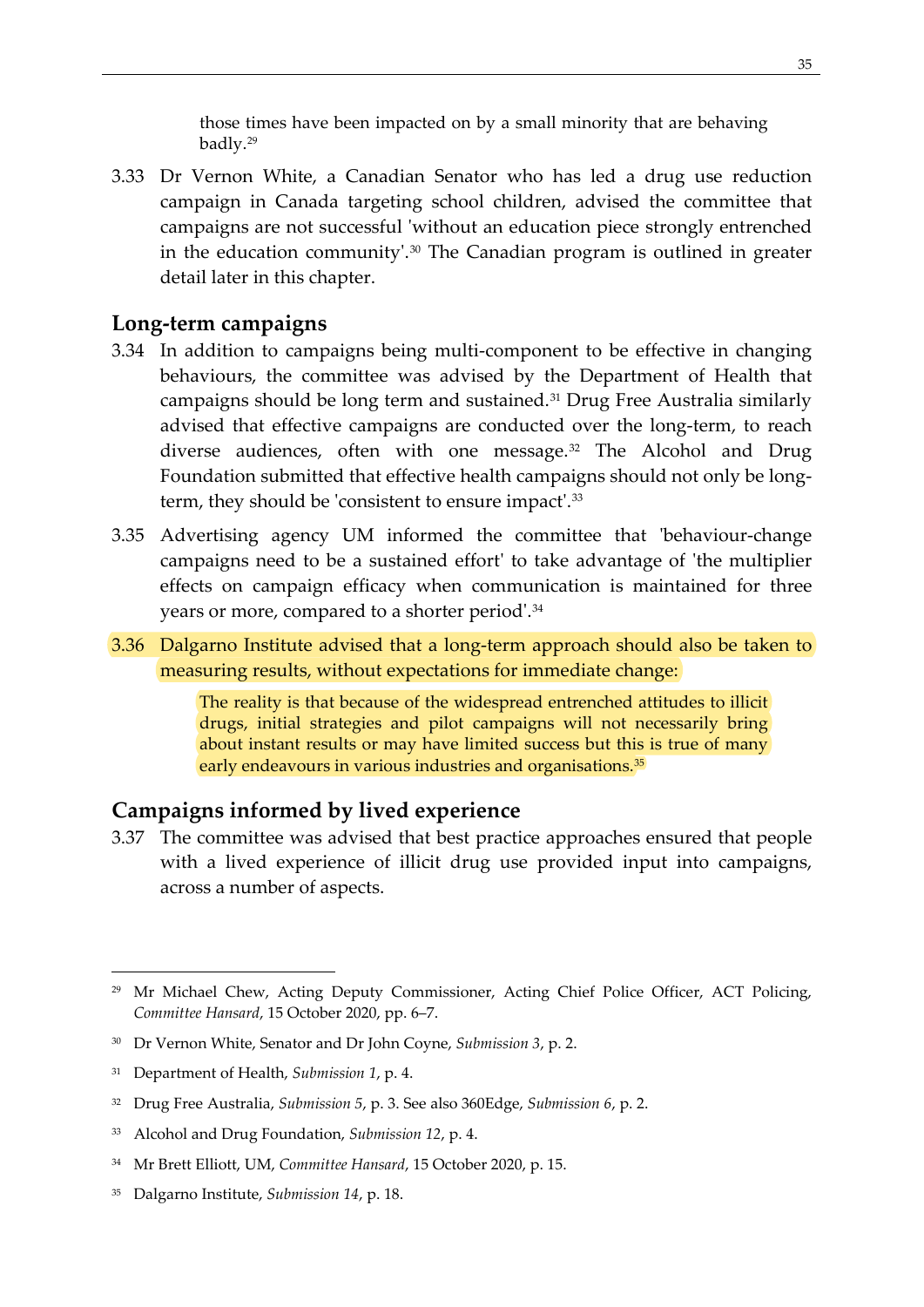- 3.38 The Australian Medical Association South Australia advised that campaigns should be evidence based, up to date and reflect the living experience both of the target audience (illicit drug users) and trusted people the campaign draws upon to assist in influencing behaviour change (health professionals).<sup>[36](#page-45-0)</sup>
- 3.39 The Alcohol and Drug Foundation submitted that appropriate consideration should be given to the at-risk populations, to maximise effectiveness of campaigns as well as prevent stigmatisation. The Alcohol and Drug Foundation further submitted that 'campaigns targeting drug and substance use should take account that at-risk individuals are less likely to be consumers of traditional and new media; that frontline workers and community groups should be used to disseminate information'. The Alcohol and Drug Foundation went on to state that a program it runs, the Local Drug Action Team program, could be funded to deliver these messages instead of funding a public communications campaign.[37](#page-45-1)
- 3.40 The Victorian Alcohol and Drug Association also advised that involving lived experience would increase the potential success of campaigns, informing the committee that the 'end result of a lot of these efforts would have greater success if they drew on the experience, the understanding and the nuance of the population they're seeking to target'.[38](#page-45-2)
- 3.41 Dalgarno Institute agreed, and submitted that public information campaigns could also include former drug users whose first-hand accounts, lived experience and earned resiliency, could be woven together with collaborating police information to help reinforce their efforts and widen credibility.<sup>[39](#page-45-3)</sup>
- 3.42 The National Drug Strategy itself advises that policies and approaches to reduce drug harms should be informed by evidence, and should not inadvertently or intentionally 'marginalise or stigmatise people who are at higher risk of experiencing alcohol, tobacco and other drug related harm'.<sup>[40](#page-45-4)</sup>

<span id="page-45-0"></span><sup>36</sup> Australian Medical Association South Australia, *Submission 7*, p. 2

<span id="page-45-1"></span><sup>37</sup> Alcohol and Drug Foundation, *Submission 12*, pp. 2–3.

<span id="page-45-2"></span><sup>38</sup> Mr Sam Biondo, Executive Officer, Victorian Alcohol and Drug Association, *Committee Hansard*, 14 October 2020, p. 4.

<span id="page-45-3"></span><sup>39</sup> Dalgarno Institute, *Submission 14*, p. 29.

<span id="page-45-4"></span><sup>40</sup> Alcohol and Drug Foundation, *Submission 12*, p. 2.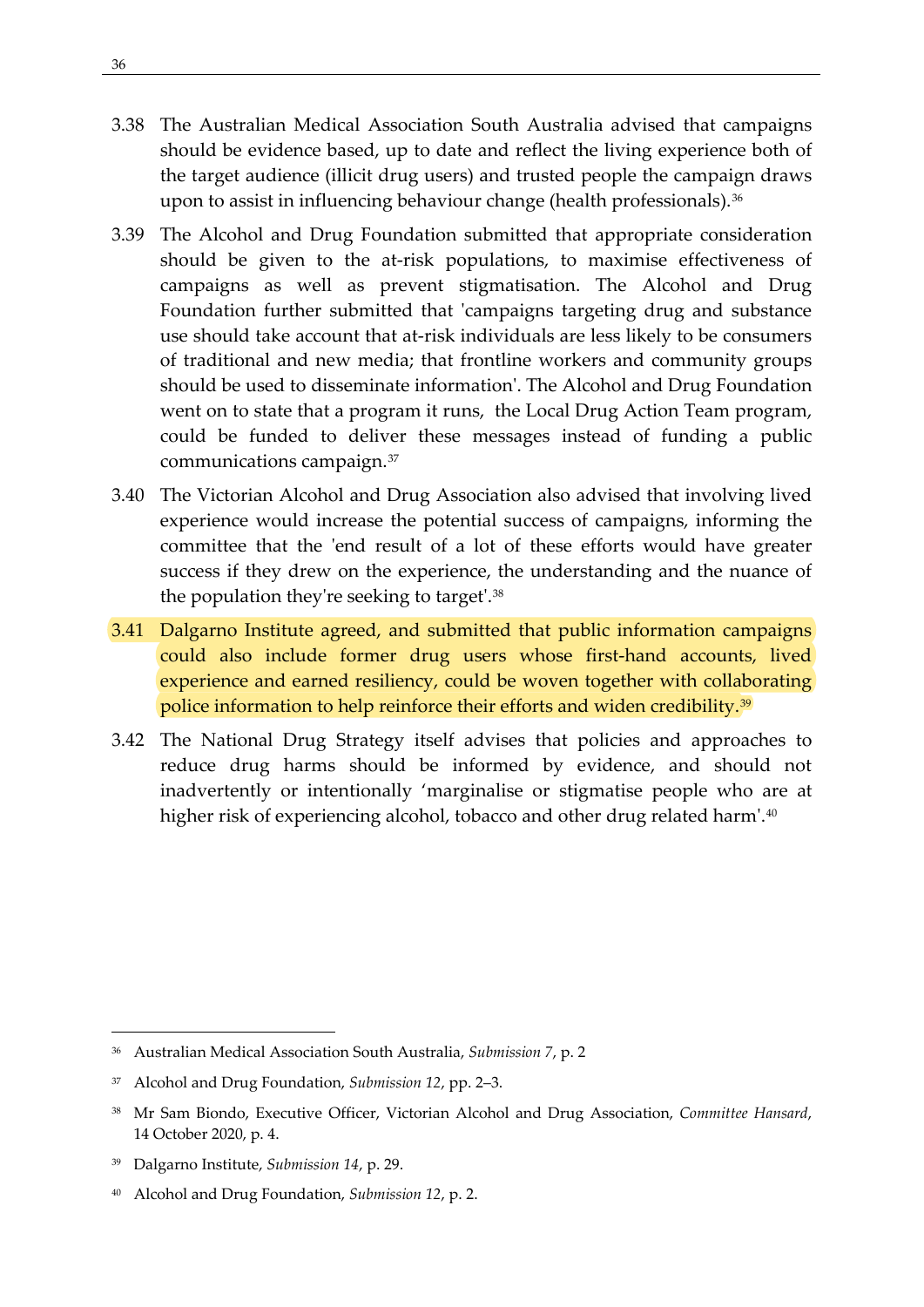### <span id="page-46-0"></span>**Research and evaluation**

- 3.43 The committee heard that in developing campaigns, good research can be crucial to developing effective new campaigns. Furthermore, that evaluation is crucial to understanding the impact of a campaign once delivered, which can then form the basis of research that can be used to direct future campaigns. Thus, research and evaluation can be viewed as different segments of a cycle of learning regarding the effectiveness of public communications campaigns.
- 3.44 The State and Territory Alcohol and Other Drug Peaks Network advised that campaigns should be preceded by appropriate research and carried out within a well-designed evaluation framework, or risk being both ineffective and harmful.<sup>[41](#page-46-1)</sup>
- 3.45 The Drug Education Network submitted:

Mass media campaigns are most effective when developed with coherent, credible, evidence-based messages grounded in behavioural science research. When it comes to anti-drug campaigns, truthful representations are the best way to go. There's a fine line between conveying the risks and exaggerating the dangers of drugs[.42](#page-46-2)

- 3.46 The committee was informed that the difficulty faced by developers of public awareness campaigns targeting drug demands, is that past campaigns have generally been very poorly evaluated which means there is a limited body of research available upon which to base future campaigns.<sup>[43](#page-46-3)</sup>
- 3.47 The Drug Education Network submitted that illicit drug demand reduction campaigns are seldom evaluated, making it hard to provide accurate and clear evidence of their effectiveness, and further claimed that similar campaigns targeting tobacco and alcohol use 'have been evaluated more frequently and have shown evidence for benefit'.<sup>[44](#page-46-4)</sup> The Drug Education Network further submitted that future evaluations should use interrupted time series (ITS) studies, which collect data at points before and after the intervention to measure the impact and 'is deemed a valuable study design for evaluating the effectiveness of population-level health interventions that have been implemented at a clearly defined point in time'.[45](#page-46-5)
- 3.48 The Department of Health submitted that it 'uses a strong evidence-based approach to campaign development and evaluation … using a variety of

<span id="page-46-1"></span><sup>41</sup> State and Territory Alcohol and Other Drug Peaks Network, *Submission 10*, p. 2.

<span id="page-46-2"></span><sup>42</sup> Drug Education Network, *Submission 4*, p. 6.

<span id="page-46-3"></span><sup>43</sup> See, for example: Drug Education Network, *Submission 4*, p. 3; Penington Institute, *Submission 16*, p. 10; 360Edge, *Submission 6*, p. 3.

<span id="page-46-4"></span><sup>44</sup> Drug Education Network, *Submission 4*, p. 3. See also Penington Institute, *Submission 16*, p. 10.

<span id="page-46-5"></span><sup>45</sup> Drug Education Network, *Submission 4*, p. 11.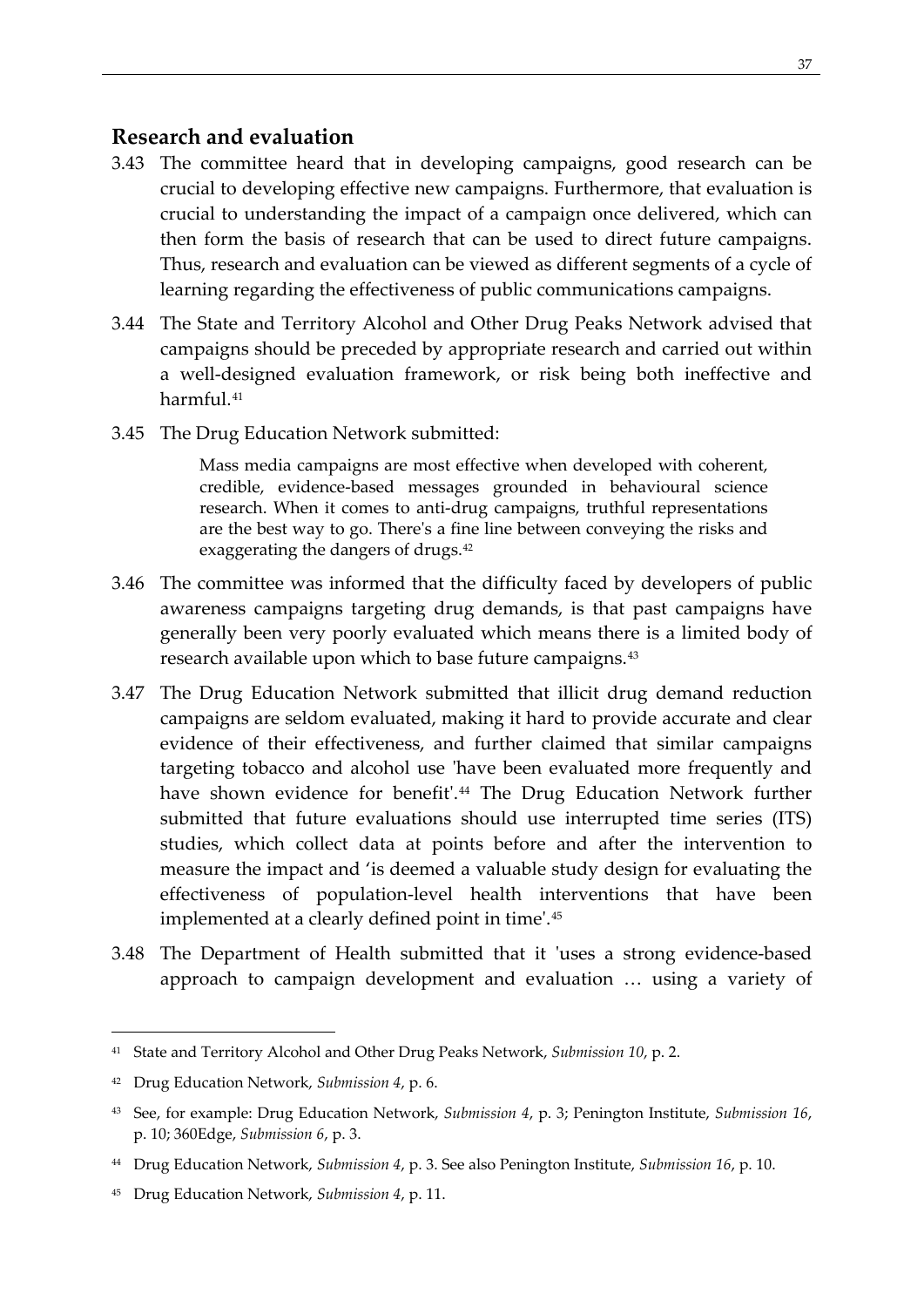research methods including market research commissioned specifically for each campaign'.[46](#page-47-0)

3.49 However, the Australian National Audit Office submitted that its review of the Department of Health's implementation of the National Ice Action Strategy found:

> The department does not have an evaluation approach in place for the National Ice Action Strategy, and is not monitoring progress towards the goal and objective. Public reporting by the department does not currently provide sufficient transparency about how implementation is progressing or what progress is being made towards the goal and objective.<sup>[47](#page-47-1)</sup>

3.50 Advertising agency UM informed the committee that behaviours related to illicit drug consumption are difficult to measure definitively and even more difficult to attribute to a single factor, like advertising. However, UM advised:

> Pre and post [campaign activity] research related to awareness, perceptions and claimed actions are the closest proxy and used in most examples. If tracking of behaviours can be monitored over a specific time period, this should [be] done and matched as closely as possible to ensure true results align to claimed behaviours as much as possible.<sup>[48](#page-47-2)</sup>

- 3.51 360Edge similarly submitted that to date there has been little work to evaluate campaigns targeting illicit drug use and the evaluations that have been undertaken show very mixed results. 360Edge stated that some campaigns 'show modest reductions in use among the target population but many show increased interest and use'.[49](#page-47-3) 360Edge advised that in developing any upcoming evaluation frameworks '[a]ctual behaviour change and other impacts must be measured, as well as possible unintended consequences (such as increases in use)' and that adequate time and funding is required to properly examine the true effectiveness of campaigns.<sup>[50](#page-47-4)</sup>
- 3.52 The Advertising Council of Australia highlighted that while measurement is essential, it is often difficult and should not involve overly simplistic indicators. The Advertising Council of Australia told the committee:

Effective societal change needs bespoke measurements for the particular cause we're talking about and it needs to measure across both attitudinal and behavioural change because you need to understand how that is moving along the continuum. Success is rarely binary, such as it works or it doesn't work, or it's on or it's off.[51](#page-47-5)

<span id="page-47-4"></span><sup>50</sup> 360Edge, *Submission 6*, p. 4.

<span id="page-47-0"></span><sup>46</sup> Department of Health, *Submission 1*, p. 4.

<span id="page-47-1"></span><sup>47</sup> Australian National Audit Office, *Submission 13*, p. 2.

<span id="page-47-2"></span><sup>48</sup> UM, *Submission 21*, p. 13.

<span id="page-47-3"></span><sup>49</sup> 360Edge, *Submission 6*, p. 3.

<span id="page-47-5"></span><sup>51</sup> Mr Tony Hale, Advertising Council of Australia, *Committee Hansard,* 15 October 2020, p. 9.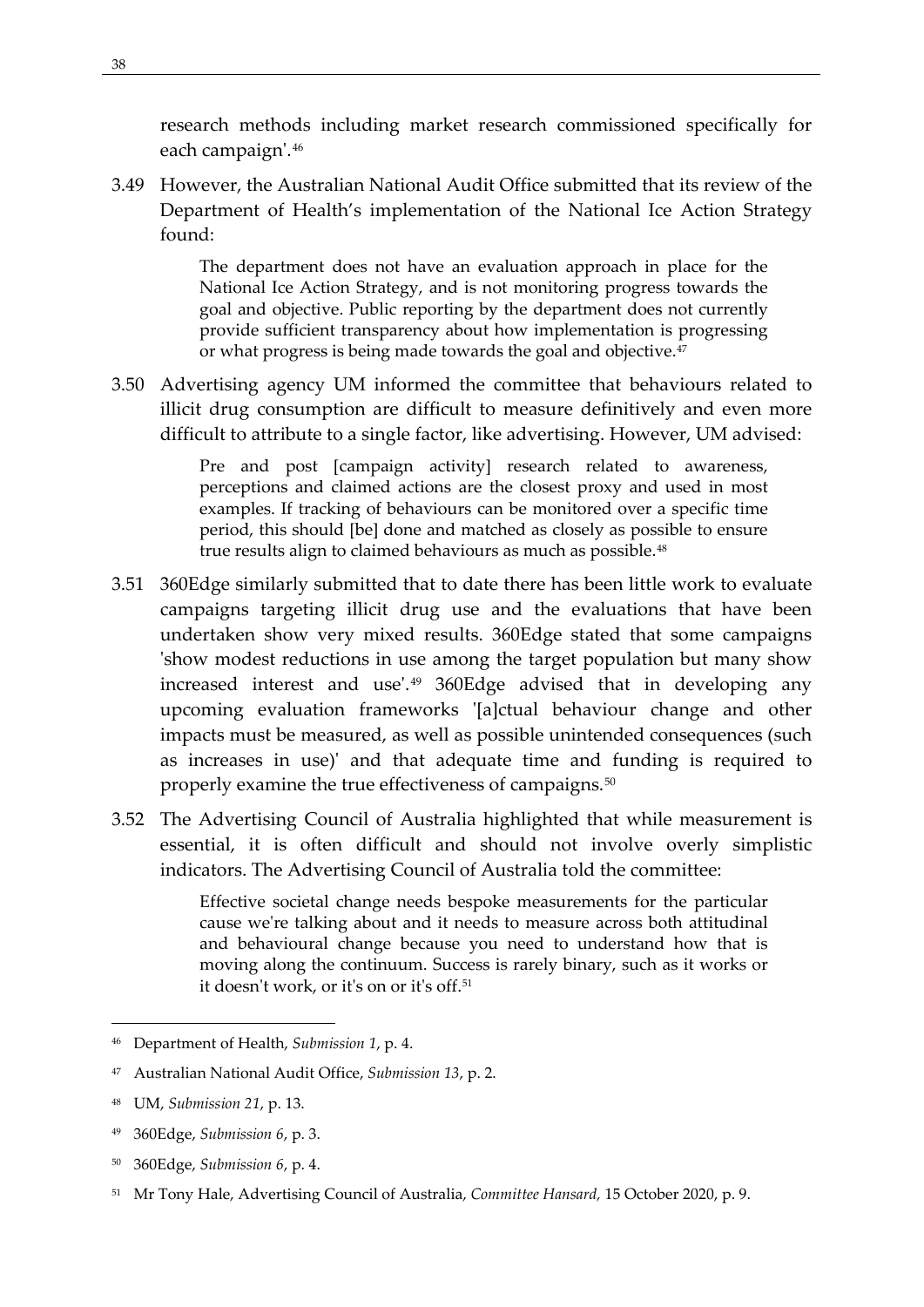3.53 UM agreed, and advised the committee that evaluation of campaigns seeking to change behaviours should take a long-term approach:

> Certainly, there are things we can do from a communication point of view to track awareness or behavioural intent, but, in terms of getting hard numbers around the effect of a campaign, it always takes time with behavioural change.<sup>[52](#page-48-1)</sup>

- 3.54 UM further advised that research should include studies of the drivers of drug consumption and the barriers to stopping or avoiding this behaviour for different audience groups.<sup>[53](#page-48-2)</sup>
- 3.55 The Alcohol and Drug Foundation advised that although long-term evaluation can be difficult, long-term investment is required to build evidence of what works to inform future campaigns.[54](#page-48-3) The Australian Association of Social Marketing submitted that research is critical in assessing the effectiveness of drug and substance abuse campaigns in changing behaviour, and it should include a mix of quantitative and qualitative methods, with randomised control trials being the gold standard.<sup>[55](#page-48-4)</sup>

## <span id="page-48-0"></span>**Recommended approaches**

- 3.56 The committee received a number of recommended approaches from witnesses and submitters, many of which were repeated by multiple organisations while others were contradictory. Key recommendations are listed below, not in order of importance:
	- Effective drug education campaigns for young people should:
	- use interactive methods;
	- be delivered by trained facilitators through a series of structured sessions;
	- normalise the non-use of alcohol and other drugs;
	- impact perceptions of risk associated with substance use; and,
	- provide opportunities to practise and learn personal and social skills.<sup>[56](#page-48-5)</sup>
	- Fear-based campaigns should be abandoned in favour of evidence-based approaches to ensure that campaigns meet their aims and do not place Australians at increased risk of harm.[57](#page-48-6)
	- Harm reduction should be a focus as well as demand reduction.<sup>[58](#page-48-7)</sup>

<span id="page-48-1"></span><sup>52</sup> Mr Brett Elliott, UM, *Committee Hansard*, 15 October 2020, p. 20.

<span id="page-48-2"></span><sup>53</sup> UM, *Submission 21*, p. 12.

<span id="page-48-3"></span><sup>54</sup> Alcohol and Drug Foundation, *Submission 12*, p. 4.

<span id="page-48-4"></span><sup>55</sup> Australian Association of Social Marketing, *Submission 18*, p. 5.

<span id="page-48-5"></span><sup>56</sup> 360Edge, *Submission 6,* p. 4.

<span id="page-48-6"></span><sup>57</sup> Victorian Alcohol and Drug Association, *Submission 17*, p. 1.

<span id="page-48-7"></span><sup>58</sup> 360Edge, *Submission 6*, p. 1.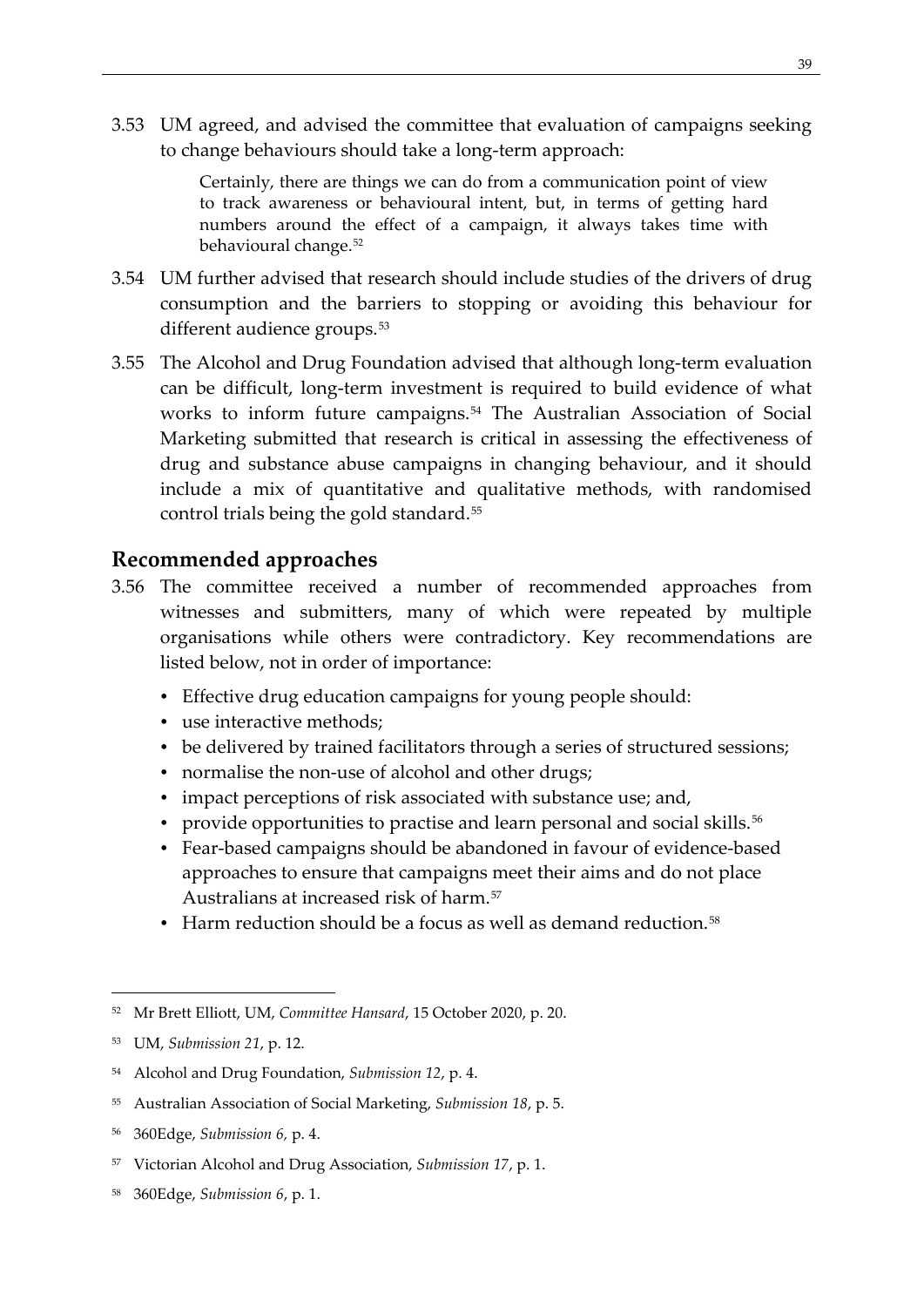- Campaigns should also consider providing additional funding to cover any increase in people seeking treatment[.59](#page-49-0)
- Prevention and demand reduction should take preference to treatment and rehabilitation as they are more cost effective.<sup>60</sup>
- Drug demand approaches should include investment in stigma reduction, awareness raising, capacity building, holistic approach to drug use prevention through addressing protective factors and place-based community development.<sup>[61](#page-49-2)</sup>
- Campaigns should use visual images such as real brain scans showing the gradual harms from illicit drugs to developing brains, as this offers a more authoritative and scientific approach to messaging.<sup>[62](#page-49-3)</sup>
- Campaigns should be based on scoping research with priority stakeholders to gain insight about their needs, to understand the local context, and to inform appropriate intervention approaches that will result in positive social outcomes. Pre-testing of interventions should be conducted to help test and refine campaign activities, messages and effects.<sup>[63](#page-49-4)</sup>
- New campaigns should be implemented in a framework of rigorous evaluation studies.<sup>[64](#page-49-5)</sup>
- Campaigns should start with consultations with stakeholders, as designers of programs must understand the motivators and point of view of the people they are targeting.<sup>[65](#page-49-6)</sup>
- Campaigns should be long-term to ensure maximum effectiveness.<sup>[66](#page-49-7)</sup>
- Governments should engage creative agencies earlier in the campaign development process.<sup>[67](#page-49-8)</sup>
- 3.57 The Australian Association of Social Marketing submitted that campaigns that seek to reduce drug demand should follow a strategic social marketing approach, including that campaigns should:
	- Draw on core values of reciprocity, mutuality, diversity and inclusivity;
	- Be informed by ways of thinking strategically, trans-disciplinary and ethically;

- <span id="page-49-3"></span><sup>62</sup> Dalgarno Institute, *Submission 14,* pp. 11–12.
- <span id="page-49-4"></span><sup>63</sup> Australian Association of Social Marketing, *Submission 18*, p. 5.
- <span id="page-49-5"></span><sup>64</sup> Drug Education Network, *Submission 4*, p. 4.
- <span id="page-49-6"></span><sup>65</sup> Drug Education Network, *Submission 4*, p. 14.
- <span id="page-49-7"></span><sup>66</sup> UM, *Submission 21*, p. 15. See also Dalgarno Institute, *Submission 14*, p. 13.
- <span id="page-49-8"></span><sup>67</sup> Mr Anthony Gregorio, Chief Executive Officer, Saatchi & Saatchi, *Committee Hansard*, 15 October 2020, p. 16.

<span id="page-49-0"></span><sup>59</sup> State and Territory Alcohol and Other Drug Peaks Network, *Submission 10*, p. 3.

<span id="page-49-1"></span><sup>60</sup> Drug Free Australia (Queensland), *Submission 15, Attachment 1*, p. 1.

<span id="page-49-2"></span><sup>61</sup> State and Territory Alcohol and Other Drug Peaks Network, *Submission 10*, p. 3.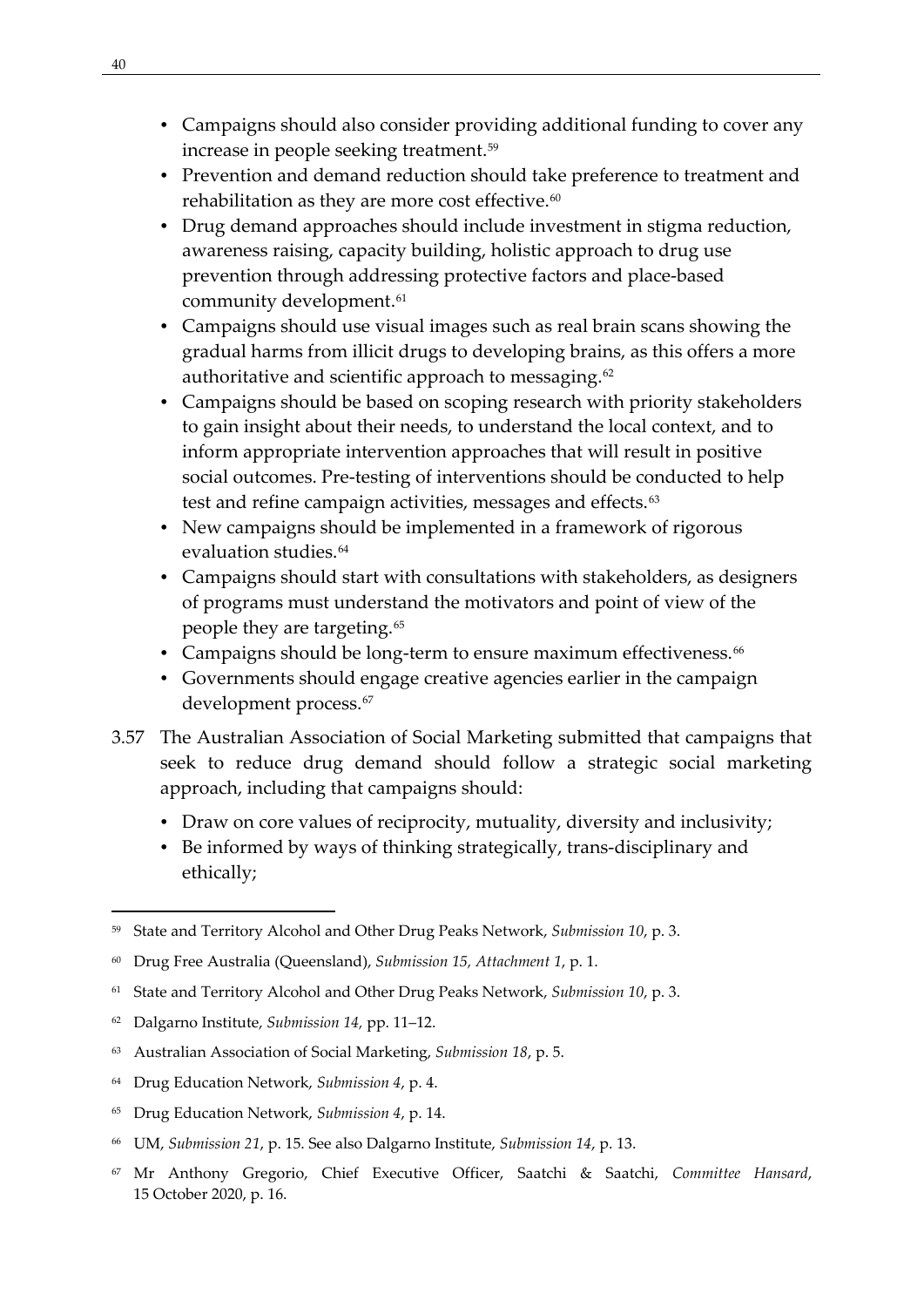- Draw on scoping research to unpack key issues, trends, challenges and opportunities that affect drug and substance abuse;
- Make use of careful existing scoping, planning, monitoring and evaluation frameworks;
- Adopt a citizen centred approach;
- Apply appropriate theory and science of behaviour and social change;
- Develop segmented messaging according to different target groups according to their demographic, geographic, psychographic and behaviour characteristics; and,
- Use a broad, creative and multi-faceted mix of intervention tools and tactics that move beyond communications only.<sup>[68](#page-50-1)</sup>
- 3.58 Additional to the above recommendations, the Australian National Audit Office, made recommendations that the Department of Health:
	- develop an evaluation framework for the National Ice Action Strategy, including the identification of suitable baseline performance information from which progress can be measured;
	- monitor progress towards the goal and objective of the National Ice Action Strategy and provide this information to government; and,
	- improve public reporting on how the implementation of the National Ice Action Strategy is progressing and what is being achieved.<sup>[69](#page-50-2)</sup>

# <span id="page-50-0"></span>**International examples of best practice**

- 3.59 The committee received evidence on public communications campaigns overseas which modelled best practice approaches and achieved successful outcomes. These are outlined below.
- 3.60 The Drug Education Network provided two examples of effective campaigns. The first, a United States of America (USA) anti-smoking campaign countered the appeal of smoking by encouraging young people to 'rebel against the duplicity of the Tobacco Industry', and was found to have lead to a 22 per cent decrease in smoking among young people.[70](#page-50-3)
- 3.61 The second example, the United Kingdom's *Know your limits* campaign, targeted awareness of sensible drinking and evaluation found one third of the campaign audience reported the campaign made them consider the negative consequences of getting drunk.<sup>[71](#page-50-4)</sup>
- 3.62 The Australian Association of Social Marketing cited a Norwegian program which uses a portal with accurate and science-based information about drugs,

<span id="page-50-1"></span><sup>68</sup> Australian Association of Social Marketing, *Submission 18*, p. 6.

<span id="page-50-2"></span><sup>69</sup> Australian National Audit Office, *Submission 13*, p. 2.

<span id="page-50-3"></span><sup>70</sup> Drug Education Network, *Submission 4*, p. 10.

<span id="page-50-4"></span><sup>71</sup> Drug Education Network, *Submission 4*, p. 11.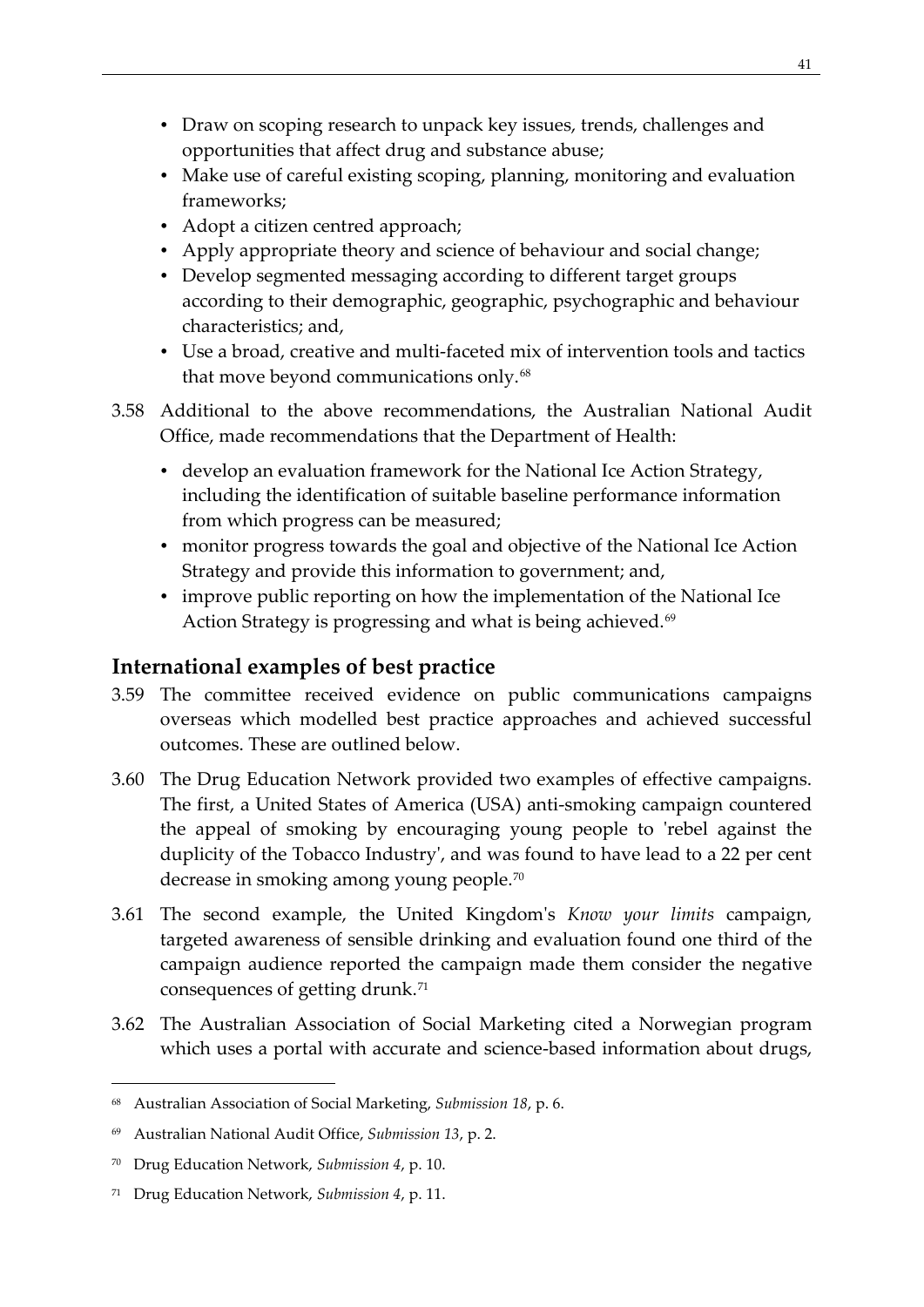without moralising, in order to minimise the harms of illicit drug use. The portal provides information on the effects and risks of drug use, as well providing safety guidelines. The Australian Association of Social Marketing noted that while information campaigns are useful for raising awareness and increasing knowledge regarding drug and substance abuse, evidence shows that information alone does not change behaviour.[72](#page-51-0)

- 3.63 360Edge submitted that the USA's *Above the Influence* and *Be Under Your Own Influence* campaigns to reduce marijuana use have been effective. They promote the non-use of drugs as a means for young people to support goals of autonomy and achievement, with key messages of rising above peer and social pressures to use drugs.[73](#page-51-1)
- 3.64 UM highlighted the USA's *Montana Meth Project: Not Even Once,* which focused on preventing youth methamphetamine (meth) usage by depicting the deterioration of a user over time, who begins by appearing an average teenager who makes the decision to use meth 'just once' and then descends into a dark and shocking place. Campaign research demonstrated a significant understanding that trying meth even once was dangerous both through qualitative and quantitative means, and that the use of shock tactics in this instance appeared to be successful at motivating action and influencing opinion.[74](#page-51-2)
- 3.65 Saatchi & Saatchi, however, submitted that evaluations of this campaign challenged the efficacy of the campaign, and that individuals with a lived experience of meth dependency, believed the campaign stigmatised them.<sup>[75](#page-51-3)</sup> Saatchi & Saatchi pointed to the South Dakota *Meth. We're on it* campaign, which uses shock tactics in a way that does not stigmatise or shame drug users. The campaign has received mixed reviews, but has garnered attention and created online conversations.[76](#page-51-4)
- 3.66 Dr Vernon White and Dr John Coyne provided details on a Canadian project, which they submitted ' offers a best practice model for public communication campaigns targeting drug and substance abuse'. See text box below.

- <span id="page-51-3"></span><sup>75</sup> Saatchi & Saatchi, *Submission 20*, p. 6.
- <span id="page-51-4"></span><sup>76</sup> Saatchi & Saatchi, *Submission 20*, pp. 6–7.

<span id="page-51-0"></span><sup>72</sup> Australian Association of Social Marketing, *Submission 18*, p. 2.

<span id="page-51-1"></span><sup>73</sup> 360Edge, *Submission 6*, p. 3.

<span id="page-51-2"></span><sup>74</sup> UM, *Submission 21*, p. 8.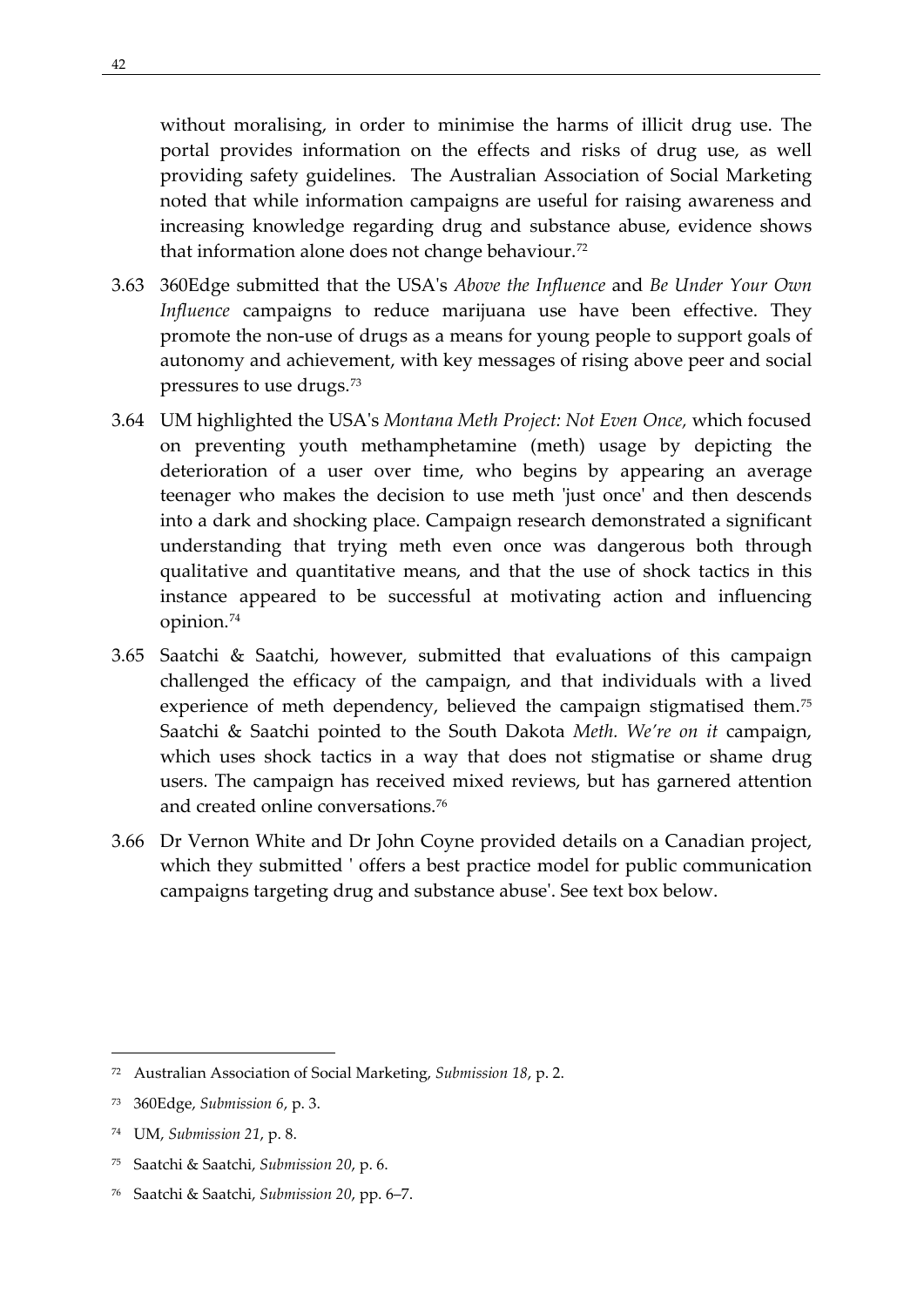## **Box 4.1 Support Treatment Education Prevention (STEP) Project**

Project STEP was launched in 2007 by police, schools, public health and the United Way as well as addictions and mental health service providers to address the need for the support, treatment, education and prevention of substance use issues among youth in the community.

The two areas of focus were development of two residential treatment facilities for youth (previously none) and school-based prevention and intervention.

# **School-based prevention**

The STEP school-based initiative is a multi-sector community program in Ottowa, Canada. In public school settings STEP's activities run as a close partnership between the schools and the two core service delivery partners. Students at all 57 high schools in Ottawa, including alternate schools, have access to school-based prevention, education and counselling. Many intermediate and elementary schools (grades 6–8) also receive education and prevention services.

In addition to services for students and families, the addiction counsellors also provide teacher training and parent events.

## **Non-mainstream settings**

In the non-mainstream settings, counselling services are provided for youth in the community through the following partners:

- Youville Centre provides young single mothers and expectant mothers with a full range of counselling and life skills support.
- Operation Come Home provides employment and support programs, addictions and mental health counselling for at-risk youth.
- Wabano Centre for Aboriginal Health's Working Hope program provides culturally aligned mental health and addictions-focused programming for First Nations, Metis, and Inuit children, youth and families.

# **Outcomes for participants**

In 2016 the Opioid crisis hit the City of Ottawa and as STEP was already fully operating it allowed the team of professionals and organisations to put in action a plan to combat the death that was being seen across the country. Additionally:

- 79 per cent of youth who reported drug use, reduced their frequency of use.
- 81 per cent of youth felt the program helped them with healthy relationships.
- 84 per cent of youth reported they had fewer suicidal thoughts.
- 2 of every 4 students were able to reduce or stop using one or more drugs during the evaluation period.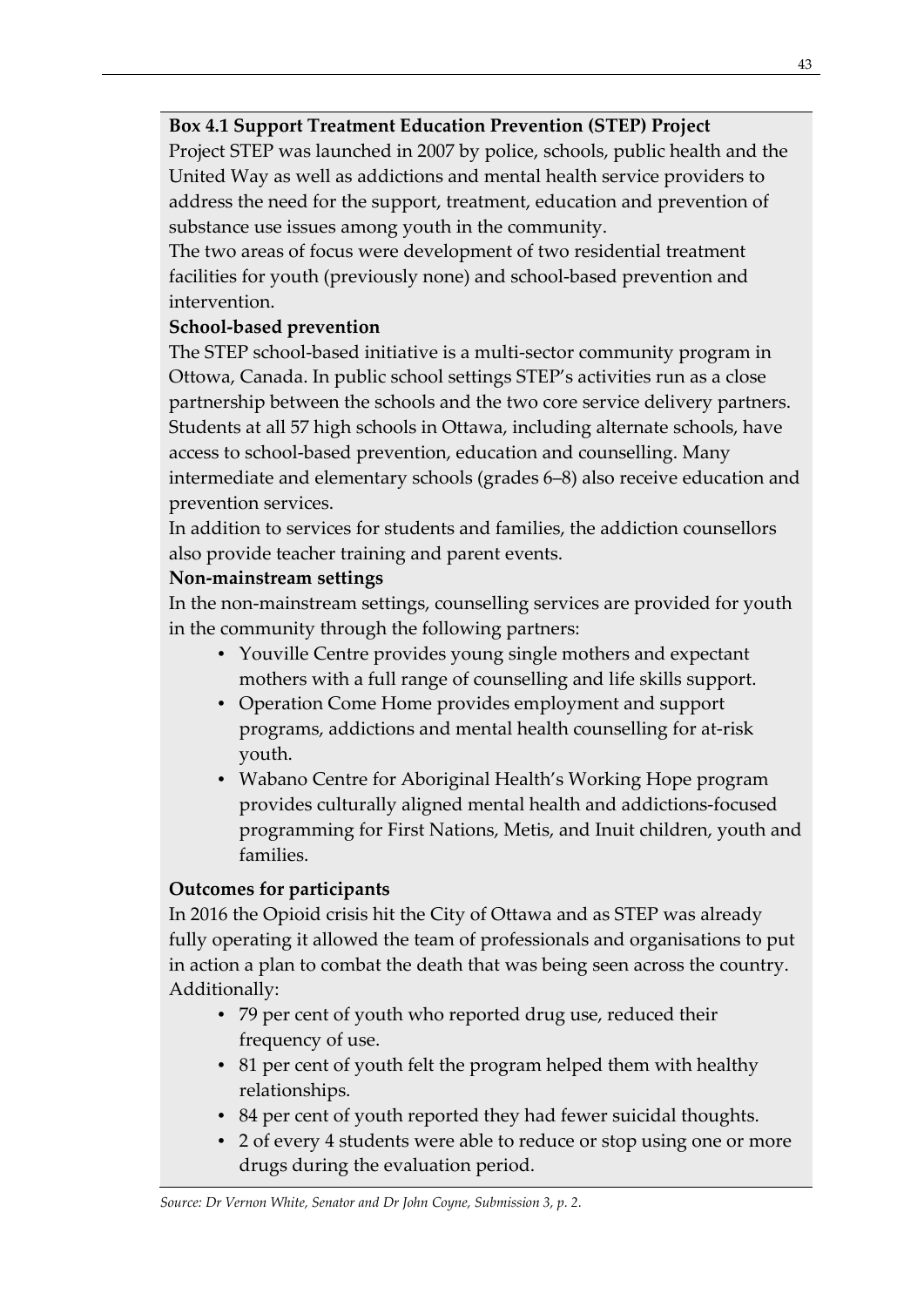## <span id="page-53-0"></span>**Committee view**

- 3.67 The committee notes that while there is strong consistent advice on best practice for how to prepare, deliver and evaluate public messages, expert advice differs on exactly what the message itself should be.
- 3.68 These conflicting approaches to public messaging stem from the different cohorts being targeted, the countries in which they are undertaken and different ideas of how to best reduce illicit drug use, and therefore drug demand.
- 3.69 One approach is to reduce demand by addressing people's addictions because, as pointed out to the committee, drug demand is driven by people who are using drugs not by people who are *not* using drugs. The committee's concern with this approach is that it is reactive, not proactive.
- 3.70 A prevention approach to illicit drug use would require governments to provide information that would assist people to avoid addiction to illicit drugs, rather than attempt to 'cure' them via addiction treatment after the fact. The issue of obesity is a good example. There are significant health implications from obesity that governments, via health messaging, attempt to address as preventative measures while trying to ensure that people do not feel 'fat-shamed' or of lesser value due to weight-gain.
- 3.71 Another approach argued during this inquiry, is that illicit drug use is only a problem because of the harm that it causes and therefore governments should address drug-related harms only, rather than reducing illicit drug use itself. This view does not take into account the significant harms caused by the illicit drug trade, that occur before any drug is even consumed. There needs to be greater recognition of these harms and of the involvement of organised crime groups in the manufacture and distribution of illicit drugs.
- 3.72 The committee believes that reactive and proactive measures do not have to be in conflict, and each approach has both benefits and sensitivities. Governments have a duty of care to ensure that appropriate information on the risks of illicit drug use is made available to the broader public as a preventative measure, weighing up the potential negative impacts to the small community of regular illicit drug users.
- 3.73 The committee is also conscious of expert communications advice that message channels are far more sophisticated now than in past decades, allowing for more nuanced messaging that is tailored to different audiences.
- 3.74 The committee further notes expert advice to prioritise key cohorts, including:
	- youth, focussed at the age at which initial decisions about drug taking occur;
	- parents, with strategies to assist them to help their children to avoid illicit drugs; and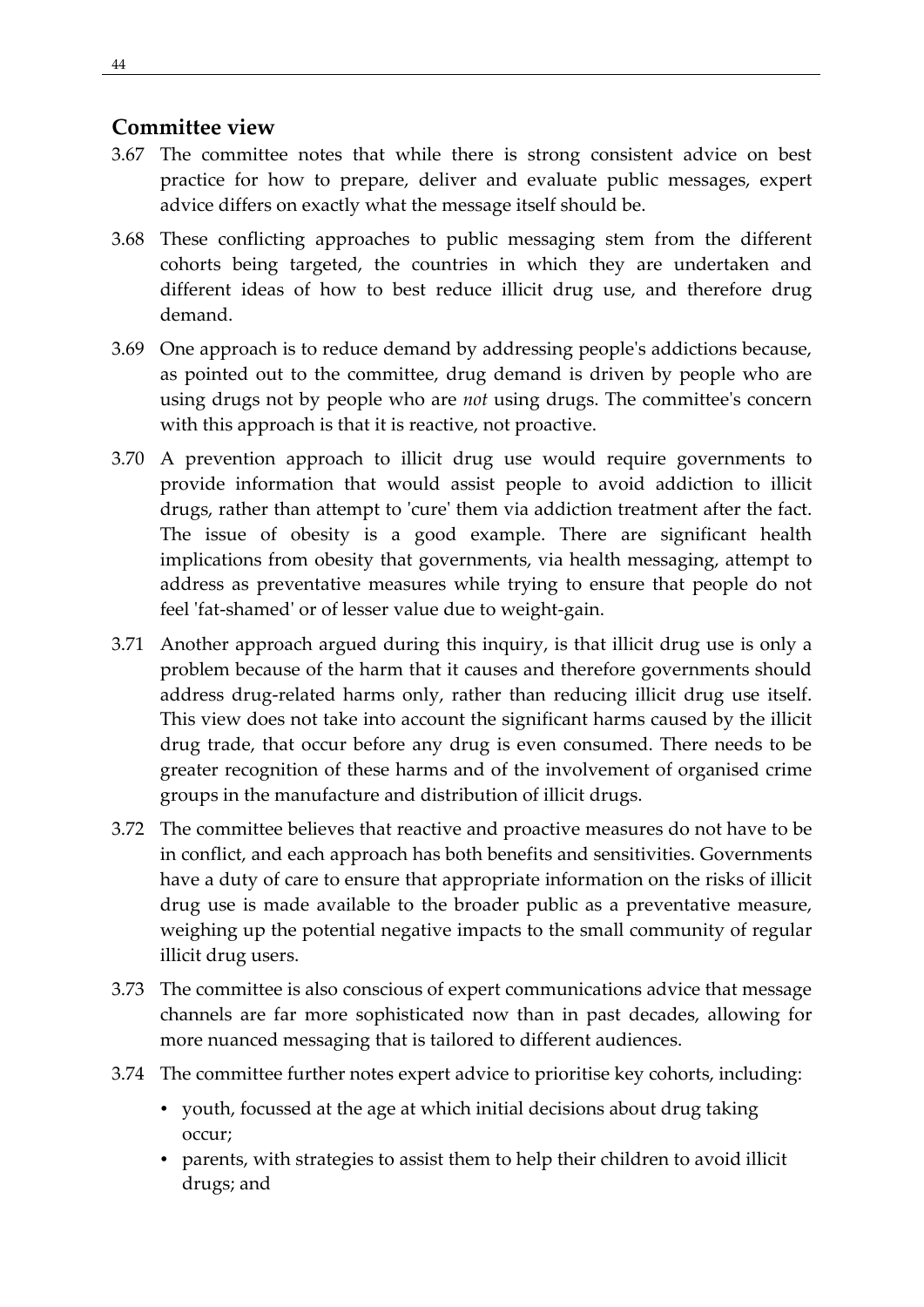• parents, on the dangers of how their drug abuse can lead to child neglect and exploitation.

#### <span id="page-54-0"></span>**Recommendation 2**

- **3.75 The committee recommends future Australian Government communications campaigns include the following characteristics:**
	- **contain targeted messages on the dangers of illicit drug use to key cohorts;**
	- **reflect the lived experiences of illicit drug users and also the experiences of trusted people, such as teachers and healthcare workers, to establish behavioural change;**
	- **provide information on addiction treatment off-ramps;**
	- **include a national schools element that will take a multi-component approach to developing protective factors and involve the national education community in its design and implementation;**
	- **be based on appropriately detailed and considered research and, prior to commencement, have in place both quantitative and qualitative measures for efficacy; and,**
	- **take a long-term approach of at least 3–5 years and include a sustained approach to key cohorts over that entire period.**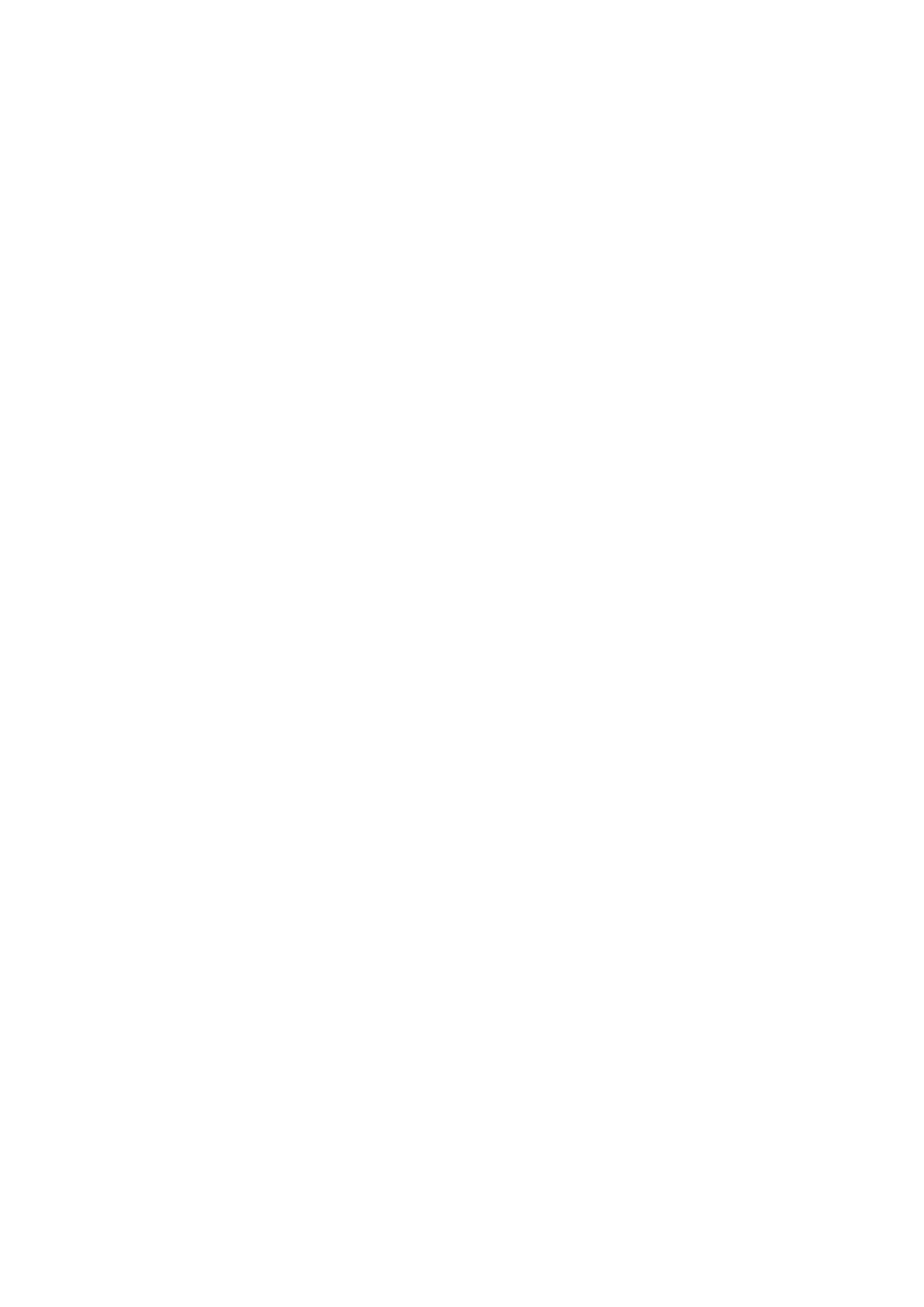# **Chapter 4**

# <span id="page-56-0"></span>**Alternatives to communications campaigns**

4.1 A recommendation raised by submitters and witnesses from the alcohol and other drugs (AOD) treatment sector was to divert funds that would be used in a public awareness campaign into funding more AOD addiction treatment and other harm minimisation services.[1](#page-56-1) The key argument for this recommendation was that efforts to reduce drug demand, and its related harms, should be focused towards the addiction treatment of current drug users:

> To state the obvious, demand for illicit drugs comes from people who use drugs, not from people who don't. Treatment programs which allow people who use drugs to not use drugs anymore or to reduce the amount of drugs that they use are probably the best way to reduce the total amount of drug consumption.[2](#page-56-2)

- 4.2 The Department of Health noted that 'harm minimisation rests on the assumption that we cannot stop all people from using illicit substances. However, while people continue to use drugs, some will continue to experience harm'.[3](#page-56-3)
- 4.3 The Police Federation of Australia told the committee they have ongoing concerns with the negative outcomes of some harm minimisation strategies that take the above view, in particular pill-testing, as it is 'leading people down that path of taking pills and giving them the perception that it's safe'.[4](#page-56-4)
- 4.4 This view accords with some research and writing on the ethics of drug-related harm minimisation programs, which argues that these services enable society to continue to cause 'harm to individuals without accepting responsibility for or acknowledging the social, legal and economic source of those harms'.[5](#page-56-5) In

<span id="page-56-1"></span><sup>1</sup> See, for example, Drug Education Network, *Submission 4*, p. 13; State and Territory Alcohol and Other Drug Peaks Network, *Submission 10*, p. 9; Dr Devin Bowles, Chief Executive Officer, Alcohol Tobacco and Other Drug Association ACT, *Committee Hansard*, 14 October 2020, p. 5; Mr Sam Biondo, Executive Officer, Victorian Alcohol and Drug Association, *Committee Hansard*, 14 October 2010, p. 5; Professor Nicole Lee, Managing Director, 360Edge, *Committee Hansard*, 14 October 2010, p. 15.

<span id="page-56-2"></span><sup>2</sup> Dr Devin Bowles, Alcohol Tobacco and Other Drug Association ACT, *Committee Hansard*, 14 October 2020, p. 5.

<span id="page-56-3"></span><sup>3</sup> Department of Health, *Training frontline workers - [young people, alcohol and other drugs: Module 9, 2.1](https://www1.health.gov.au/internet/main/publishing.nsf/Content/0FCEB164C6A77792CA257BF0001CBE44/$File/module7lw.pdf)  [Harm minimisation,](https://www1.health.gov.au/internet/main/publishing.nsf/Content/0FCEB164C6A77792CA257BF0001CBE44/$File/module7lw.pdf)* p. 19.

<span id="page-56-4"></span><sup>4</sup> Mr Scott Weber, Chief Executive Officer, Police Federation of Australia, *Committee Hansard*, 15 October 2010, p. 8.

<span id="page-56-5"></span><sup>&</sup>lt;sup>5</sup> Gordon Roe, 'Harm reduction as paradigm: Is better than bad good enough? The origins of harm reduction', *Critical Public Health*, September 2005; vol. 15, no. 3, p. 245.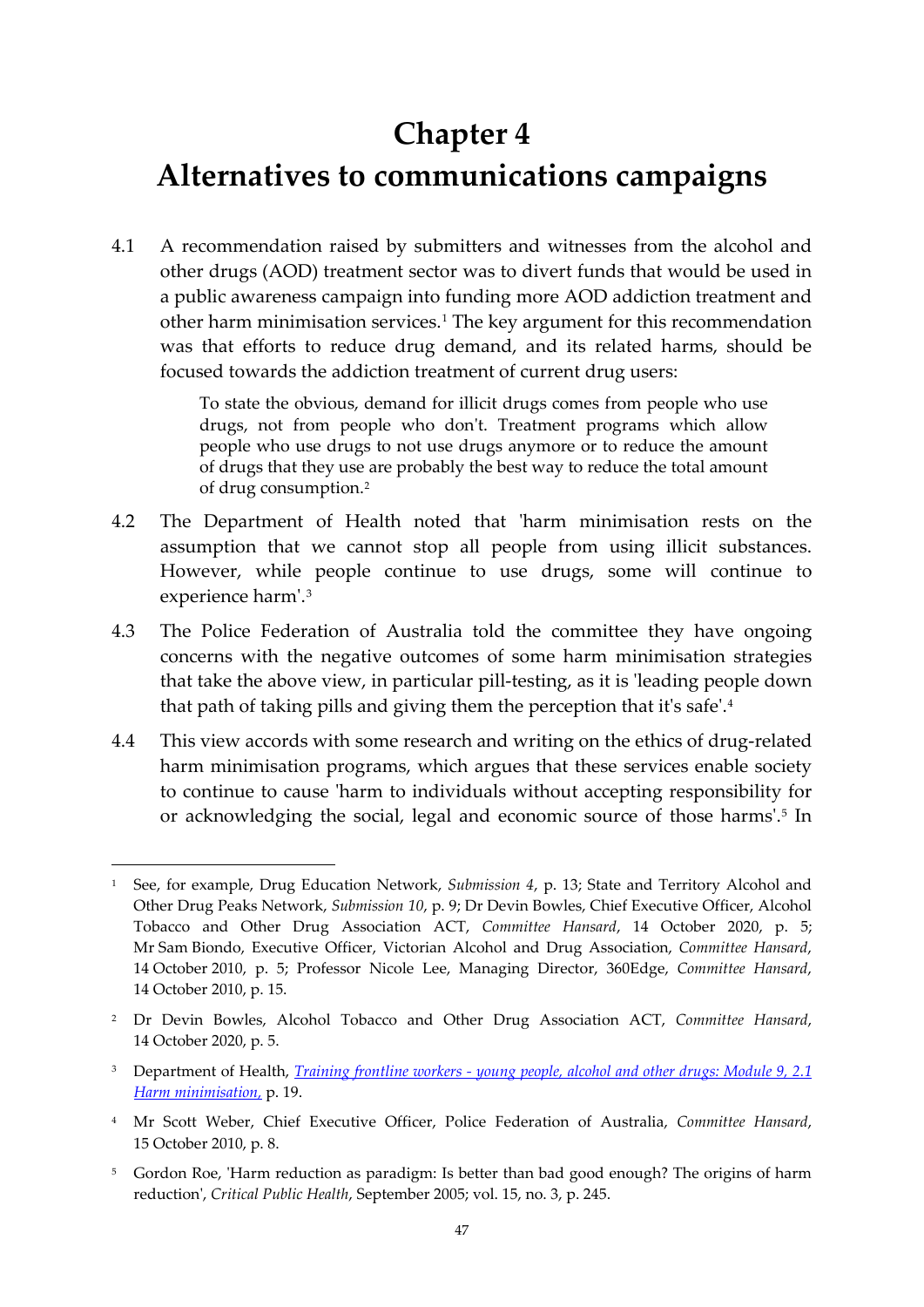other words, harm-minimisation programs such as needle exchange are themselves causing harms by supporting people in continued illicit drug-use, albeit in a less dangerous manner:

[B]y ameliorating their [drugs] worst effects, harm reduction simply relieves the institutions of prohibition and abstinence-based treatment of responsibility for those harms.<sup>[6](#page-57-0)</sup>

- 4.5 A key concern of some submitters, however, is the current shortfall in the availability of addiction treatment for people seeking to address their illicit drug use, with estimates that there are between 200 000 to 500 000 people who need, want and cannot gain access to AOD treatment each year.[7](#page-57-1) The committee was told to beware a demand reduction media campaign that persuades people to seek treatment for drug use if there are not enough treatment places to meet current demand, let alone an increased demand.<sup>[8](#page-57-2)</sup>
- 4.6 However, the engagement of regular drug users in drug treatment is very low. Only three per cent of users of stimulant drugs such as ecstasy, methamphetamine and cocaine reported that they were currently receiving drug treatment.[9](#page-57-3) Where people do engage, 21 per cent of treatments are ended by the client against advice.[10](#page-57-4) The relapse rate after treatment is around 50 per cent, similar to other chronic health conditions such as asthma, high blood pressure and diabetes.[11](#page-57-5)
- 4.7 Additionally, recent reporting indicates serious concerns with the addiction treatments provided from some rehabilitation centres that are requirements of bail or parole conditions, with clients reporting some do not include formal drug and alcohol rehabilitation programs.[12](#page-57-6)

- <span id="page-57-3"></span><sup>9</sup> National Drug and Alcohol Research Centre, *[Australian Drug Trends 2020: Key Findings from the](https://ndarc.med.unsw.edu.au/resource/australian-drug-trends-2020-key-findings-national-ecstasy-and-related-drugs-reporting)  [National Ecstasy and Related Drugs Reporting System \(EDRS\) Interviews](https://ndarc.med.unsw.edu.au/resource/australian-drug-trends-2020-key-findings-national-ecstasy-and-related-drugs-reporting)*, p. 12.
- <span id="page-57-4"></span><sup>10</sup> Australian Institute of Health and Welfare, *Alcohol and other drug treatment services in Australia 2018-19: key findings*, June 2020.
- <span id="page-57-5"></span><sup>11</sup> Professor Nicole Lee, Drug rehab: What works and what to keep in mind when choosing a private treatment provider' ABC News, [www.abc.net.au/news/2018-05-02/drug-rehab-what-works-and](http://www.abc.net.au/news/2018-05-02/drug-rehab-what-works-and-what-to-keep-in-mind-when-choosing/9718124)[what-to-keep-in-mind-when-choosing/9718124](http://www.abc.net.au/news/2018-05-02/drug-rehab-what-works-and-what-to-keep-in-mind-when-choosing/9718124) (accessed 4 February 2021).
- <span id="page-57-6"></span><sup>12</sup> Hagar Cohen, Jeremy Story Carter and Alison McClymont, 'Women speak out against controversial religious Sydney drug and alcohol rehabilitation centre the Healing House', *ABC News*, 16 December 2020, [www.abc.net.au/news/2020-12-16/inside-controversial-drug-alcohol](http://www.abc.net.au/news/2020-12-16/inside-controversial-drug-alcohol-rehab-centre-healing-house/12952436)[rehab-centre-healing-house/12952436](http://www.abc.net.au/news/2020-12-16/inside-controversial-drug-alcohol-rehab-centre-healing-house/12952436) (accessed 4 February 2021).

<span id="page-57-0"></span><sup>6</sup> Gordon Roe, 'Harm reduction as paradigm: Is better than bad good enough? The origins of harm reduction', *Critical Public Health*, September 2005; vol. 15, no. 3, p. 247.

<span id="page-57-1"></span><sup>7</sup> State and Territory Alcohol and Other Drug Peaks Network, *Submission 10*, p. 3. See also, Victorian Alcohol and Drug Association, *Submission 17*, p. 1; 360Edge, *Submission 6*, p. 1;

<span id="page-57-2"></span><sup>8</sup> See for example Dr Devin Bowles, Chief Executive Officer, Alcohol Tobacco and Other Drugs Association ACT, *Committee Hansard*, 14 October 2020, pp. 1-2, Dr Vernon White, International Fellow, Australian Strategic Policy Institute, *Committee Hansard*, 14 October 2020, p. 9.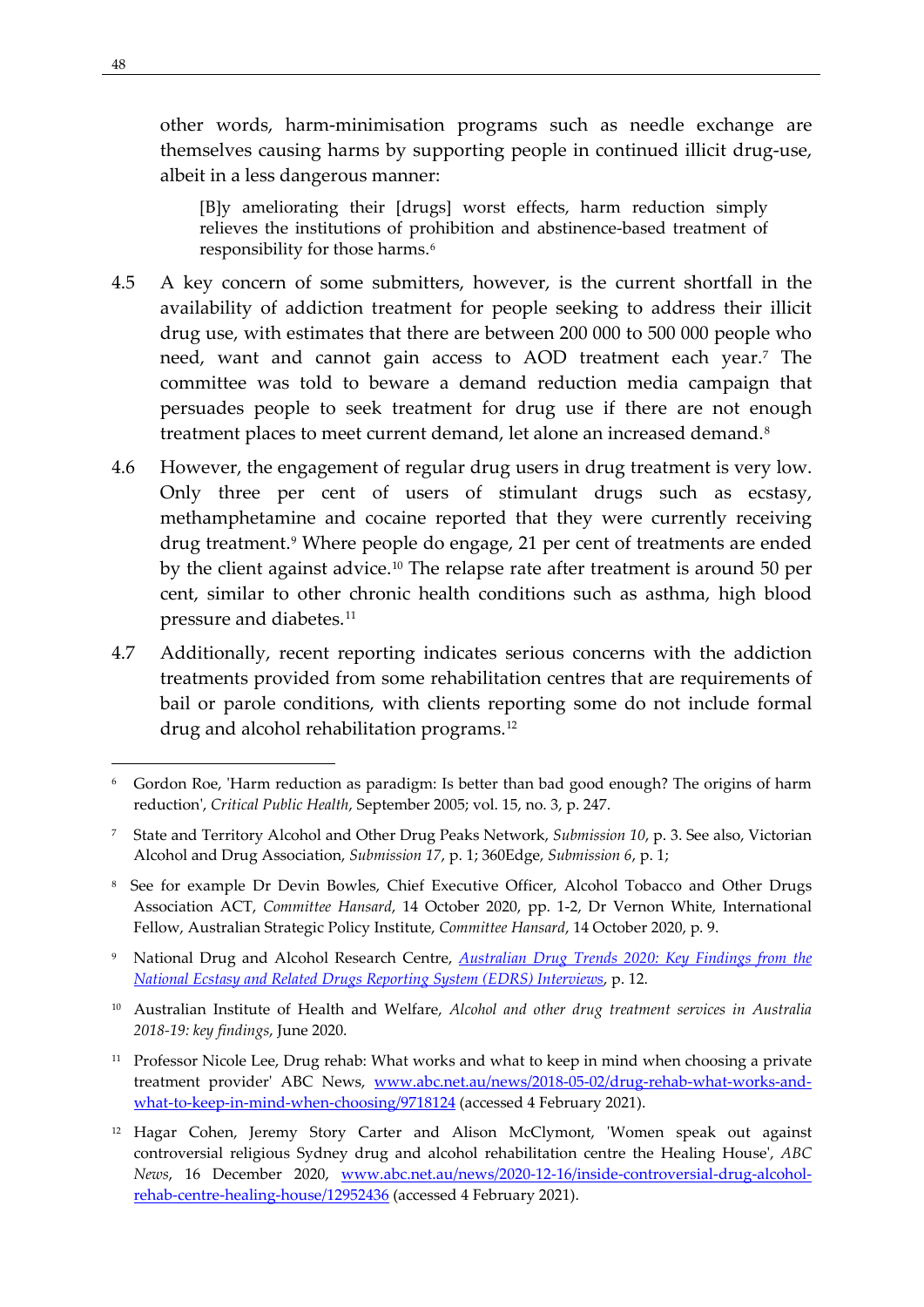- 4.8 Currently, publicly funded health services are required to meet health accreditation standards, but registration and accreditation for privately operated AOD treatment providers is optional, with many such organisations operating with no external oversight or control. This is set to change.
- 4.9 Prior to the Council of Australian Governments (COAG) being disbanded, the Ministerial Drug and Alcohol Forum (MDAF) endorsed the *National Quality Framework for Drug and Alcohol Treatment Services* (AOD framework), which will set a nationally consistent quality benchmark that consumers can expect from treatment providers and will impose registration and accreditation requirements applicable to all AOD providers, regardless of whether or not they receive government funding. These requirements come into effect from 29 November 2022 onwards.[13](#page-58-0)
- 4.10 However, the above changes do not appear to improve outcome reporting on the efficacy of treatment, which will remain hard to quantify. There is no standard approach taken to evaluating longitudinal outcomes of drug addiction treatment, with no reporting requirements at all for privately funded addiction treatment services.[14](#page-58-1) Additionally, as outlined in chapter one, the MDAF has been disbanded and there does not appear to be a replacement formal mechanism where law enforcement agencies are able to have input to health departments' oversight or regulation of illicit drug addiction treatment policies, services and approaches.
- 4.11 This lack of law enforcement oversight is of concern in relation to AOD treatment services linked to drug-diversion programs that annually see up to 41 000 people who have committed lower-order crimes diverted from the criminal justice system into AOD treatment.[15](#page-58-2)
- 4.12 The Police Federation of Australia raised concerns with the performance outcomes of these drug rehabilitation services, and recommended further research into the regulation and oversight of police and court-ordered AOD treatment programs and their impact on recidivism rates.[16](#page-58-3)

<span id="page-58-0"></span><sup>13</sup> Department of Health, *[National Quality Framework for Drug and Alcohol Treatment Services,](https://www.health.gov.au/sites/default/files/documents/2019/12/national-quality-framework-for-drug-and-alcohol-treatment-services_0.pdf)* 2018, pp. 7 and 12.

<span id="page-58-1"></span><sup>&</sup>lt;sup>14</sup> Professor Nicole Lee, 'Drug rehab: what works and what to keep in mind when choosing a private treatment provider', *The Conversation*, 2 May 2018.

<span id="page-58-2"></span><sup>15</sup> Australian Institute of Health and Welfare, *Alcohol and other drug treatment services in Australia 2018-19: key findings*, June 2020. Most diversion clients were referred by a court after a charge has been laid via a pre- or post-sentence program rather than by police after being apprehended.

<span id="page-58-3"></span><sup>16</sup> Police Federation of Australia, *Submission 9.1*, pp. 1*-*2.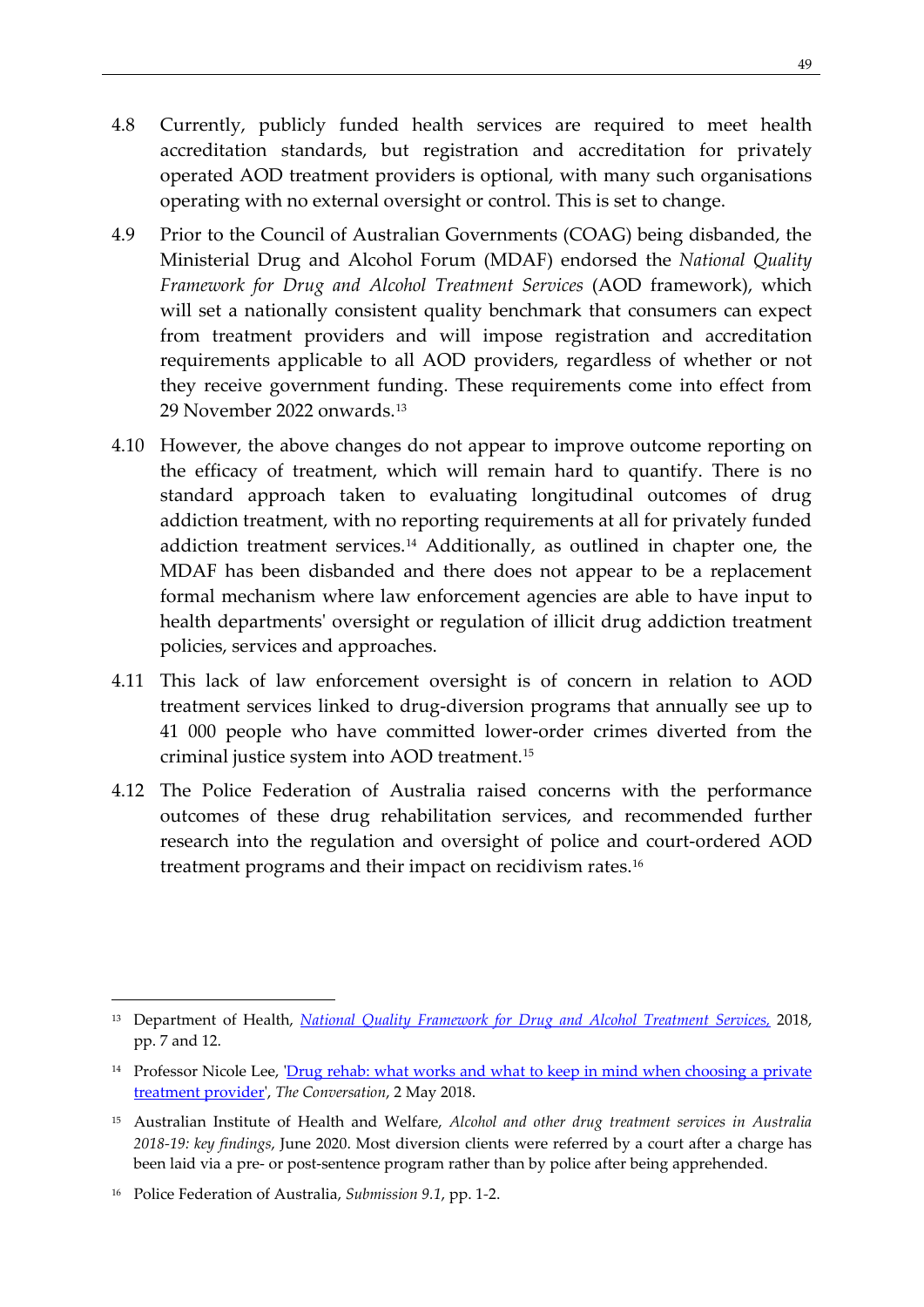# <span id="page-59-0"></span>**Committee view**

- 4.13 It is clear that the AOD treatment sector believes that the best way to reduce illicit drug use is to address *current* drug users through addiction treatment. It is understandable that they have come to this view, taking into account their extensive experience working at the sharp end of illicit drug use, where they daily see the impacts of drug use on individuals and their family members.
- 4.14 Reasonably, AOD organisations focus on the harms felt by their client base, generally being higher volume drug users who correspondingly experience higher volume harms. However, drug-related harms are also felt by people who use a lower volume of illicit drugs for recreational use, albeit harms that are harder to measure as they are often restricted to the reduced educational, professional and economic outcomes for individuals. Additionally, there are broader harms caused to society by the manufacture and distribution of drugs, as well as the harms caused where people may engage in criminal conduct to support the costs of drug use.
- 4.15 Illicit drug policy should not just look at how to reduce *current* rates of illicit drug use by stopping people who are already using them, it should also seek to reduce rates into the future by preventing or delaying people from starting illicit drug use.
- 4.16 The committee is deeply concerned that the disbanding of the Ministerial Forum on Drugs, a Council of Australian Governments body, does not appear to have been replaced with any formal mechanism through which health and law enforcement agencies can cooperate and share knowledge related to reducing illicit drug demand. The committee is concerned that this will have the effect of reducing law enforcement perspectives on policies to address this important issue. While there are significant health implications for individual users of illicit drugs, there are even more significant law enforcement implications for the broader community regarding the overall illicit drug trade.
- 4.17 The committee is deeply concerned that in the laudable approach to reduce harms felt by regular drug users, the harms felt by the broader community in relation to drug-related crimes are being ignored or understated. While the problem of illicit drug use must include a health approach, policy and practice appears to have tipped the balance too far in ignoring the necessity for law enforcement approaches to remain a valuable part of the picture.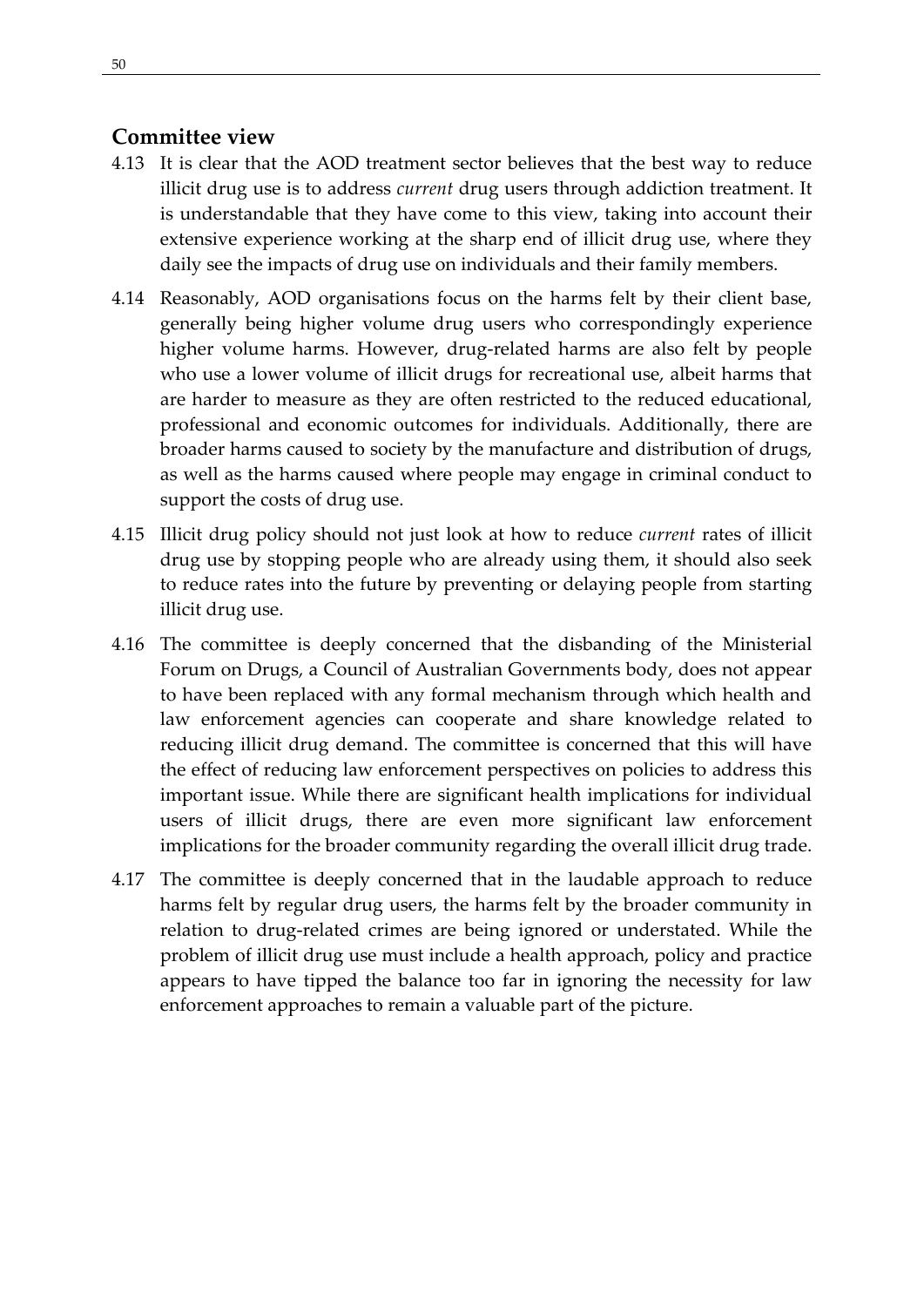#### <span id="page-60-0"></span>**Recommendation 3**

**4.18 The committee recommends the Australian Government establish a formal mechanism to ensure that Commonwealth, State and Territory law enforcement bodies have a strong, equal voice in developing policies and strategies to reduce illicit drug demand, including drug treatment services.**

#### <span id="page-60-1"></span>**Recommendation 4**

**4.19 The committee recommends the Australian Government support research, potentially by the Australian Institute of Criminology, into the efficacy of addiction treatment programs in reducing drug-related crime recidivism.**

**Mr Julian Simmonds Chair**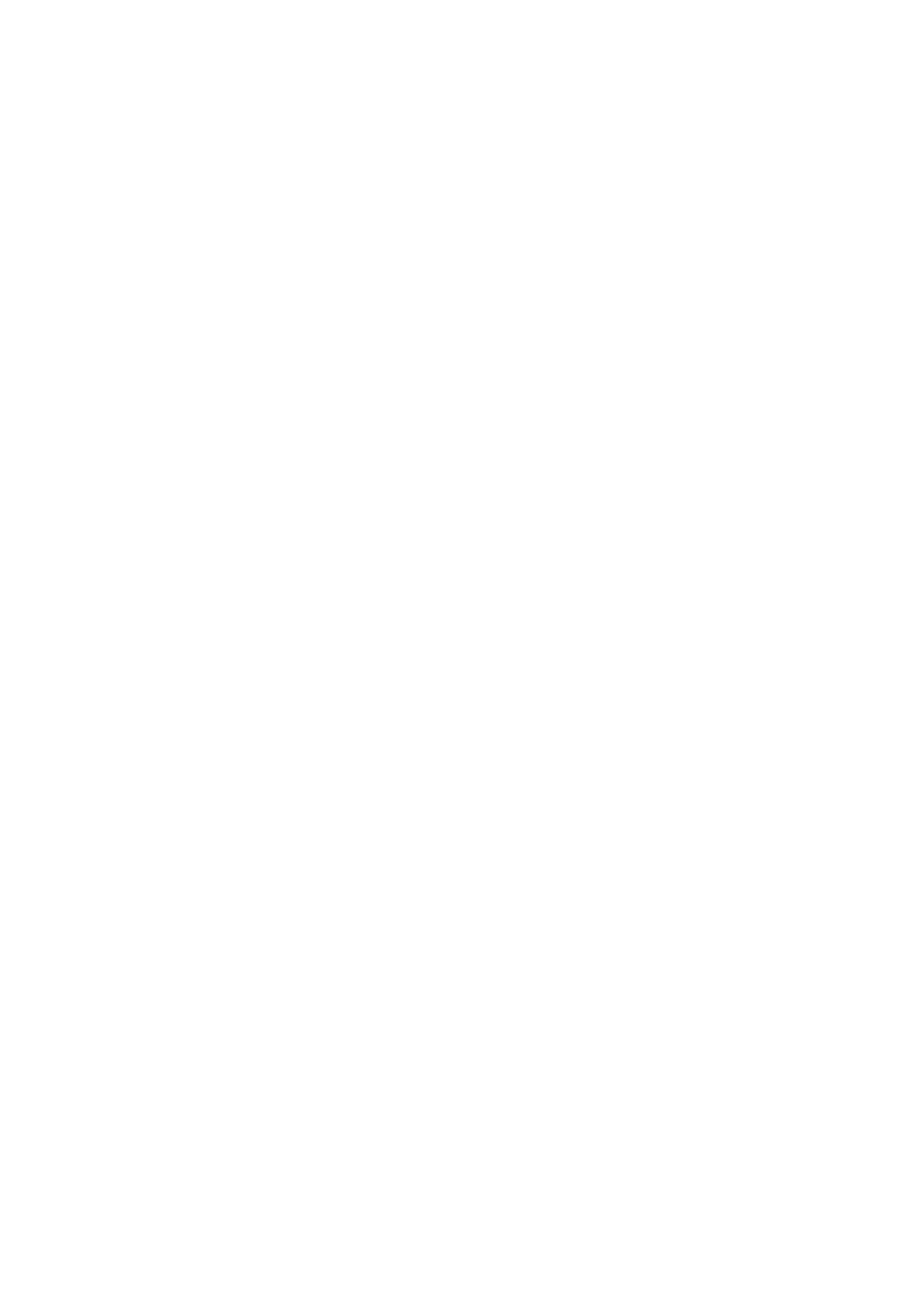# **Appendix 1 Submissions**

- <span id="page-62-0"></span>Department of Health
- Harm Reduction Australia
- Dr Vernon White, Senator and Dr John Coyne
- Drug Education Network
- Drug Free Australia
- 360Edge
- Australian Medical Association (South Australia)
- ACT Policing
- Police Federation of Australia
	- 9.1 Supplementary to submission 9
- State and Territory Alcohol and Other Drug Peaks Network
- Independent Drug Education Australia
- Alcohol and Drug Foundation
- Australian National Audit Office
- Dalgarno Institute
	- Attachment 1
- Drug Free Australia (Queensland)
	- Attachment 1
	- Attachment 2
	- Attachment 3
- Penington Institute
- Victorian Alcohol & Drug Association
- Australian Association of Social Marketing
- Mr Lachlan Fitzgerald
- Saatchi & Saatchi
- UM
- Advertising Council Australia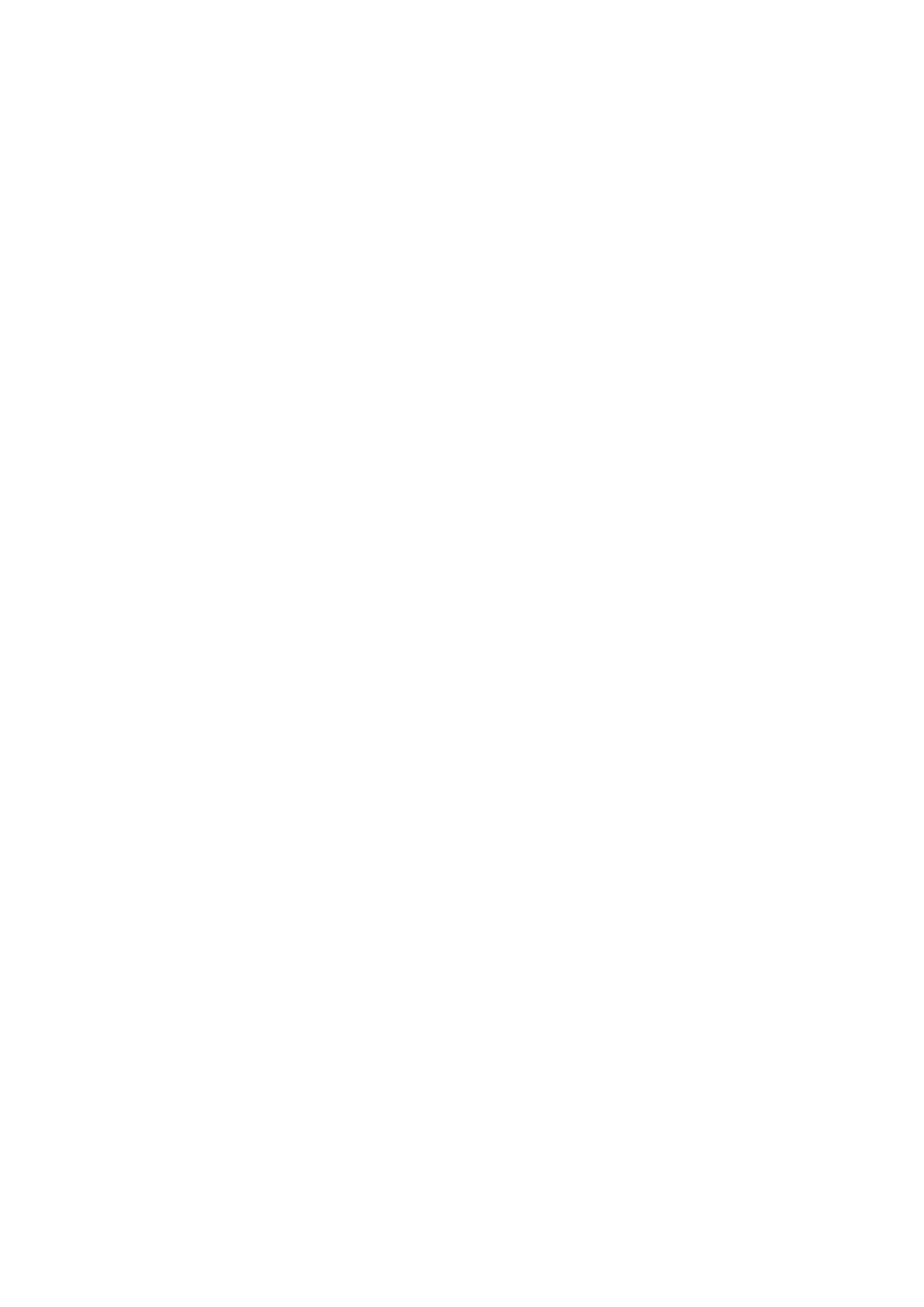# **Appendix 2 Public hearings and witnesses**

<span id="page-64-0"></span>*Wednesday, 14 October 2020* 1S4 Parliament House Canberra

#### *State and Territory Alcohol and Other Drug Peaks Network*

- Ms Jill Rundle, Chief Executive Officer, WA Network of Alcohol and other Drug Agencies
- Mr Ethan James, Manager Advocacy, WA Network of Alcohol and other Drug Agencies
- Dr Devin Bowles, Chief Executive Officer, Alcohol Tobacco and Other Drug Association ACT (appearing in person)

#### *Victorian Alcohol & Drug Association*

- Mr Sam Biondo, Executive Officer
- Mr David Taylor, Policy and Media

#### *Dr Vernon White and Dr John Coyne*

- *Alcohol and Drug Foundation*
	- Dr Erin Lalor, Chief Executive Officer

#### *Harm Reduction Australia*

Mr Gino Vumbaca, President

#### *360Edge*

• Prof Nicole Lee, Director

#### *Independent Drug Education Australia*

• Mr Thomas Reynolds, Founder

#### *Penington Institute*

• Mr John Ryan, Chief Executive Officer

#### *Australian Medical Association (South Australia)*

Dr Chris Moy, President

*Thursday, 15 October 2020* 2S3 Parliament House Canberra